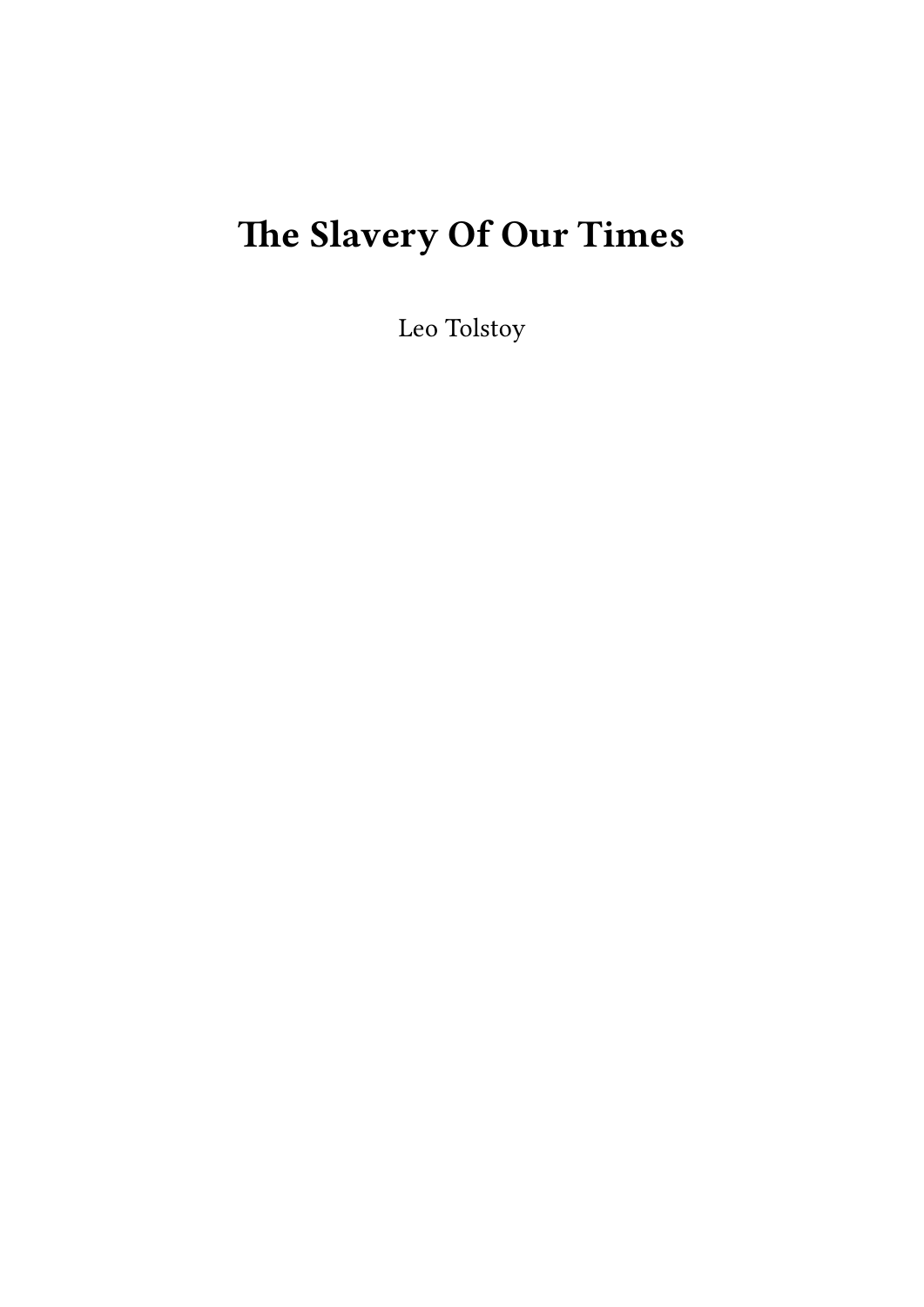### **Contents**

| <b>INTRODUCTION</b>                                                                                                | 5  |
|--------------------------------------------------------------------------------------------------------------------|----|
| <b>AUTHOR'S PREFACE</b>                                                                                            | 12 |
| <b>THE SLAVERY OF OUR TIMES</b>                                                                                    | 15 |
| CHAPTER I - GOODS-PORTERS WHO WORK THIRTY-SEVEN<br><b>HOURS</b>                                                    | 16 |
| <b>CHAPTER II - SOCIETY'S INDIFFERENCE WHILE MEN PERISH</b>                                                        | 20 |
| <b>CHAPTER III - JUSTIFICATION OF THE EXISTING POSITION BY</b><br><b>SCIENCE</b>                                   | 23 |
| <b>CHAPTER IV - THE ASSERTION OF ECONOMIC SCIENCE THAT</b><br><b>RURAL LABOURERS MUST ENTER THE FACTORY SYSTEM</b> | 26 |
| <b>CHAPTER V - WHY LEARNED ECONOMISTS ASSERT WHAT IS</b><br><b>FALSE</b>                                           | 30 |
| <b>CHAPTER VI - BANKRUPTCY OF THE SOCIALIST IDEAL</b>                                                              | 32 |
| <b>CHAPTER VII - CULTURE OR FREEDOM</b>                                                                            | 35 |
| <b>CHAPTER VIII – SLAVERY EXISTS AMONG US</b>                                                                      | 38 |
| <b>CHAPTER IX - WHAT IS SLAVERY?</b>                                                                               | 41 |
| <b>CHAPTER X - LAWS CONCERNING TAXES, LAND AND PROPERTY</b>                                                        | 43 |
| <b>CHAPTER XI - LAWS THE CAUSE OF SLAVERY</b>                                                                      | 47 |
| <b>CHAPTER XII - THE ESSENCE OF LEGISLATION IS ORGANISED</b><br><b>VIOLENCE</b>                                    | 50 |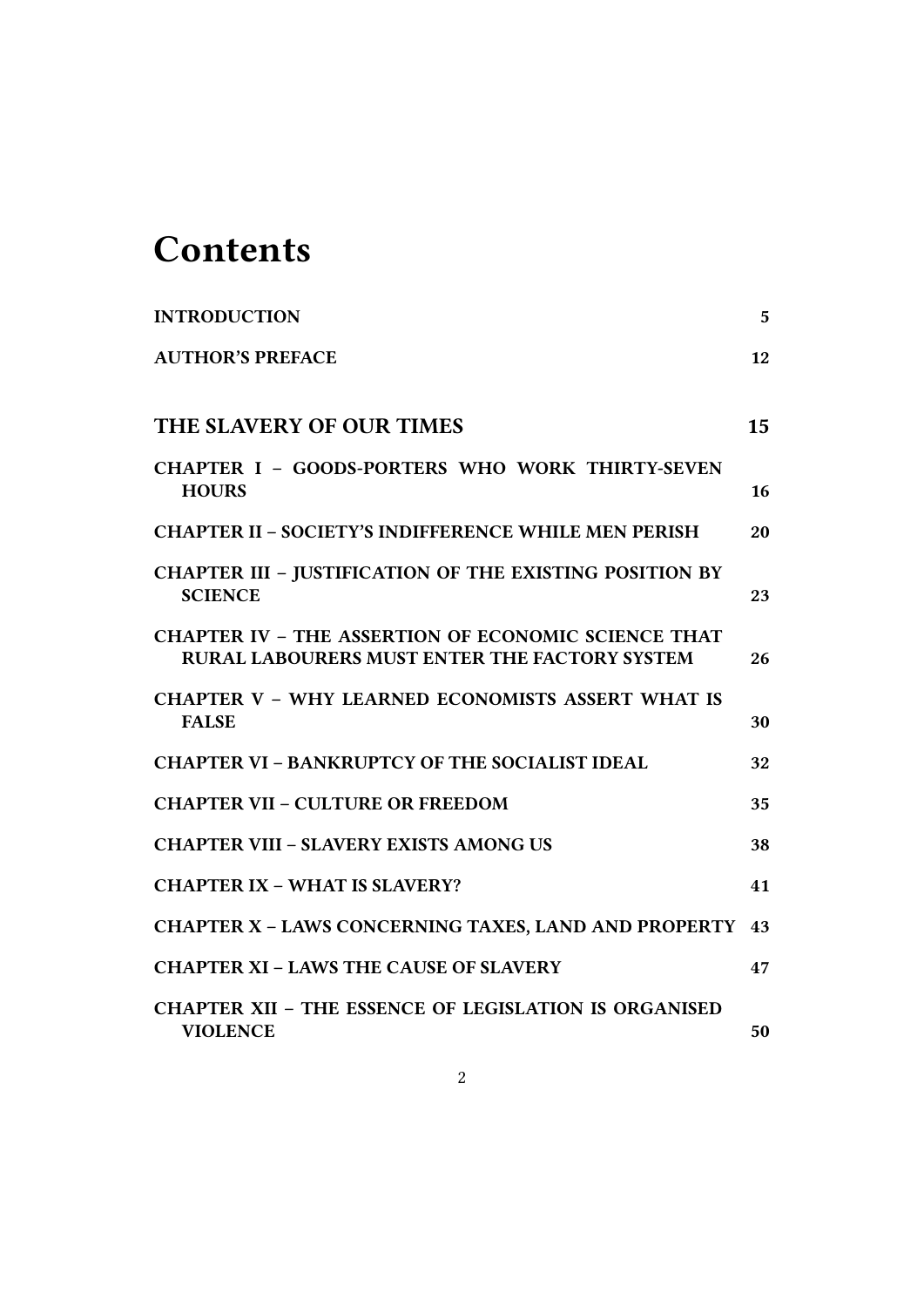| <b>CHAPTER XIII – WHAT ARE GOVERNMENTS? IS IT POSSIBLE TO</b> |    |
|---------------------------------------------------------------|----|
| <b>EXIST WITHOUT GOVERNMENTS?</b>                             | 53 |
|                                                               |    |
| <b>CHAPTER XIV – HOW CAN GOVERNMENTS BE ABOLISHED?</b>        | 58 |
|                                                               |    |
| CHAPTER XV – WHAT SHOULD EACH MAN DO?                         | 64 |
|                                                               |    |
| <b>AN AFTERWORD</b>                                           | 69 |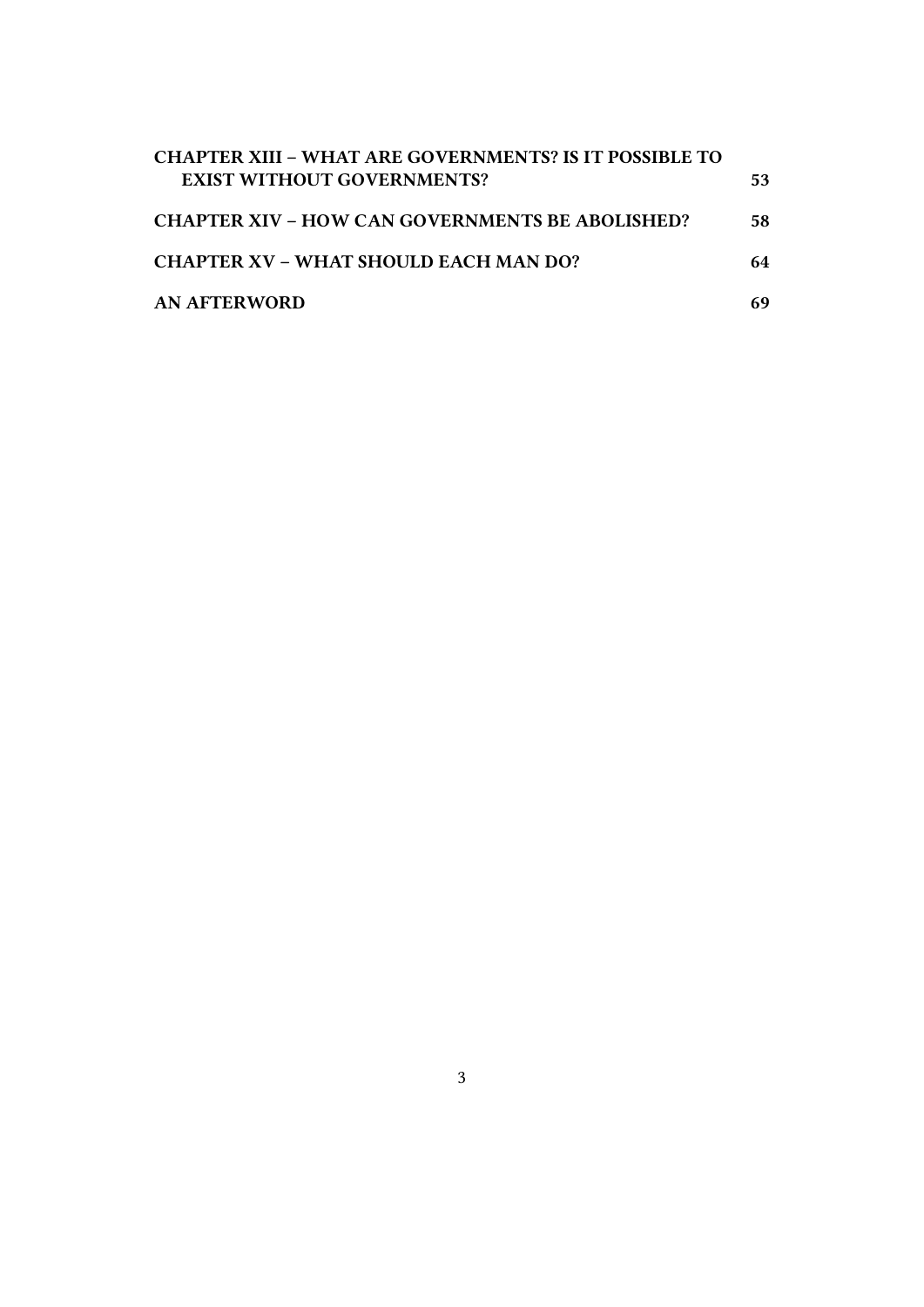Leo Tolstoy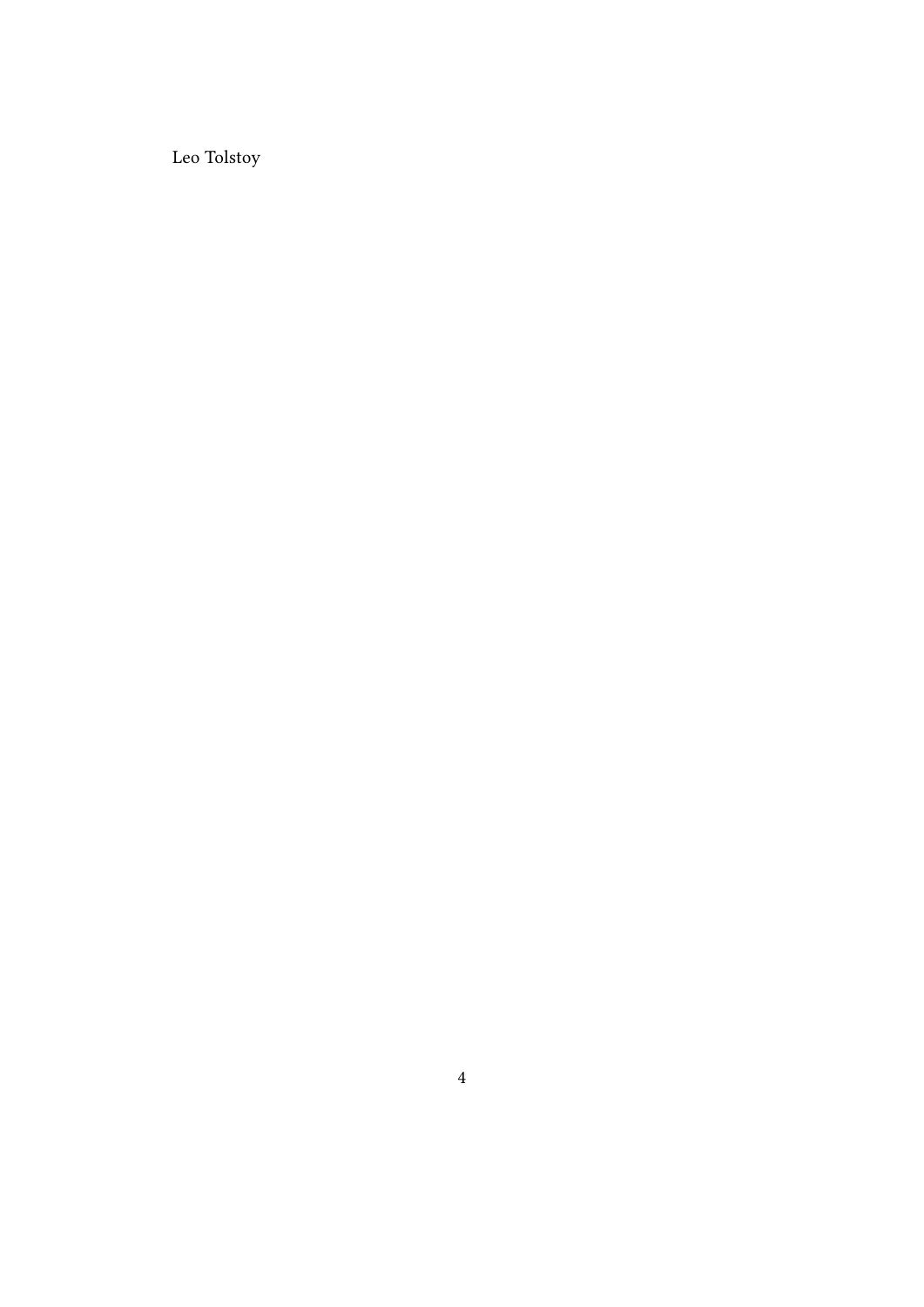### **INTRODUCTION**

By Aylmer Maude

This little book shows, in a short, clear, and systematic manner, how the principle of Non-Resistance, about which Tolstoy has written so much, is related to economic and political life.

The great majority of men, without knowing why, are constrained to labour long hours at tasks they dislike, and often to live in unhealthy conditions. It is not that man has so little control over nature that to obtain a subsistence it is necessary to work in this way, but because men have made laws about land, taxes, and property, which result in placing the great bulk of the people in conditions which compel them to labour thus, or go to the workhouse, or starve.

It may be said that man's nature is so bad that were it not for these laws an even worse state of things would exist; that the laws we make and tolerate are outward and visible signs of an inward and spiritual disgrace -- the selfishness of man, which is the real root of the evil. But granting that, in a sense, this may be true, we need not suppose man's nature to be immutable, and all progress for ever impossible. Nor need we suppose it our duty to leave progress in the hands of some kind of a self-acting evolution, whose operations we can only watch as a passenger watches the working of a ship's engines. We may consider the effect of the laws we have made, approve or disapprove of them, discern the direction in which it is possible to advance, and take our part in furthering or hampering that advance.

Laws are made by Governments, and are enforced by physical violence. We have been so long taught that it is good for some people to make laws for others, that most men approve of this. Just as "genteel" people have been known to approve of wholesale while they turned up their noses at retail business, so people in general, while disapproving of robbery and murder when done on a small scale, admire them when they are organised, and when they result in allotting most of the land on which forty millions have to live to a few thousands, and in periodically sending out thousands of men to kill and to be killed. Nor are people much shocked at isolated murders, the responsibility for which is subdivided between the Queen, the hangman, the judge, jury, and officials.

To Tolstoy's mind, violence done by man to man is wrong. We cannot escape the wrongness by doing it wholesale, or by subdividing the responsibility.

But what would happen if we ceased to abet it?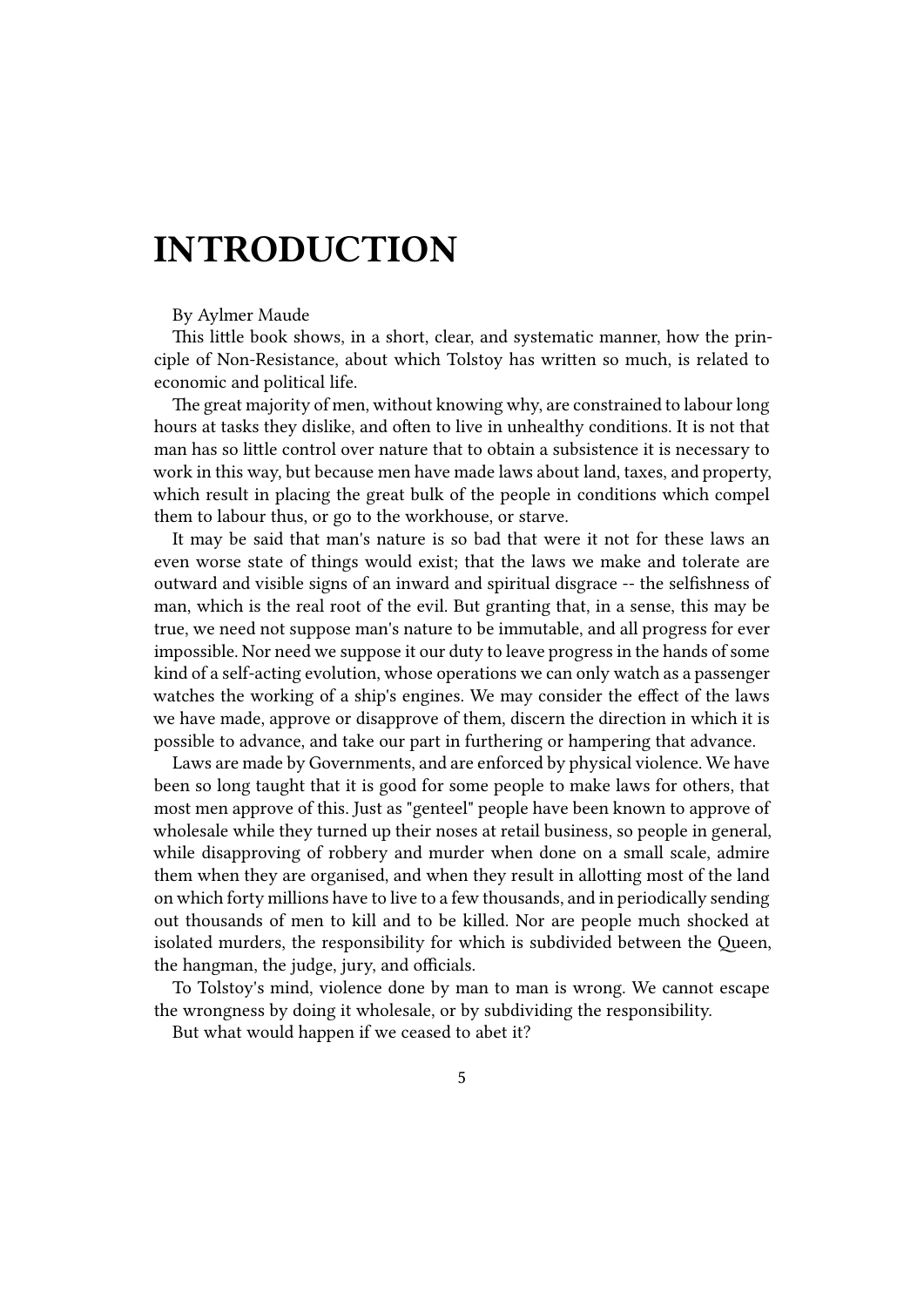If it were possible forcibly to oblige men to cease from using force, the selfishness which is at the root of the matter would, no doubt, burst out in some fresh form. That is, in fact, pretty much what has happened : weary of strife and private feuds, people consented to leave to Governments the use of force. External peace among individuals has ensued, but in place of strife with club or sword, a new struggle almost as fierce is carried on under legal and commercial forms, Tolstoy's desire is not that people should be compelled to cease from violence, but that violence should become to them abhorrent, and that they should not wish to sway others more than they can be swayed by reason and by sympathy. Were that accomplished, surely we may trust that good would come of good, as now ill comes of ill. At anyrate, as Tolstoy shows, there is no other path of advance. We can neither revert to the belief that to use violence is a divine right of kings, nor can we maintain the current belief that to do so is a divine right of majorities. To be subjected by force to a rule we disapprove of is slavery, and we are all slaves or slave-owners (sometimes both together) as long as our society bases itself on violence.

But can we abolish the use of violence, and cease to imprison and kill our fellowmen?

We can at least consider what Tolstoy says on the matter, and realise that organised violence exists claiming our approval, and that it is possible to withhold that approval. As for abolishing violence -- it is for us not a question of yes or no, but it is a question of more or less. The amount of violence committed depends on the amount of support the violators receive. There are places where it is now impossible to get anyone to become a hangman, and even in England, comparatively brutal as we are, it would be impossible to re-enact the penal code of George III, under which 160 different crimes were punishable with death. To shake ourselves completely free from all share in violence, if we are not quite ready to become martyrs, may seem and does seem impossible. Tolstoy himself does not profess to have ceased to use postage-stamps which are issued, or the highway that is maintained, by a Government which collects taxes by force; but reforms come by men doing what they can, not what they can't. It would be a very easy, and a very silly, reply to the teaching of Jesus, to say that as He tells us to be perfect, and we can't be perfect, we can get no guidance from His teaching. In the same way anyone who wishes to be logical but not reasonable, may say that as Tolstoy tells us to stand aside from all violence, and as we cannot do so, his guidance is useless. Tolstoy relies on his readers to use common sense, and the common sense of the matter is, that if we are so enmeshed in a system based on violence, and if we ourselves are so weak and faulty, that we cannot avoid being parties to acts of violence, we should avoid this as much as we can.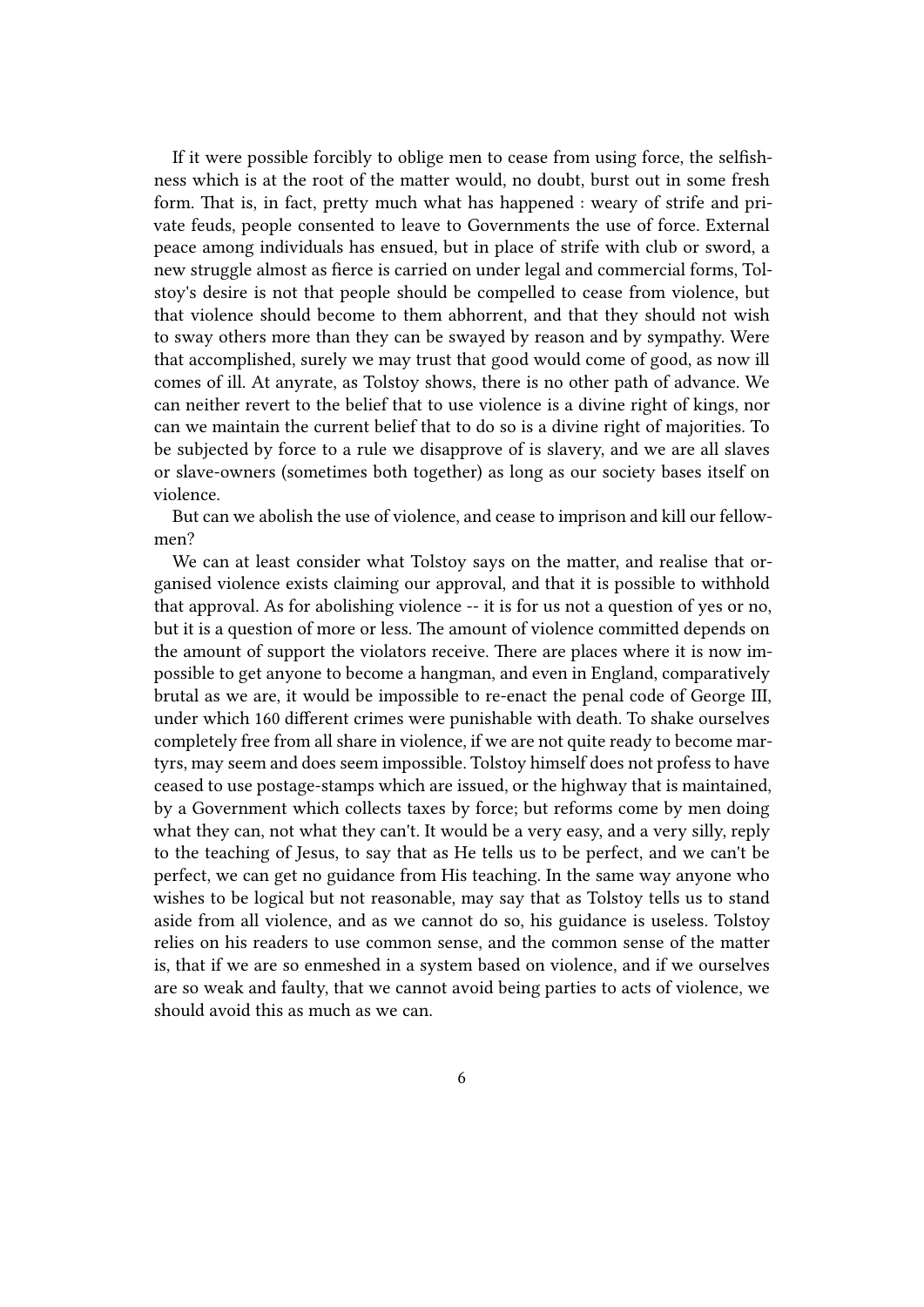The mind is more free than the body, -- let us, at least, try to understand the truth of the matter, and not excuse a vicious system in order to shelter ourselves. When we have understood the matter, let us not fear to speak out; and when we have confessed our views, let us try to bring our lives more and more in harmony with them.

To free ourselves from the perplexity produced by the dual standard of *legality* and of *right*, would alone be an enormous gain. Take, for instance, the drink traffic in England; -- what friction and waste of power has resulted from the attempts to legislate on the matter. How greatly brewers, distillers, and dealers have gained in respectability by the fact that their occupations were legal, if not right. And is it not becoming evident that it is not by laws that such evils as the drink trade can be met?

But, we are told, people are so inconsiderate and so wrong-headed that nothing but the strong arm of the law will restrain them. To disturb their respect for the law is dangerous.

Of course it is dangerous! Every great moral movement and every strong reform movement has its very real dangers. A century and a half after St. Francis of Assisi had stirred Europe by his example of self-renunciation and devotion to the service of others, such a crowd of impudent mendicants shirking the drudgery of a workaday world were preying on society in his name, that Wyclif denounced them as sturdy beggars, and strongly censured any "man who gives alms to a begging friar."

History is apt to repeat itself in such matters, and, no doubt, Tolstoy's views will be again and again exploited by unworthy disciples. But is humanity to stagnate because what is evil is so easily grafted on what is good? To think and to move may be dangerous, but to stagnate is to die; and progress along the path of violence - as Babylon, Assyria, Egypt, Rome, Spain, and many other nations have shown -- is progress to destruction.

No doubt, too, many good people will be shocked at Tolstoy's statement that "Laws are rules made by people who govern by means of organised violence." They will plead that, in modern Governments, the administrative functions are becoming more and more predominant, and the coercive ones are falling more and more into abeyance But the reply is, that Governments need only drop these dwindling and secondary functions in order to escape the criticism here levelled at them. Governments which, without insisting on having their services accepted, are content to offer to organise society on a voluntary basis -- killing no one, imprisoning no one, and relying on reason and persuasion to make their decrees prevail -- are not here attacked.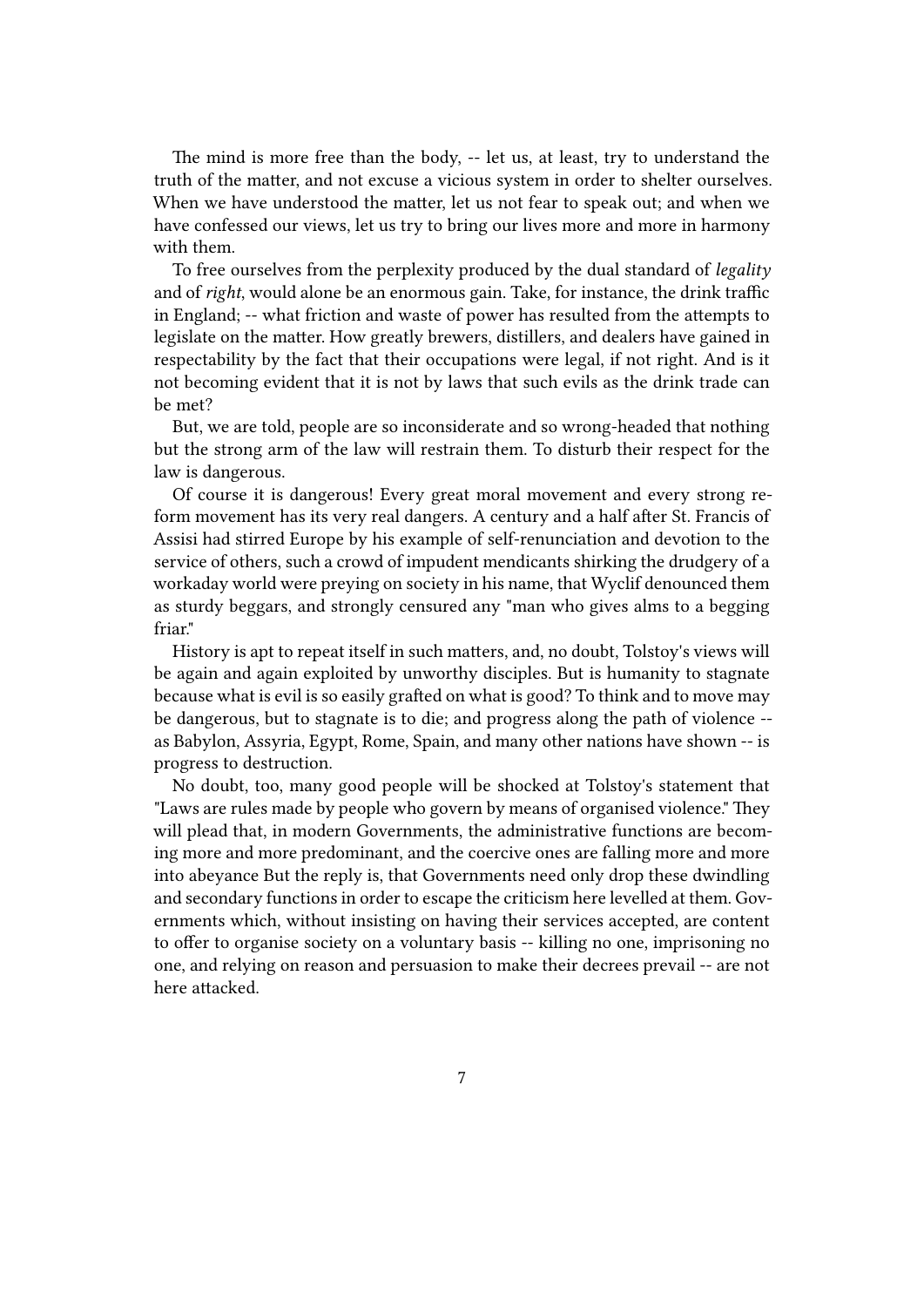And whatever good-natured people may wish to believe about Governments, the fact is that existing Governments rely on force, and that when they do not rely on force we do not call them Governments, but voluntary associations.

That men concerned in governing others know this, is shown all through history, and has been again shown recently in South Africa. As long as Kruger and his party had the armed force, the Boer reform party, the miners, and eveu Messrs. Beit, Rhodes, & Co., had to submit. In the time of the Raid the question who, in future, should make the laws, hung in the balance -- it might be Kruger, or Rhodes, or somebody else; but it was sure to be the man, or men, who could obtain the advantage of being allowed openly, systematically, and unblushingly, to do violence to those who disobeyed them. Men who were organising the buccaneers one day, might become (and may yet become) a "Government" another day. In fact, just as in Sparta it was considered immoral, not to thieve, but to be caught thieving, so among modern moralists (such as Paley) it has been gravely argued that the morality of using violence against the men in power depends on the chance of being successful.

Tolstoy says that the systematic use of organised violence lies at the root of the ills from which our society suffers; and while agreeing in the indictment Socialism brings against the present system, he points out that the establishment of a Socialist State would involve the enforcement of a fresh form of slavery -- direct compulsion to labour. And if he is not at one with the Socialists, neither is he at one with the Revolutionary party of Russian Anarchists usually spoken of in England as "Nihilists." They, indeed, are often very bitter in their denunciations of Tolstoy, whose influence has increased the moral repugnance felt for their policy of assassination. Their accusation that Tolstoy wishes to oppose despotism by mere metaphysics is, however, met in the present work by a direct and explicit appeal to conscientious people not voluntarily to pay taxes to Governments which spend the money on organising violence and murder.

This view of the duty of individuals towards Governments has had exponents in our own language. The saintly Quaker John Woolman wrote in his journal in 1757 --

" A few years past, money being made current in our province for carrying on wars, and to be called in again by taxes laid on the inhabitants, my mind was often affected with the thoughts of paying such taxes . . . there was in the depth of my mind a scruple which I never could get over; and at certain times I was greatly distressed on that account. I believed that there were some upright-hearted men who paid such taxes, yet could not see that their example was a sufficient reason for me to do so, while I believe that the spirit of truth required of me, as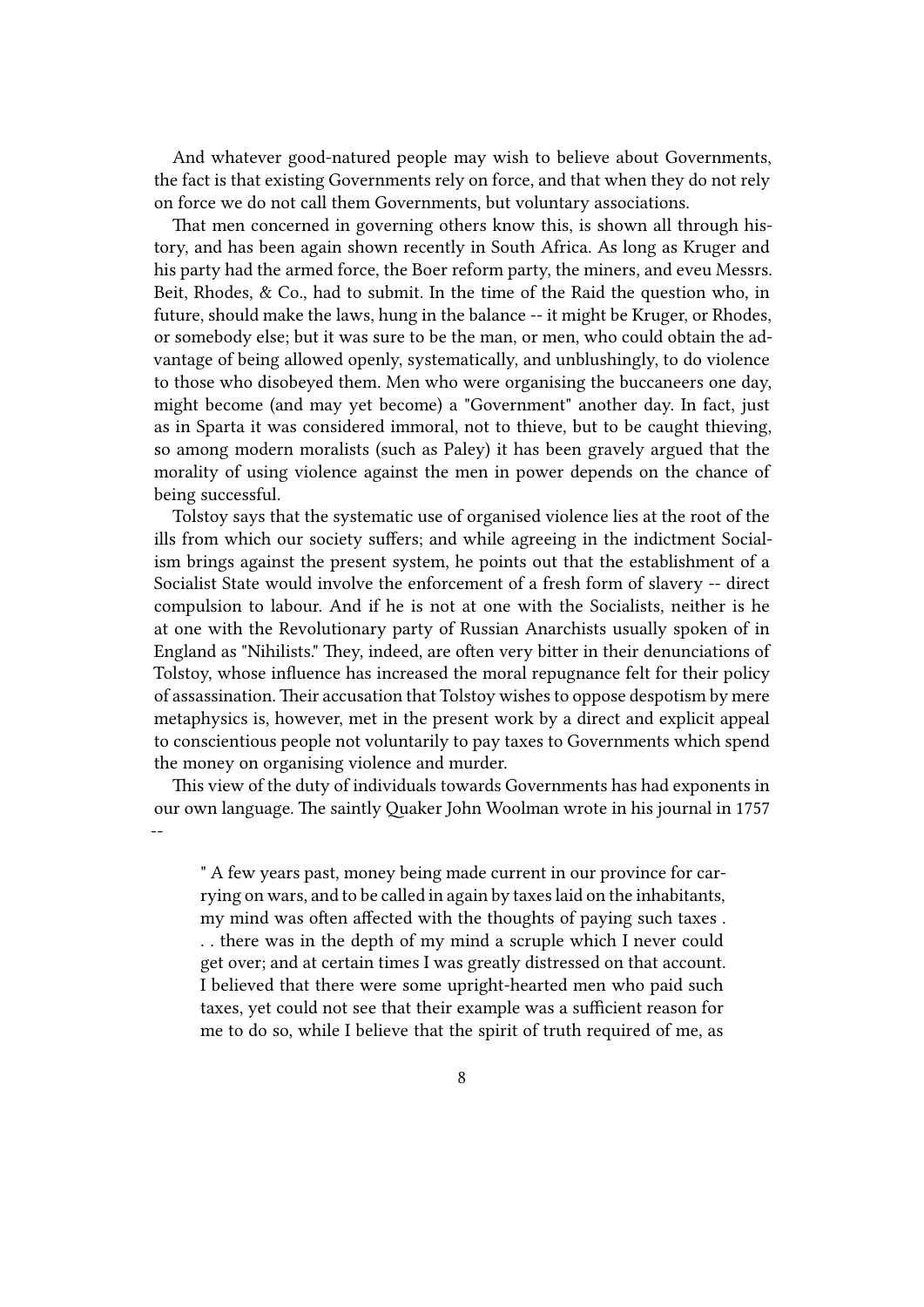an individual, to suffer patiently the distress of goods, rather than pay actively." </quote>He found he was not alone among the Friends of Philadelphia in this matter.

Nearly a century later Henry Thoreau wrote in his admirable essay on "Civil Disobedience" --

" I heartily accept the motto -- 'That Government is best which governs least'; and I should like to see it acted up to more rapidly and systematically. Carried out, it finally amounts to this, which also I believe, -- 'That Government is best which governs not at all'; and when men are prepared for it, that will be the kind of Government which they will have. . . .

" It is not a man's duty, as a matter of course, to devote himself to the eradication of any, even the most enormous wrong; he may properly have other concerns to engage him ; but it is his duty, at least, to wash his hands of it, and, if he gives it no thought longer, not to give it practically his support.

" I do not hesitate to say that those who call themselves Abolitionists should at once effectually withdraw their support, both in person and property, from the Government of Massachusetts, and not wait till they constitute a majority of one, before they surfer the right to prevail through them. I think it is enough if they have God on their side, without waiting for that other one. Moreover, any man more right than his neighbours constitutes a majority of one already."

Holding these views, he refused to pay the poll-tax, and was put in prison for one night, till someone paid the tax for him -- much to his disgust.

Tolstoy, therefore, is in good company in holding the view that it were better to offer a passive resistance to Governments than voluntarily to pay what they demand and misapply. Such refusals might bring about the bloodless revolution of which Thoreau spoke --

" If a thousand men were not to pay their tax bills this year, that would not be a violent and bloody measure, as it would be to pay them, and enable the State to commit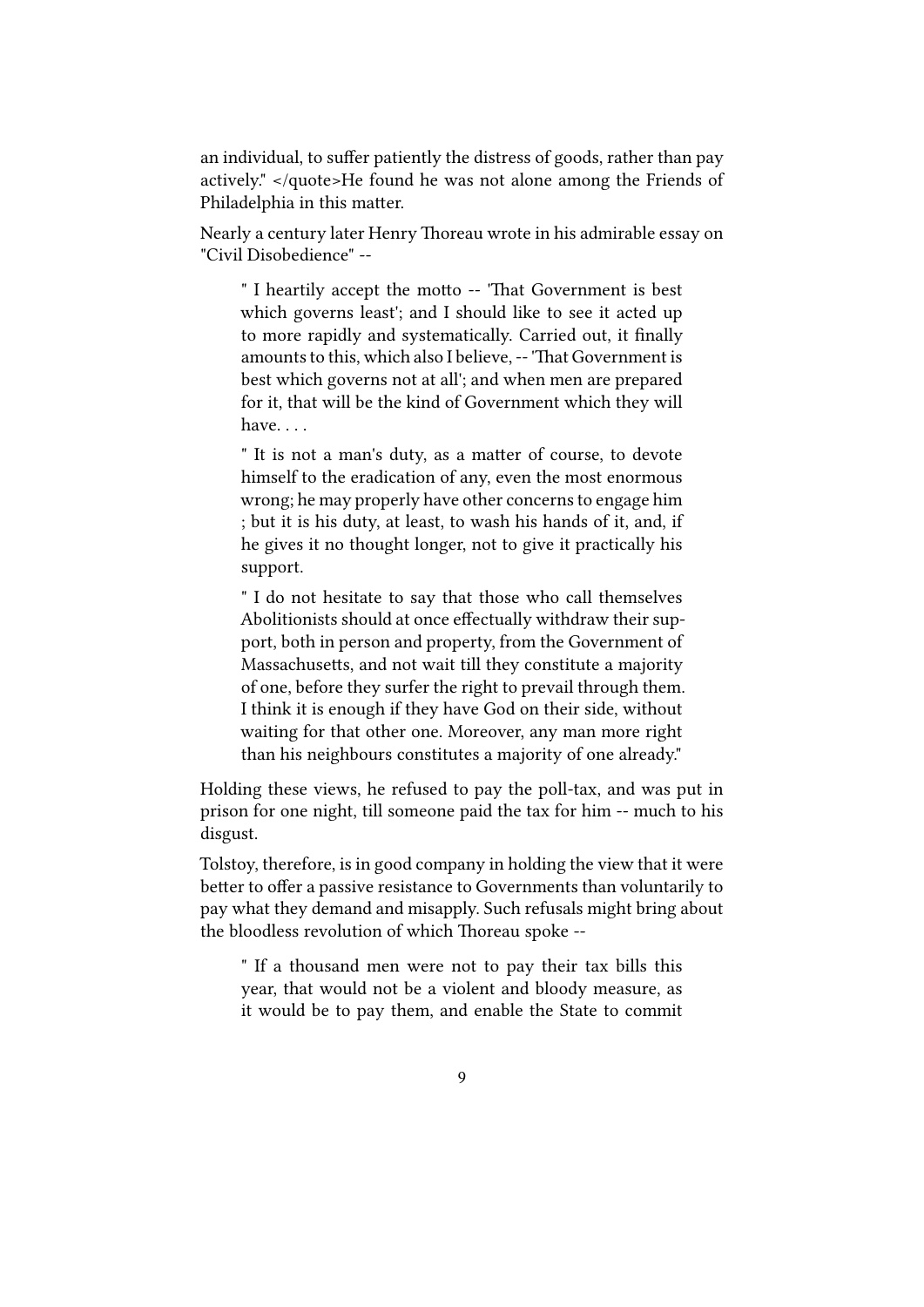violence and shed innocent blood. This is, in fact, the definition of a peaceful revolution, if any such is possible. If the tax-gatherer or any other public officer asks me, as one has done, 'But what shall I do?' my answer is, 'If you really wish to do anything, resign your office.' When the subject has refused allegiance, and the officer has resigned his office, then the revolution is accomplished."

But while we remember that Tolstoy is in good company in this matter, and that he here offers just what some people pine for -- something definite and decided to do or to refuse to do -- we shall, I think, make a sad mistake if we fail to differentiate between the main intention and drift of his work, and such a piece of practical advice as this.

The main intention and drift of the work is to show that progress in human well-being can only be achieved by relying more and more on reason and conscience, and less and less on man-made laws; that we must be ready to sacrifice the material progress we have been taught to esteem so highly, rather than acquiesce in such injustice and inequality as is flagrant among us to-day; that what we desire is the supremacy of truth and goodness, and that consequently violence from man to man must more and more be recognised as evil, whether it boasts itself in high places or lurks in slums -- and that we must more and more free ourselves from the taint of murder that clings to all robes of state.

These things, to my mind, seem certainly true; we must turn our back on the religion of Jesus if we would rebut them.

But as soon as it comes to any definite precept and external rule to do this, or not to do that -- there is room for reply. What is really needed, and what Tolstoy is aiming at, is that mankind should steadily advance towards perfection, and no one action can be the next step for all men in all places. So when we come to the injunction to pay no tax, we may remember the passage (Matt. xvii. 24-27) in which Jesus is reported to have told Peter to catch fish and pay the tax for them both. The passage seems to mean: "We are in no way bound to pay, but if they demand the tax of you, give it, not because you are under any obligation, but because we must not resist him that is evil. If any man would take your cloak, give him your coat also." And that is what Tolstoy thought it meant when he wrote *The Four Gospels*.

In the present work, however, he is not interpreting the Gospels, but is dealing with present problems on the plane of thought of the jurists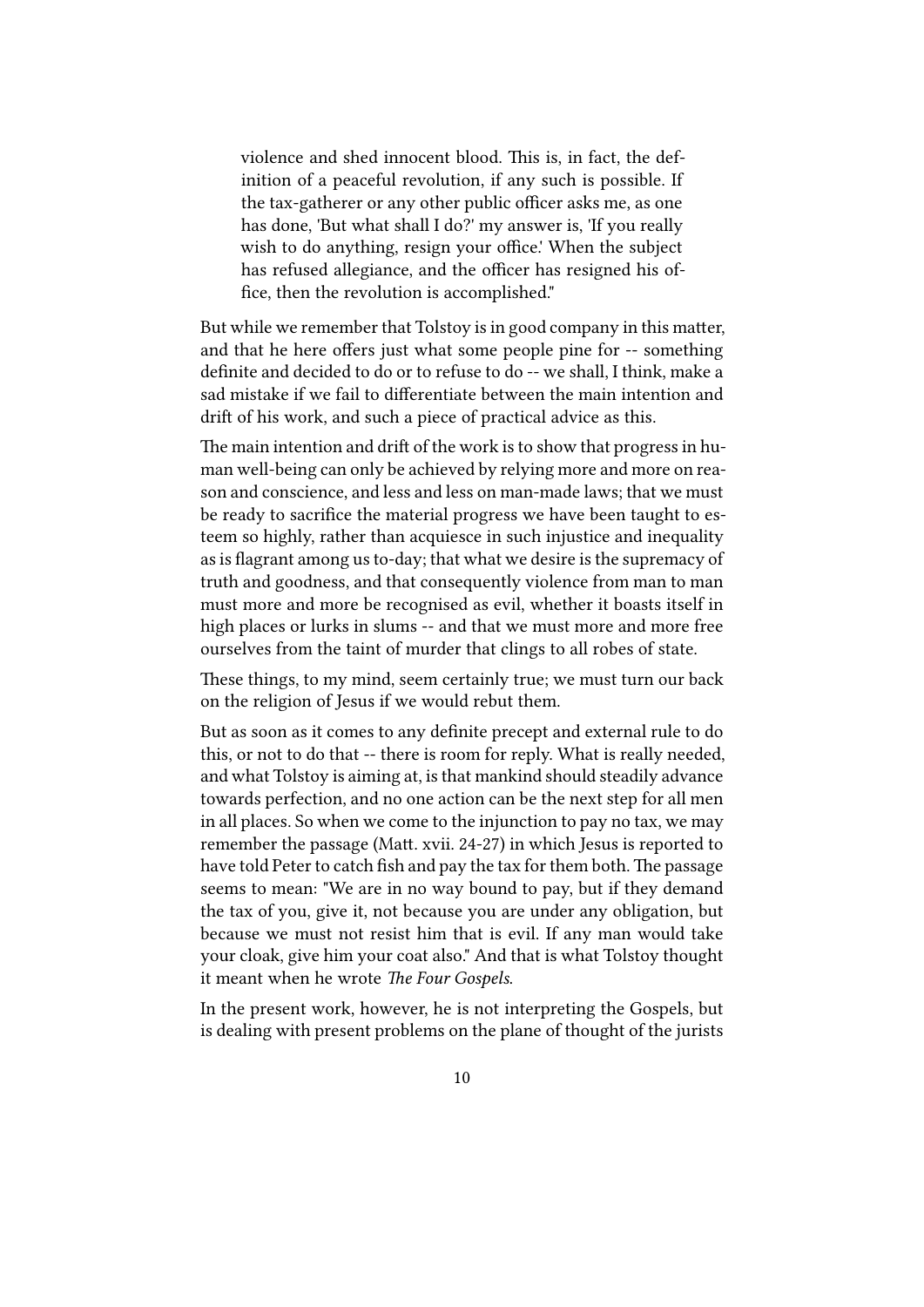and the economists. And whatever may be the best method of undermining the authority of the prince of this world, his condemnation by Jesus makes in the same direction as Thoreau's "Civil Disobedience" and Tolstoy's theory of "Non-Resistance." Each in his own way says, "The kings of the Gentiles have lordship over them; and they that have authority over them are called Benefactors. But ye shall not be so: but he that is the greater among you, let him become as the younger; and he that is chief, as he that doth serve" (Luke xxii. 25, 26).

The prince of this world is judged, -- the change foreshadowed is a vast one, and must commence with a change of each man's inner self. But its outward manifestations may be as various as the flowers of the field which are all fed by the same rain and sunshine from above.

Gkeat Baddow, Chelmsford,

*October 1900*.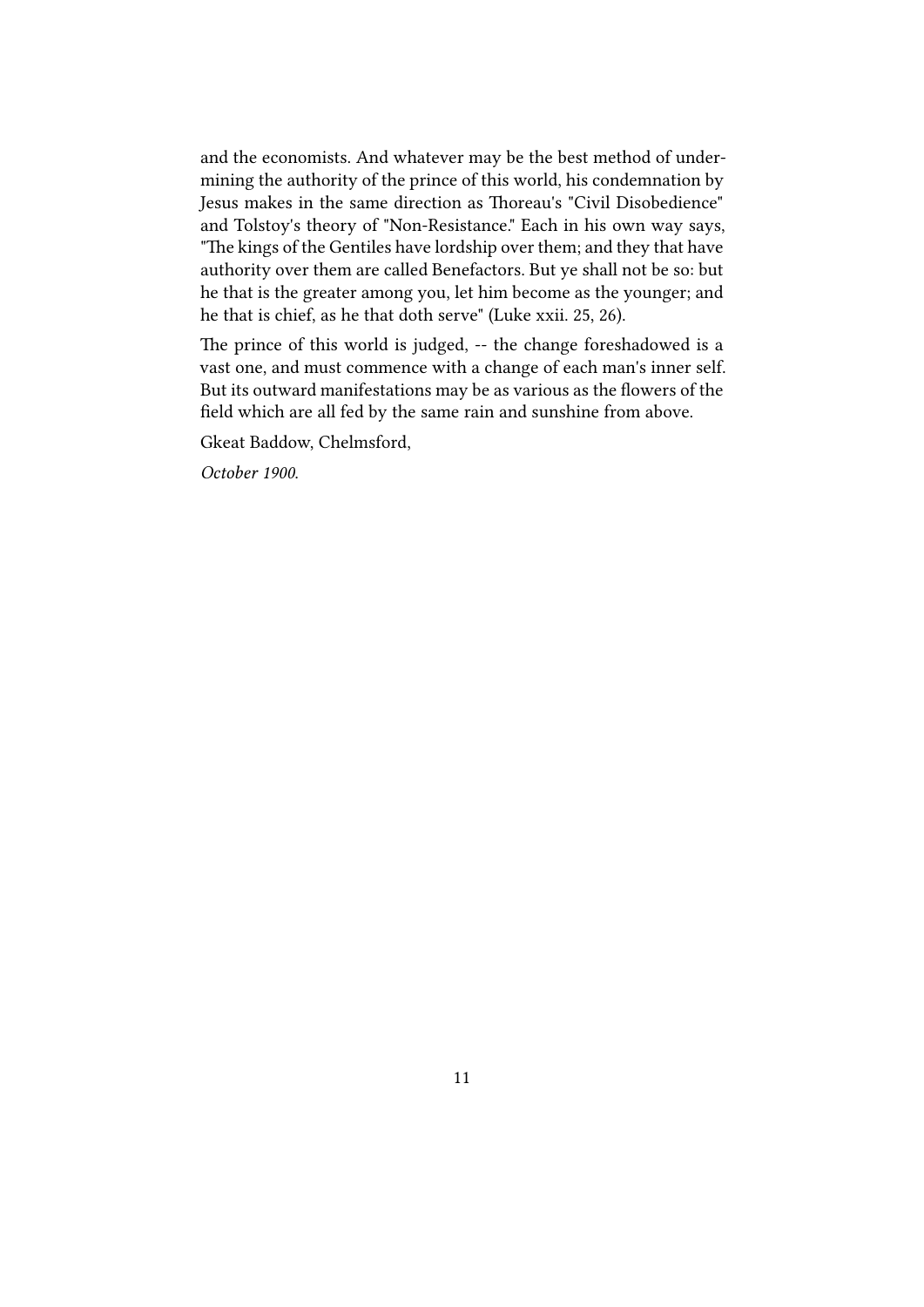### <span id="page-11-0"></span>**AUTHOR'S PREFACE**

"They that take the sword shall perish by the sword."

Nearly fifteen years ago the census in Moscow evoked in me a series of thoughts and feelings which I expressed as best I could in a book called *What Must We Do Then?* Towards the end of last year (1899) I once more reconsidered the same questions, and the conclusions to which I came were the same as in that book. But as I think that during these ten years I have reflected on the questions discussed in *What Must We Do Then?* more quietly and minutely in relation to the teachings at present existing and diffused among us, I now offer the reader new considerations, leading to the same replies as before. I think these considerations may be of use to people who are honestly trying to elucidate their position in society and clearly to define the moral obligations flowing from that position. I, therefore, publish them.

The fundamental thought both of that book and of this article is the repudiation of violence. That repudiation I learnt and understood from the Gospels, where it is most clearly expressed in the words: It was said to you, An eye for an eye," ... i.e. you have been taught to oppose violence by violence, but I teach you: turn the other cheek when you are struck -- that is, suffer violence, but do not employ it. I know that the use of those great words -- in consequence of the unreflectingly perverted interpretations alike of Liberals and of Churchmen, who on this matter agree -- will be a reason for most so-called cultured people not to read this article, or to be biased against it; but, nevertheless, I place those words as the epigraph of this work.

I cannot prevent people who consider themselves enlightened from considering the Gospel teaching to be an obsolete guide to life -- a guide long outlived by humanity. But I can indicate the source from which I drew my consciousness of a truth which people are as yet far from recognizing, and which alone can save men from their sufferings. And this I do.

11 July, 1900.

"Ye have heard that it was said, An Eye for an Eye, and a Tooth for a Tooth" (Matt. v.38; Ex. xxi. 24).

"But I say unto you, Resist not him that is evil; but whosoever smiteth thee on thy right cheek, turn to him the other also" (Matt. v.39).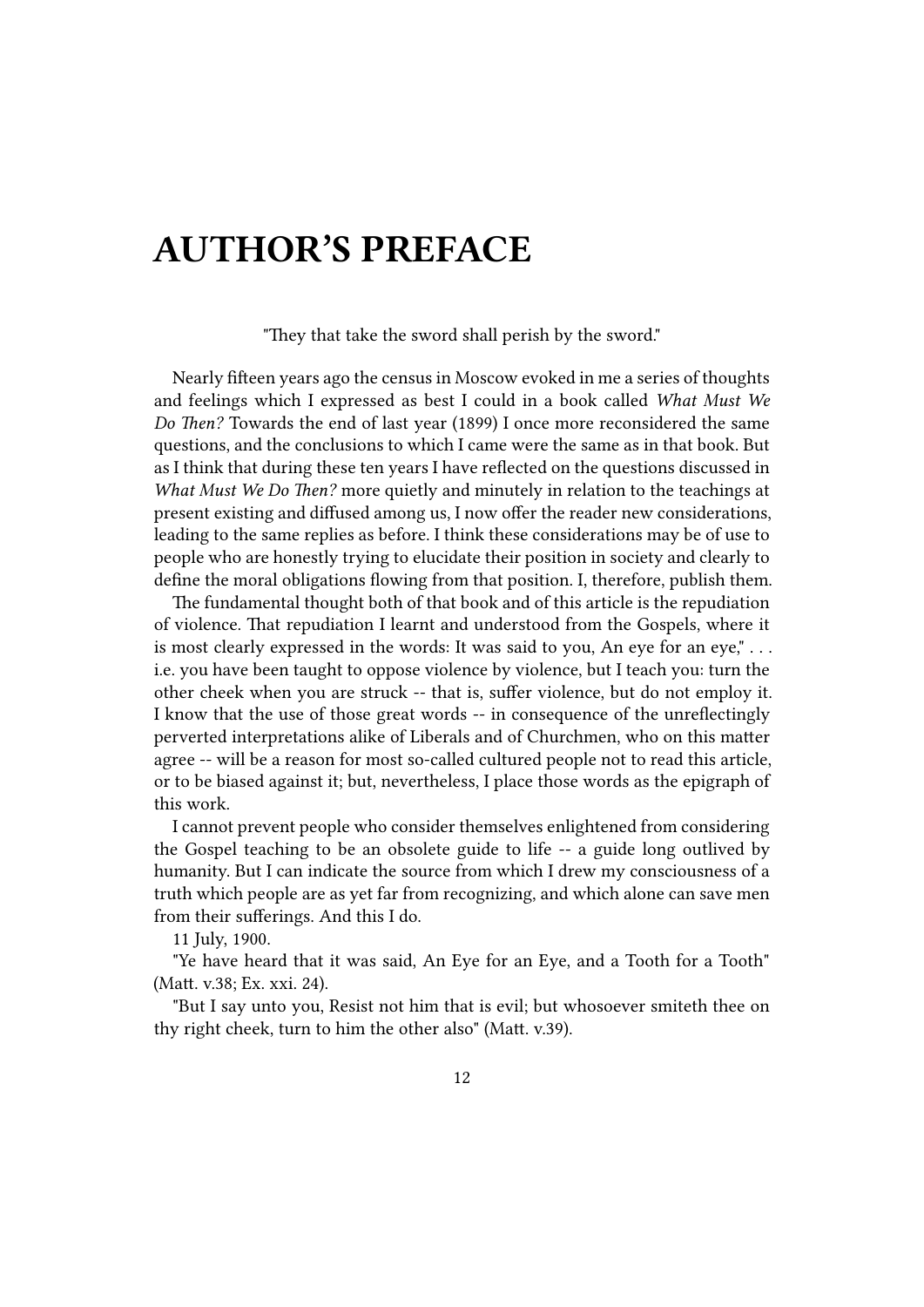"And if any man would go to law with thee, and take away thy coat, let him have thy cloak also" (Matt. v.40).

"Give to every one that asketh thee; and of him that taketh away thy goods ask them not again" (Luke vi. 30).

"And as ye would that men should do to you, do ye also to them likewise" (Luke vi. 31).

"And all that believed were together, and had all things common" (Acts ii. 44).

"And Jesus said, When it is evening, ye say, it will be fair weather, for the heaven is red" (Matt. xvi. 2).

"And in the morning, It will be foul weather to-day: for the heaven is red and lowering. Ye hypocrites, ye know how to discern the face of the heaven; but ye cannot discern the signs of the times" (Matt. xvi. 3).

"The system on which all the nations of the world are acting is founded in gross deception, in the deepest ignorance, or a mixture of both; so that under no possible modification of the principles on which it is based can it ever produce good to man; on the contrary, its practical results must ever be to produce evil continually." -- Robert Owen.

"We have much studied and much perfected of late the great civilized invention of the division of labour, only we give it a false name. It is not, truly speaking, the labour that is divided, but the men -- divided into mere segments of men -- broken into small fragments and crumbs of life; so that all the little piece of intelligence that is left in a man is not enough to make a pin or a nail, but exhausts itself in making the point of a pin or the head of a nail. Now, it is a good and desirable thing, truly, to make many pins a day; but if we could only see with what crystal sand their points were polished -- sand of human souls -- we should think there might be some loss in it also.

"Men may be beaten, chained, tormented, yoked like cattle, slaughtered like summer flies, and yet remain in one sense, and the best sense, free. But to smother their souls within them, to blight and hew into rotting pollards the suckling branches of their human intelligence, to make the flesh and skin . . . into leathern thongs to yoke machinery with -- this is to be slave -- masters indeed. . It is verily this degradation of the operative into a machine which is leading the mass of the nations into vain, incoherent, destructive struggling for a freedom of which they cannot explain the nature to themselves. Their universal outcry against wealth and against nobility is not forced from them either by the pressure of famine or the sting of mortified pride. These do much and have done much in all ages; but the foundations of society were never yet shaken as they are at this day.

"It is not that men are ill-fed, but that they have no pleasure in the work by which they make their bread, and, therefore, look to wealth as the only means of pleasure.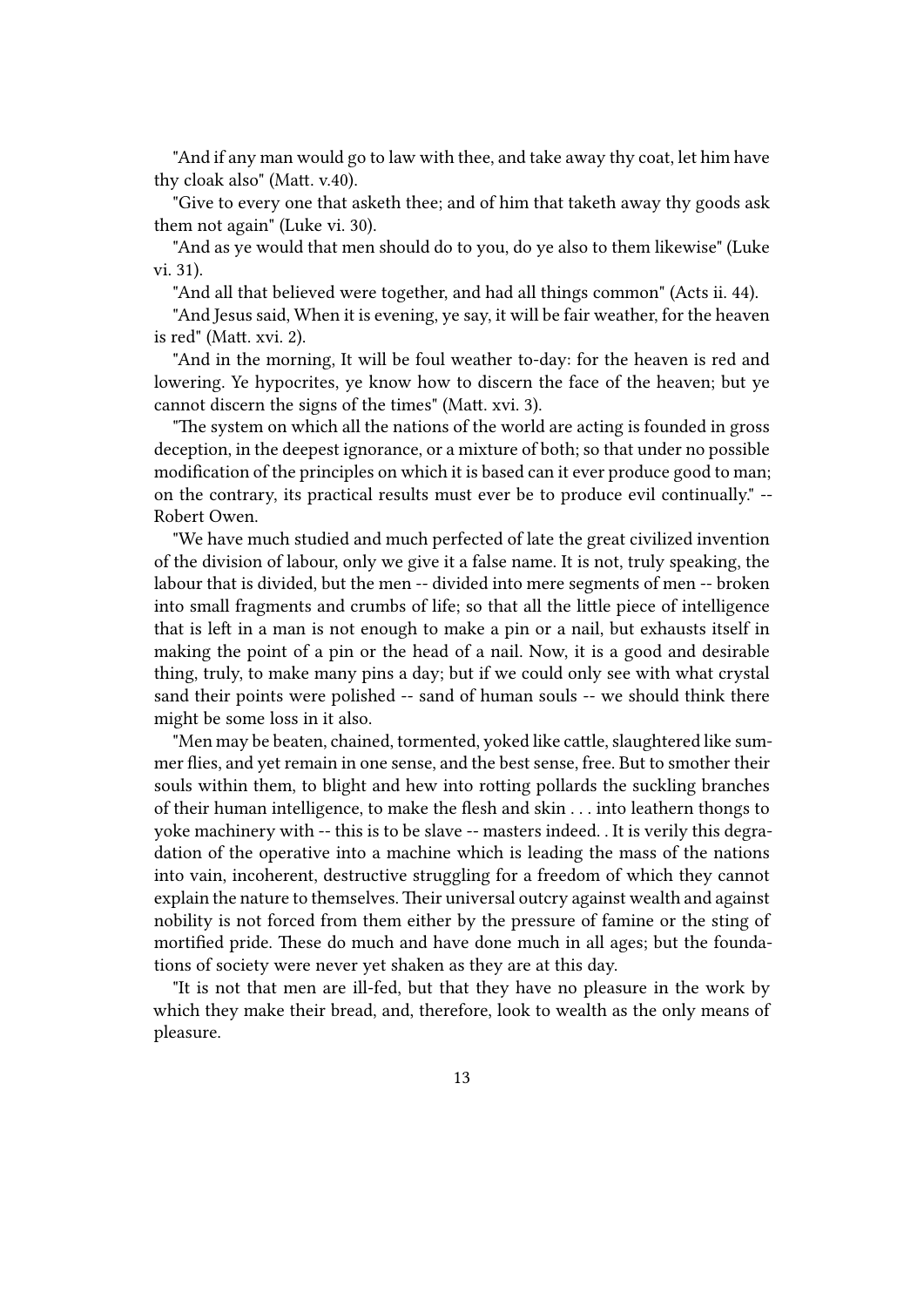"It is not that men are pained by the scorn of the upper classes, but they cannot endure their own; for they feel that the kind of labour to which they are condemned is verily a degrading one, and makes them less than men. Never had the upper classes so much sympathy with the lower, or charity for them, as they have at this day, and yet never were they so much hated by them." -- From *The Stones of Venice*, by John Ruskin, Vol. II, Chap. VI., §§ 13-16.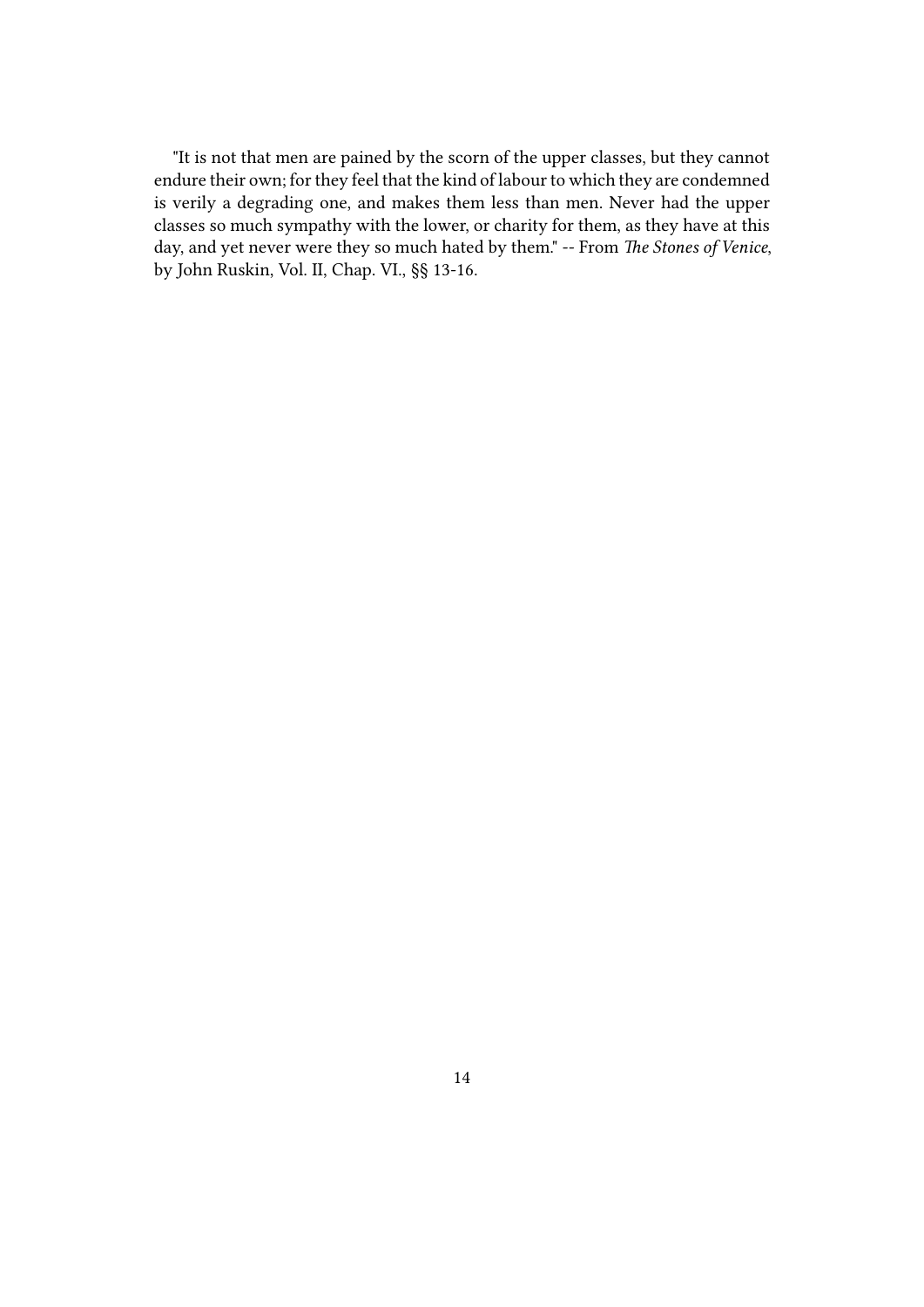## <span id="page-14-0"></span>**THE SLAVERY OF OUR TIMES**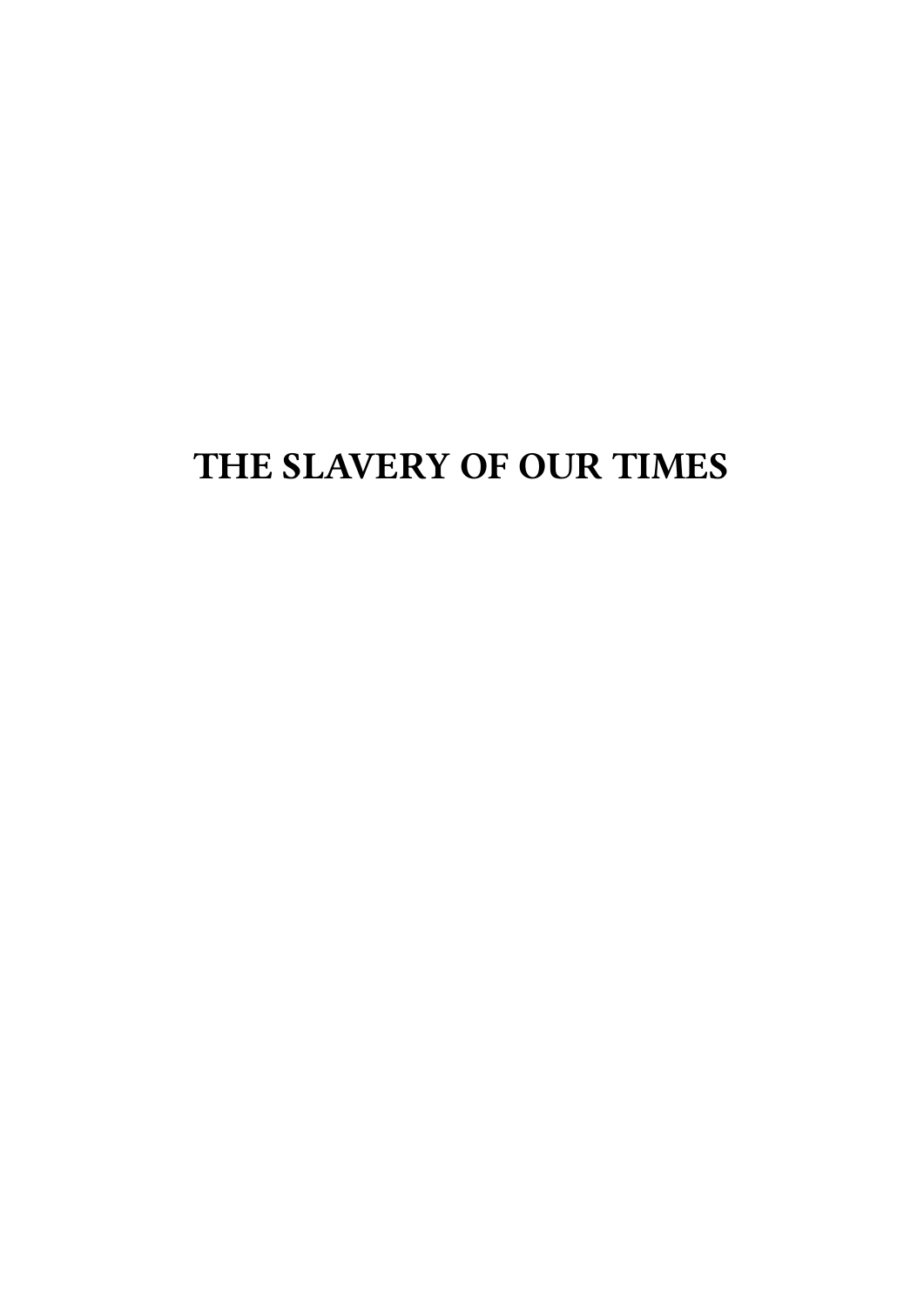### <span id="page-15-0"></span>**CHAPTER I – GOODS-PORTERS WHO WORK THIRTY-SEVEN HOURS**

An acquaintance of mine who works on the Moscow-Kursk Railway as a weigher, in the course of conversation mentioned to me that the men who load the goods on to his scales work for thirty-seven hours on end.

Though I had full confidence in the speaker's truthfulness I was unable to believe him. I thought he was making a mistake, or exaggerating, or that I misunderstood something.

But the weigher narrated the conditions under which this work is done so exactly that there was no room left for doubt. He told me that there are two hundred and fifty such goods-porters at the Kursk station in Moscow. They were all divided into gangs of five men, and were on piece-work, receiving from one rouble to R. 1.15 (say two shillings to two and fourpence, or forty-eight cents to fifty-six cents) for one thousand poods (over sixteen tons) of goods received or dispatched.

They come in the morning, work for a day and a night at unloading the trucks, and in the morning, as soon as the night is ended, they begin to reload, and work on for another day. So that in two days they get one night's sleep.

Their work consists of unloading and moving bales of seven, eight, and up to ten poods (say eighteen [253 lb.], twenty [280 lb.], and up to nearly twenty-six stone [364 lb.]). Two men place the bales on the backs of the other three who carry them. By such work they earn less than a ruble (2 shillings [48 cents] a day. They work continually without holiday.

The account given by the weigher was so circumstantial that it was impossible to doubt it, but, nevertheless, I decided to verify it with my own eyes, and I went to the Goods Station.

Finding my acquaintance at the Goods Station, I told him that I had come to see what he had told me about.

"No one I mention it to believes it," said I.

Without replying to me, the weigher called to some one in a shed. "Nikita, come here."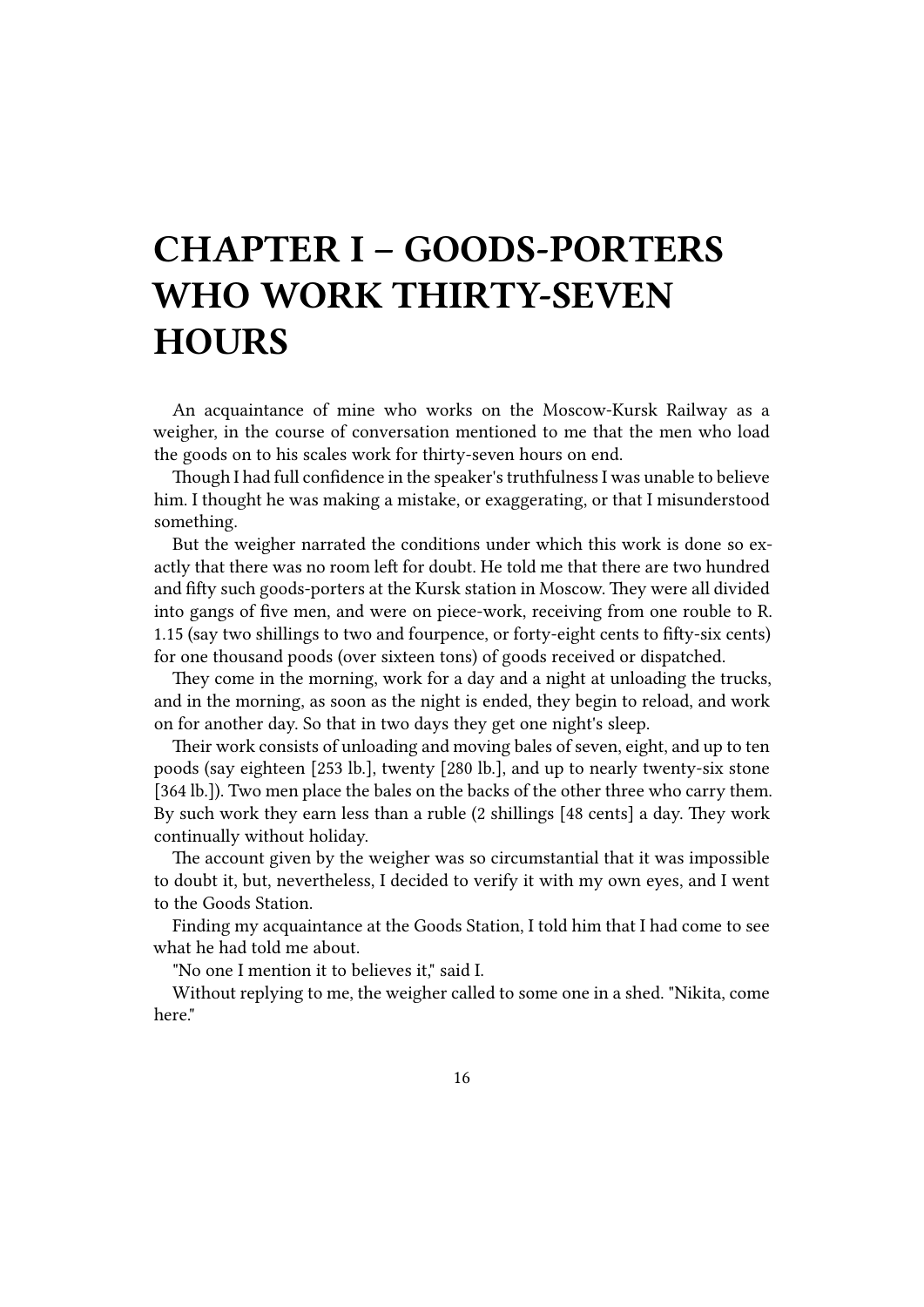From the door appeared a tall, lean workman in a torn coat.

"When did you begin work?"

"When? Yesterday morning."

"And where were you last night?"

"I was unloading, of course."

"Did you work during the night?" asked I.

"Of course we worked."

"And when did you begin work to-day?"

"We began in the morning -- when else should we begin?"

"And when will you finish working?"

"When they let us go; then we shall finish!"

The four other workmen of his gang came up to us. They all wore torn coats and were without overcoats, though there were about twenty degrees Reaumur of cold (thirteen degrees below zero, Fahrenheit).

I began to ask them about the conditions of their work, and evidently surprised them by taking an interest in such a simple and natural thing (as it seemed to them) as their thirty-six hour work.

They were all villagers; for the most part fellow countrymen of my own -- from Tula; some, however, were from Orla, and some from Voronesh. They lived in Moscow in lodgings, some of them with their families, but most of them without. Those who have come here alone send their earnings home to the village.

They board with contractors. Their food costs them ten rubles (say  $£1$  1s. [five dollars] per month). They always eat meat, disregarding the fasts. Their work always keeps them occupied more than hours running, because it takes more than half an hour to get to their lodgings and from their lodgings, and, besides, they are often kept at work beyond the time fixed.

Paying for their own food, they earn, by such thirty-seven-hour on-end work, about Rs. 25 (&Pound2, 12s, 6d.) a month .

To my question, "Why they did such convict work?" they replied --

"Where is one to go to?"

"But why work thirty-six hours on end? Cannot the work be arranged in shifts?" "We do what we're told to."

"Yes; but why do you agree to it?"

"We agree because we have to feed ourselves. 'If you don't like it -- be off!' If one's even an hour late, one has one's ticket shied at one, and is told to march; and there are ten men ready to take the place."

The men were all young, only one was somewhat older, perhaps about forty. All their faces were lean, and had exhausted, weary eyes, as if the men were drunk. The lean workman to whom I first spoke struck me especially by the strange weariness of his look. I asked him whether he had not been drinking today.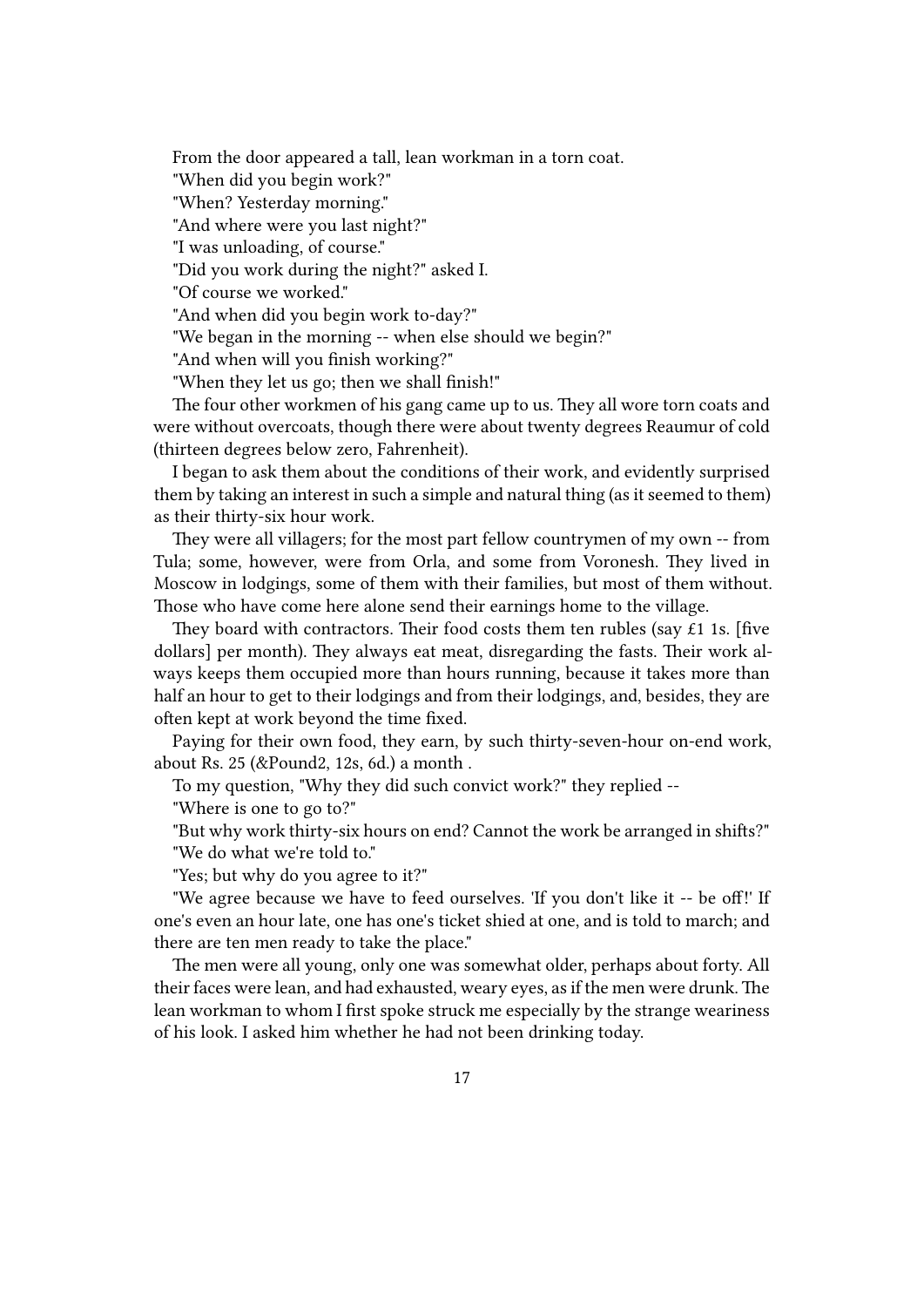"I don't drink," answered he, in the decided way in which men who really do not drink always reply to that question.

"And I do not smoke," added he.

"Do the others drink?" asked I.

"Yes; it is brought here."

"The work is not light, and a drink always adds to one's strength," said the older workman.

This workman had been drinking that day, but it was not in the least noticeable. After some more talk with the workmen I went to watch the work.

Passing long rows of all sorts of goods, I came to some workmen slowly pushing a loaded truck. I learned afterwards that the men have to shunt the trucks themselves and to keep the platform clear of snow, without being paid for the work. It is so stated in the "Conditions of Pay." These workmen were just as tattered and emaciated as those with whom I had been talking. When they had moved the truck to its place I went up to them and asked when they had begun work, and when they had dined.

I was told that they had started work at seven o'clock, and had only just dined. The work had prevented their being let off sooner.

"And when do you get away?"

"As it happens; sometimes not till ten o'clock," replied the men, as if boasting of their endurance. Seeing my interest in their position, they surrounded me, and, probably taking me for an inspector, several of them speaking at once, informed me of what was evidently their chief subject of complaint -- namely, that the apartment in which they could sometimes warm themselves and snatch an hour's sleep between the day-work and the night-work was crowded. All of them expressed great dissatisfaction at this crowding.

"There may be one hundred men, and nowhere to lie down; even under the shelves it is crowded," said dissatisfied voices. "Have a look at it yourself -- it is close here."

The room was certainly not large enough. In the thirty-six-foot room about forty men might find place to lie down on the shelves.

Some of the men entered the room with me, and they vied with each other in complaining of the scantiness of the accommodation.

"Even under the shelves there is nowhere to lie down," said they.

These men -- who in twenty degrees of frost, without overcoats, carry on their backs twenty stone [240 pound] loads during thirty-six hours; who dine and sup not when they need food, but when their overseer allows them to eat; living altogether in conditions far worse than those of dray horses, it seemed strange that these people only complained of insufficient accommodation in the room where they warm themselves. But though this seemed to me strange at first, yet, enter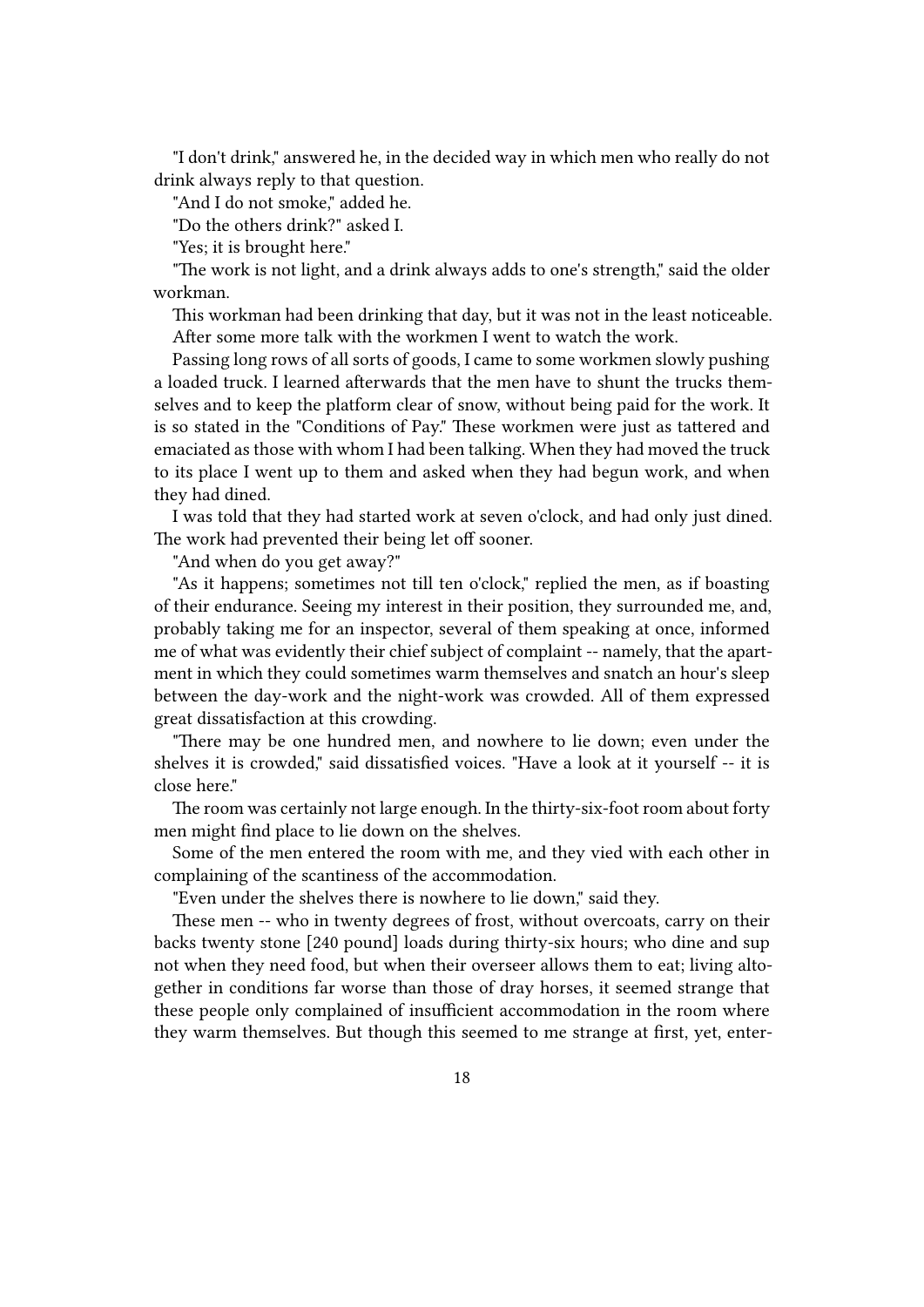ing further into their position, I understood what a feeling of torture these men, who never get enough sleep, and who are half-frozen, must experience when, instead of resting and being warmed, they have to creep on the dirty floor under the shelves, and there, in the stuffy and vitiated air, become still weaker and more broken down.

Only, perhaps, in that miserable hour of vain attempt to get rest and sleep do they painfully realize all the horror of their life-destroying thirty-seven-hour work, and that is why they are specially agitated by such an apparently insignificant circumstance as the overcrowding of their room.

Having watched several gangs at work, and having talked with some more of the men and heard the same story from them all, I drove home, having convinced myself that what my acquaintance had told me was true.

It was true that for money, only enough to subsist on, people considering themselves free men thought it necessary to give themselves up to work such as, in the days of serfdom, not one slave-owner, however cruel, would have sent his slaves to. Let alone slave-owners, not one cab-proprietor would send his horses to such work, for horses cost money, and it would be wasteful, by excessive, thirty-sevenhour work, to shorten the life of an animal of value.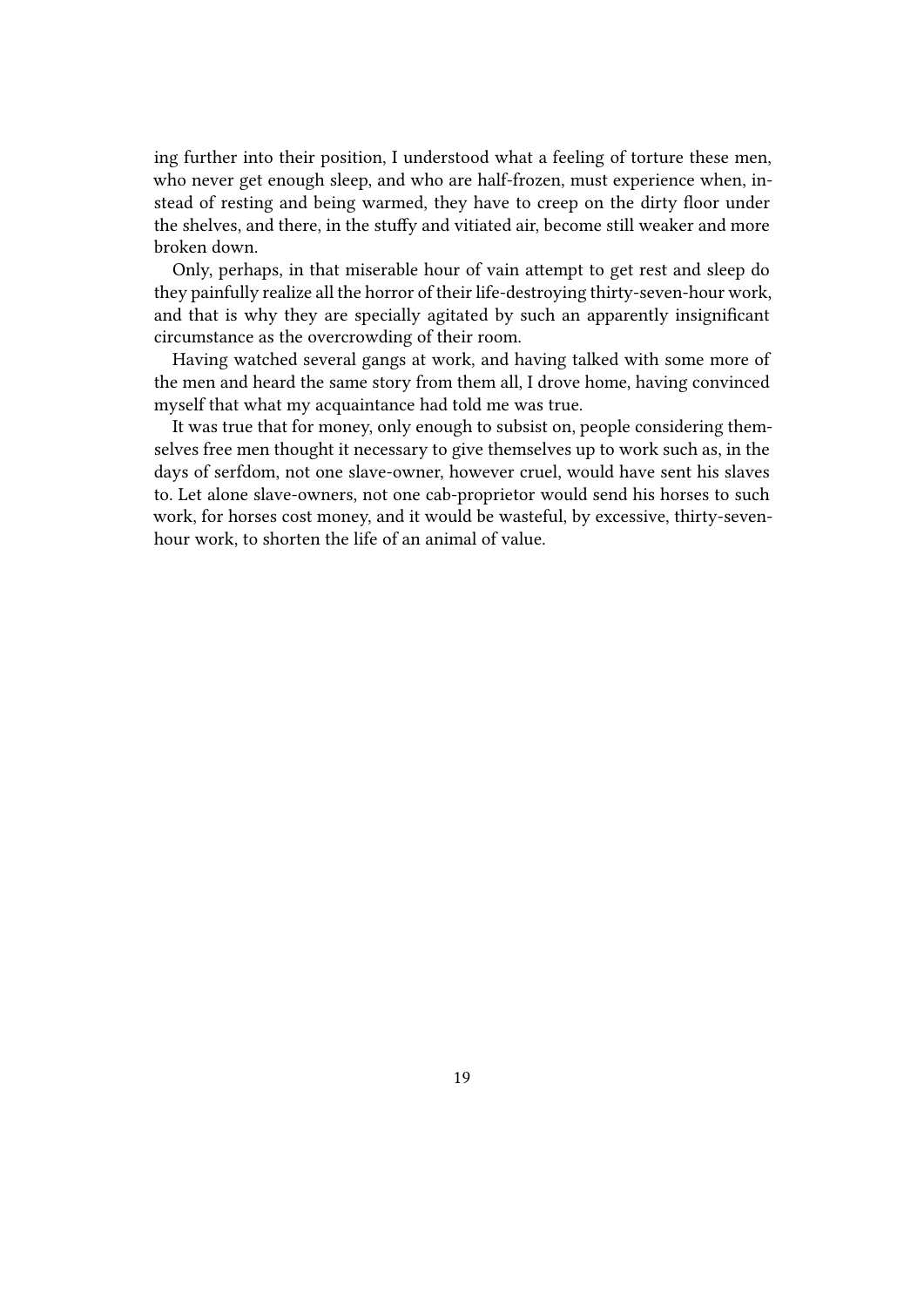## <span id="page-19-0"></span>**CHAPTER II – SOCIETY'S INDIFFERENCE WHILE MEN PERISH**

To oblige men to work for thirty-seven hours continuously without sleep, besides being cruel is also uneconomical. And yet such uneconomical expenditure of human lives continually goes on around us.

Opposite the house in which I live<sup>1</sup> is a factory of silk goods, built with the latest technical improvements. About three thousand women and seven hundred men work and live there. As I sit in my room now I hear the unceasing din of the machinery, and know -- for I have been there -- what that din means. Three thousand women stand, for twelve hours a day, at the looms amid a deafening roar; winding, unwinding, arranging the silk threads to make silk stuffs. All the women (except those who have just come from the villages) have an unhealthy appearance. Most of them lead a most intemperate and immoral life. Almost all, whether married or unmarried, as soon as a child is born to them send it off either to the village or to the Foundlings' Hospital -- where 80 per cent of these children perish. For fear of losing their places the mothers resume work the next day, or on the third day after their confinement.

So that during twenty years, to my knowledge, tens of thousands of young, healthy women -- mothers -- have ruined and are now ruining their lives and the lives of their children, in order to produce velvets and silk stuffs.

I met a beggar yesterday, a young man on crutches, sturdily built, but crippled. He used to work as a navvy, with a wheelbarrow, but slipped and injured himself internally. He spent all he had on peasant-women healers and on doctors, and has now for eight years been homeless, begging his bread, and complaining that God does not send him death.

How many such sacrifices of life there are that we either know nothing of, or know of, but hardly notice, considering them inevitable.

I know men working at the blast-furnaces of the Tula Iron Foundry who, to have one Sunday free each fortnight, will work for twenty-four hours; that is, after working all day they will go on working all night. I have seen these men. They all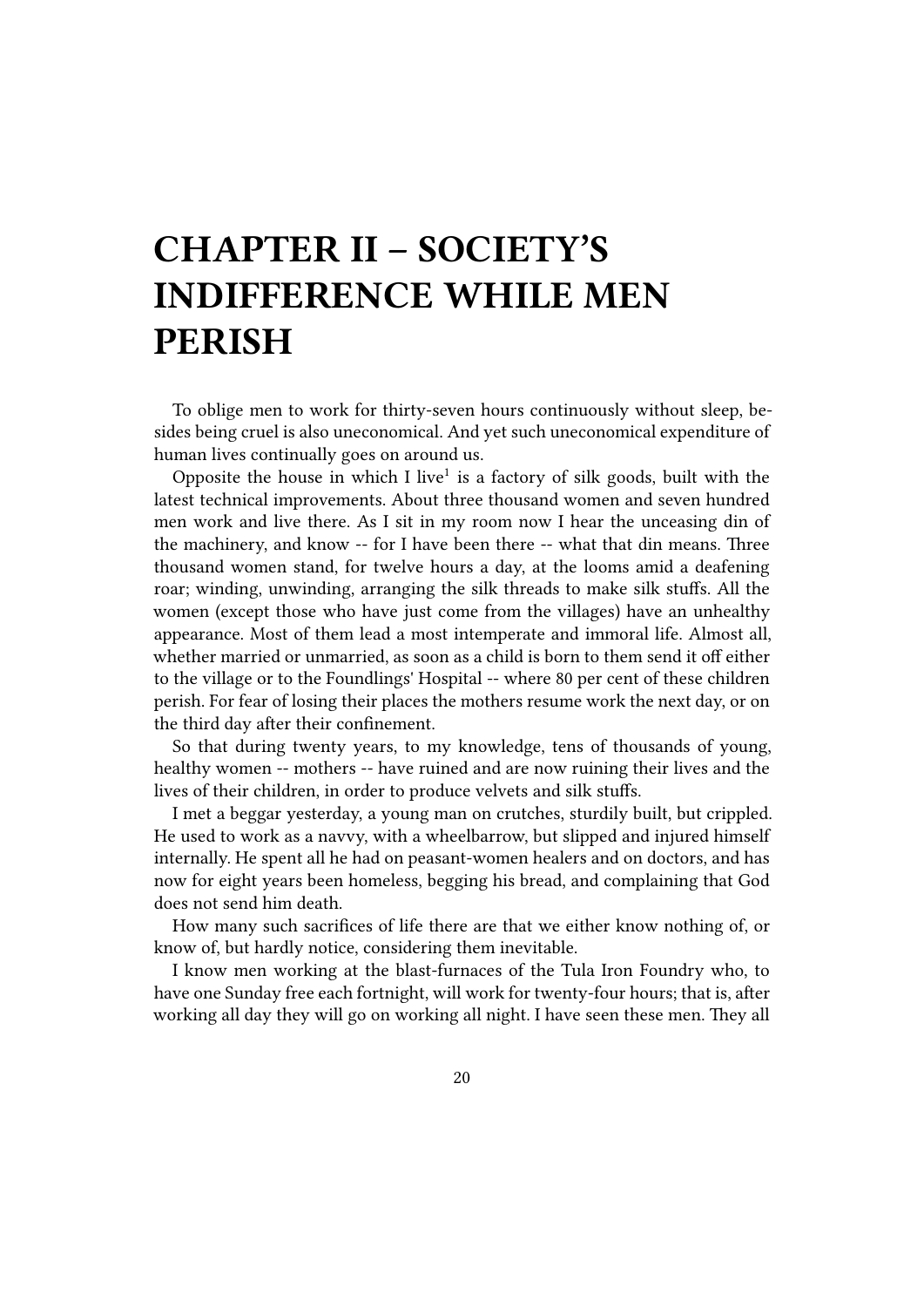drink *vodka* to keep up their energy, and obviously, like those goods-porters on the railway, they quickly expend not the interest, but the capital of their lives.

And what of the waste of lives among those who are employed on admittedly harmful work, in looking-glass, cardridge, match, sugar, tobacco, and glass factories; in mines or as gilders?

There are English statistics showing that the average length of life among people of the upper classes is fifty-five years, and the average of life among working people in unhealthy occupations is twenty-nine years.

Knowing this (and we cannot help knowing it), we who take advantage of labour that costs human lives should, one would think (unless we are beasts), not be able to enjoy a moment's peace. But the fact is that we -- well-to-do people, liberals and humanitarians, very sensitive to the sufferings not of people only, but also of animals -- unceasingly make use of such labour, and try to become more and more rich, i.e. to take more and more advantage of such work. And we remain perfectly tranquil.

For instance, having learned of the thirty-seven-hour labour of the goodsporters, and of their bad room, we at once send there an inspector, who receives a good salary, and we forbid people to work more than twelve hours, leaving the workmen (who are thus deprived of one-third of their earnings) to feed themselves as best they can; and we compel the Railway Company to erect a large and convenient room for the workmen. Then with perfectly quiet consciences we continue to receive and dispatch goods by that railway, and we ourselves continue to receive salaries, dividends, rents from houses or from land, etc. Having learned that the women and girls at the silk factory, living far from their families, ruin their own lives and those of their children, and that a large half of the washerwomen who iron our starched shirts, and of the typesetters who print the books and papers that while away our time, get consumption -- we only shrug our shoulders and say that we are very sorry things should be so, but that we can do nothing to alter it, and we continue with tranquil consciences to buy silk stuffs, to wear starched shirts and to read our morning paper. We are much concerned about the hours of the shop assistants, and still more about the long hours of our own children at school; we strictly forbid carters to make their horses drag heavy loads, and we even organize the killing of cattle in slaughter-houses, so that the animals may feel it as little as possible. But how wonderfully blind we become as soon as the question concerns those millions of workers who perish slowly, and often painfully, all around us, at labours the fruits of which we use for our convenience and pleasure!

Notes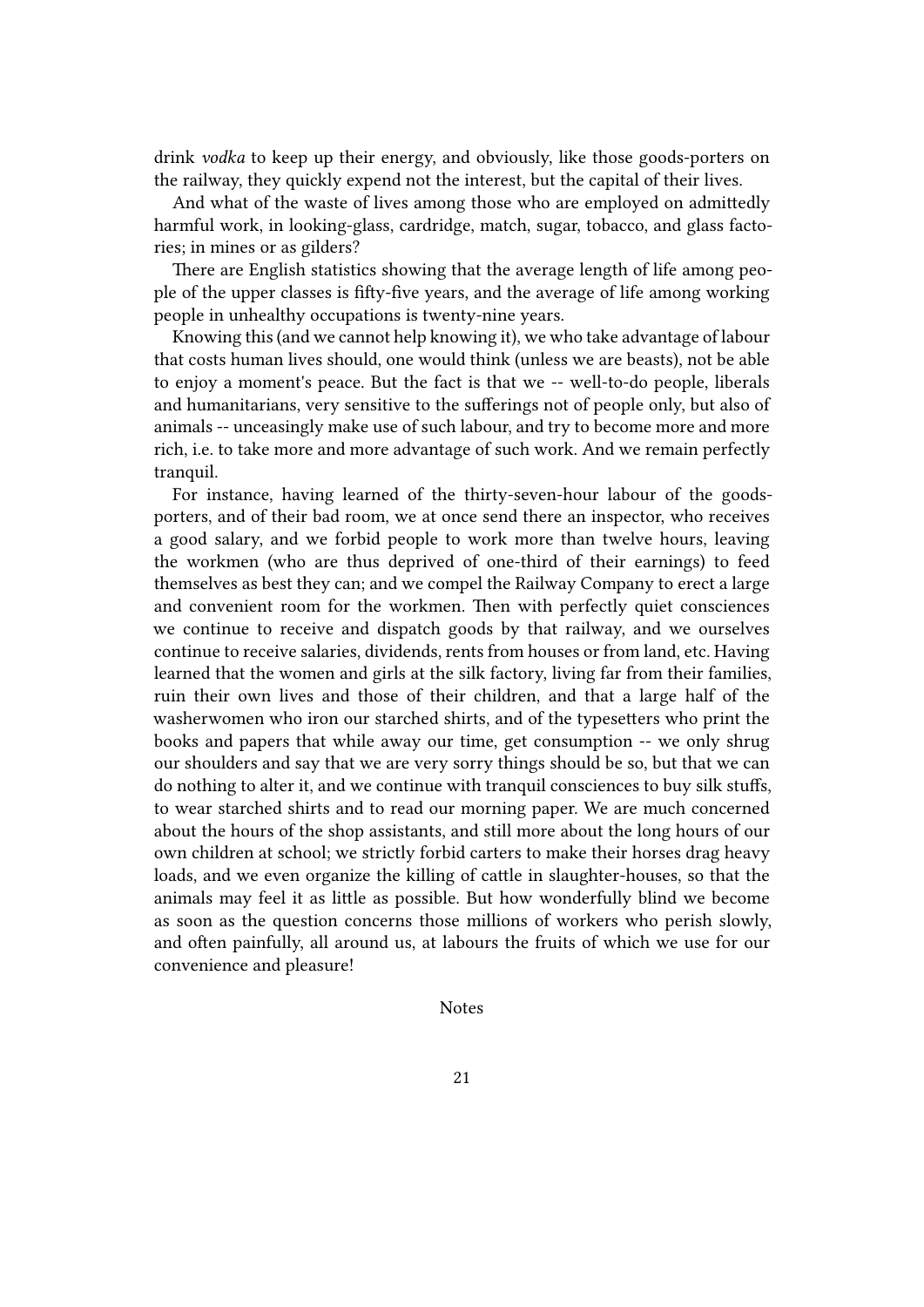1 This evidently relates to his wife's house in Moscow, where Tolstoy spends the winter months. (Trans.).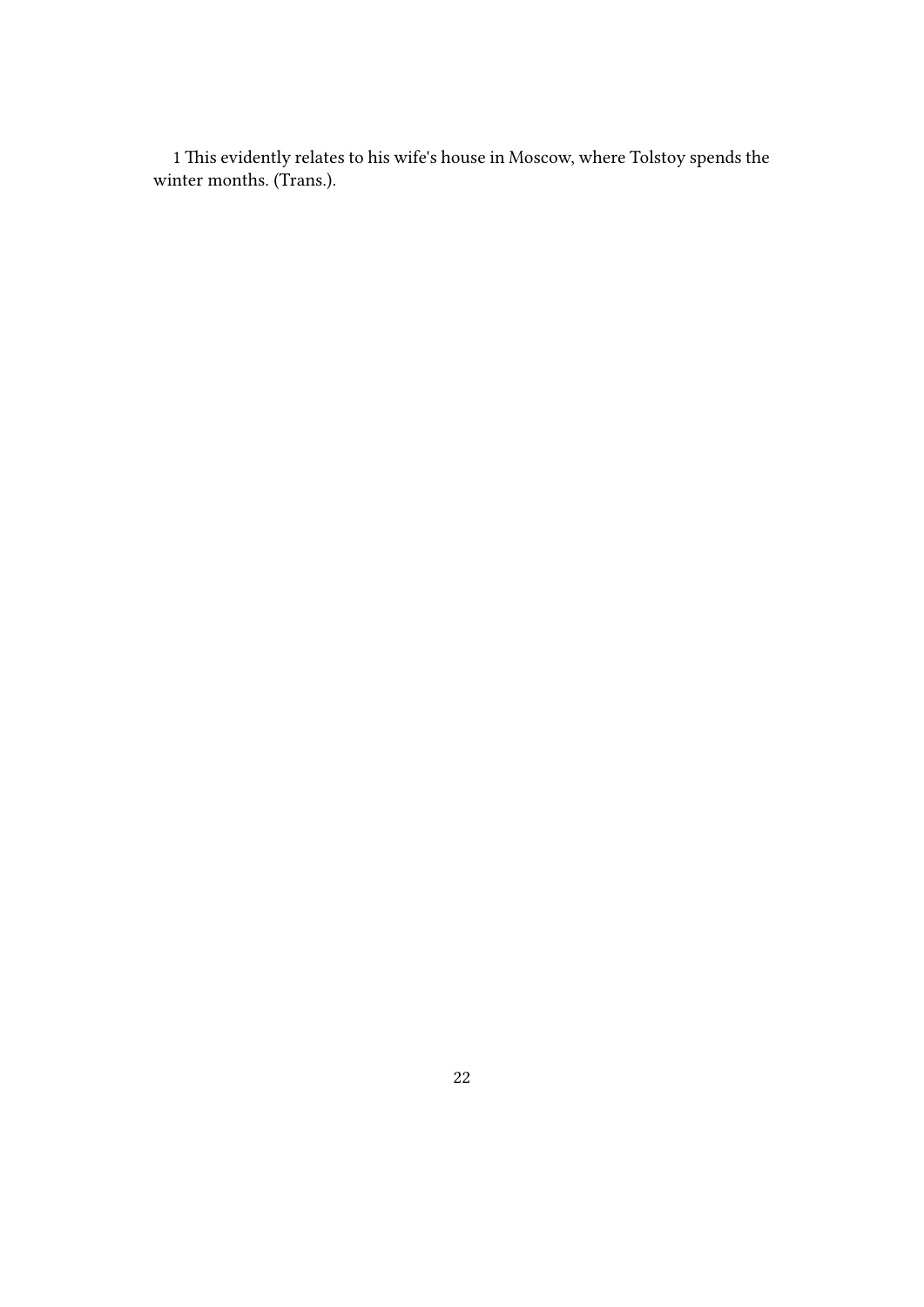## <span id="page-22-0"></span>**CHAPTER III – JUSTIFICATION OF THE EXISTING POSITION BY SCIENCE**

This wonderful blindness which befalls people of our circle can only be explained by the fact that when people behave badly they always invent a philosophy of life which represents their bad actions to be not bad actions at all, but merely results of unalterable laws beyond their control. In former times such a view of life was found in the theory that an inscrutable and unalterable will of God existed which foreordained to some men a humble position and hard work and to others an exalted position and the enjoyment of the good things of life.

On this theme an enormous quantity of books were written and an innumerable quantity of sermons preached. The theme was worked up from every possible side. It was demonstrated that God created different sorts of people: slaves and masters; and that both should be satisfied with their position. It was further demonstrated that it would be better for the slaves in the next world; and afterwards it was shown that although the slaves were slaves and ought to remain such, yet their condition would not be bad if the masters would be kind to them. Then the very last explanation, after the emancipation of the slaves, $<sup>1</sup>$  was that wealth is entrusted</sup> by God to some people in order that they may use part of it in good works, and so there is no harm in some people's being rich and others poor.

These explanations satisfied the rich and the poor (especially the rich) for a long time. But the day came when these explanations became unsatisfactory, especially to the poor, who began to understand their position. Then fresh explanations were needed. And just at the proper time they were produced.<sup>2</sup> These new explanations came in the form of science: political economy, which declared that it had discovered the laws which regulate division of labour and of the distribution of the products of labour among men. These laws, according to that science, are that the division of labour and the enjoyment of its products depend on supply and demand, and capital, rent, wages of labour, values, profits, etc.; in general, on unalterable laws governing man's economic activities.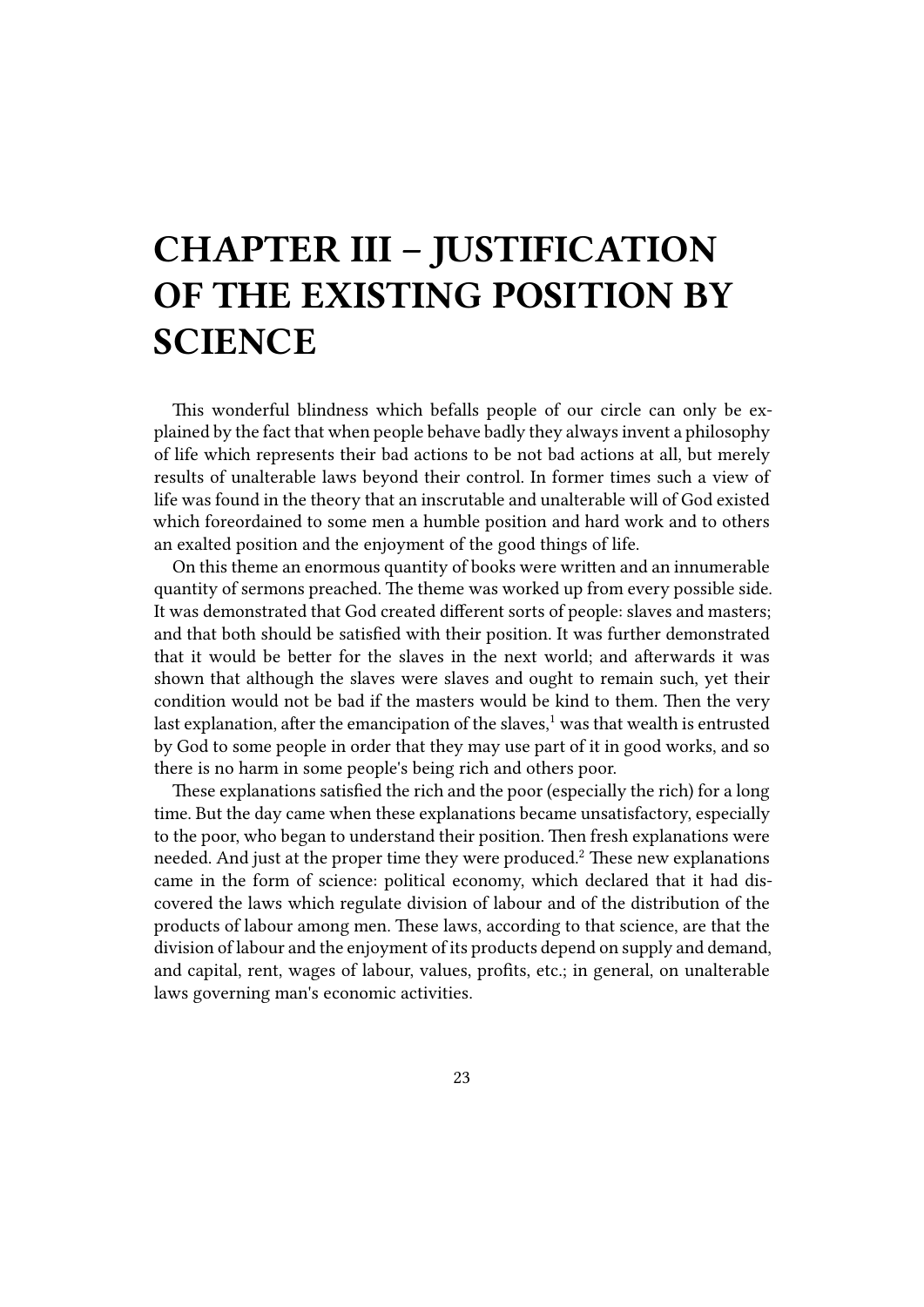Soon, on this theme as many books and pamphlets were written and lectures delivered as there had been treatises written and religious sermons preached on the former theme, and still unceasingly mountains of pamphlets and books are being written and lectures are being delivered; and all these books and lectures are as cloudy and unintelligible as the theological treatises and the sermons, and they, too, like the theological treatises, fully achieve their appointed purpose, i.e. they give such an explanation of the existing order of things as justifies some people in tranquilly refraining from labour and in utilizing the labour of others.

The fact that, for the investigations of this pseudo-science, not the condition of the people in the whole world through all historic time was taken to show the general order of things, but only the condition of people in a small country, in most exceptional circumstances -- England at the end of the eighteenth and the beginning of the nineteenth centuries<sup>3</sup>  $-$  this fact did not in the least hinder the acceptance as valid of the result to which the investigators arrived; any more than a similar acceptance is now hindered by the endless disputes and disagreements among those who study that science and are quite unable to agree as to the meaning of rent, surplus value, profits, etc. Only the one fundamental position of that science is acknowledged by all-namely, that the relations among men are conditioned, not by what people consider right or wrong, but by what is advantageous for those who occupy an advantageous position.

It is admitted as an undoubted truth that if in society many thieves and robbers have sprung up who take from the labourers the fruits of their labour, this happens not because the thieves and robbers have acted badly, but because such are the inevitable economic laws, which can only be altered slowly by an evolutionary process indicated by science; and therefore, according to the guidance of science, people belonging to the class of robbers, thieves or receivers of stolen goods may quietly continue to utilize the things obtained by thefts and robbery.

Though the majority of people in our world do not know the details of these tranquilizing scientific explanations any more than they formerly knew the details of the theological explanations which justified their position, yet they all know that an explanation exists; that scientific men, wise men, have proved convincingly, and continue to prove, that the existing order of things is what it ought to be, and that, therefore, we may live quietly in this order of things without ourselves' trying to alter it.

Only in this way can I explain the amazing blindness of good people in our society who sincerely desire the welfare of animals, but yet with quiet consciences devour the lives of their brother men.

Notes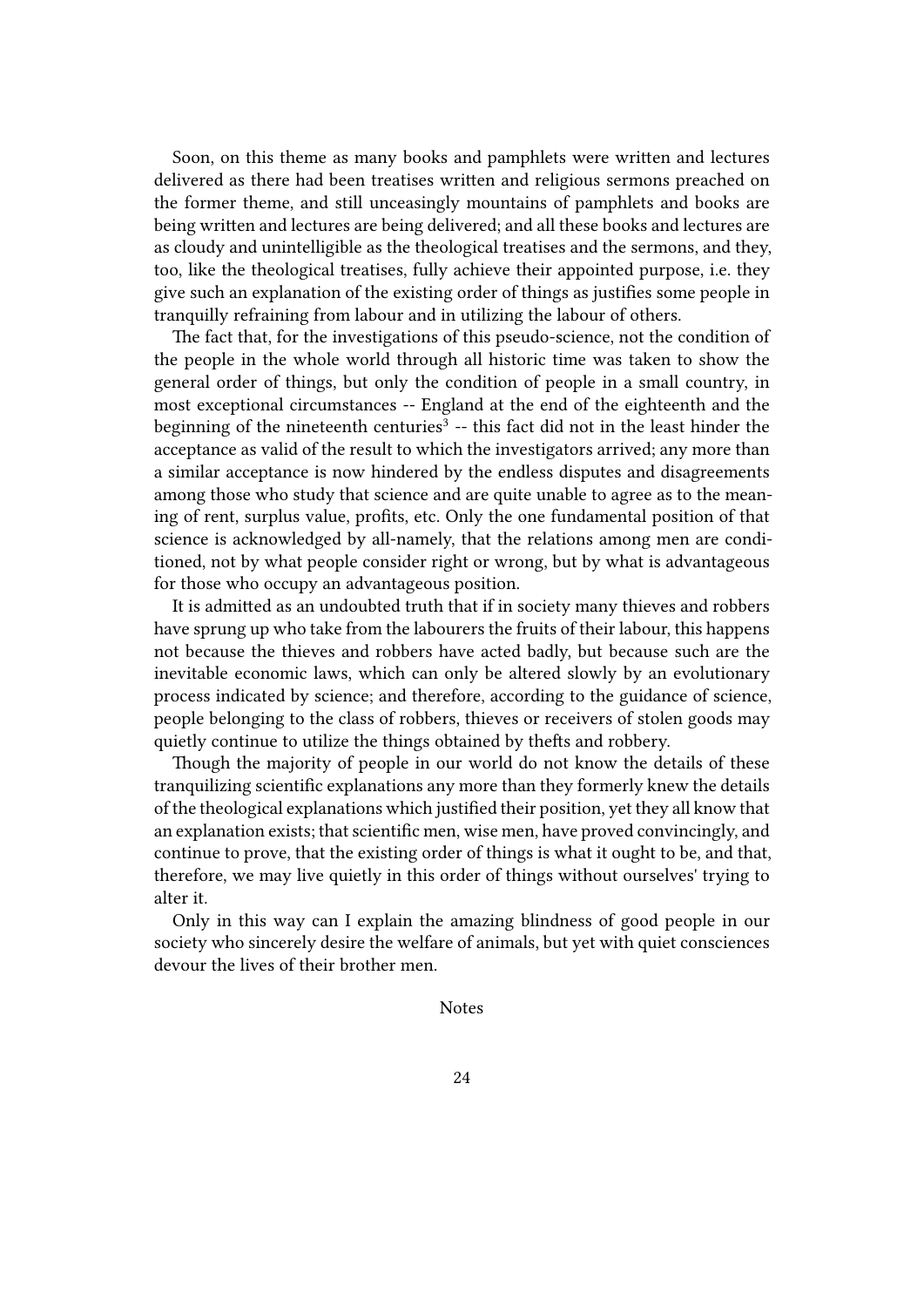1 The serfs in Russia and the slaves in the United States of America were emancipated at the same time 1861-64. (Trans.).

2 The first volume of Karl Marx's *Kapital* appeared in 1867. (Trans.).

3 Compare Walter Bagehot's words "The world which our political economists treat of is a very limited and peculiar world also. They (people) often imagine that what they read is applicable to all states of society, and to all equally; whereas it is only true of and only proved as to states of society in which commerce has largely developed, and where it has taken the form of development, or something near the form, which it has taken in England." -- *The Postulates of Political Economy*. (Trans.).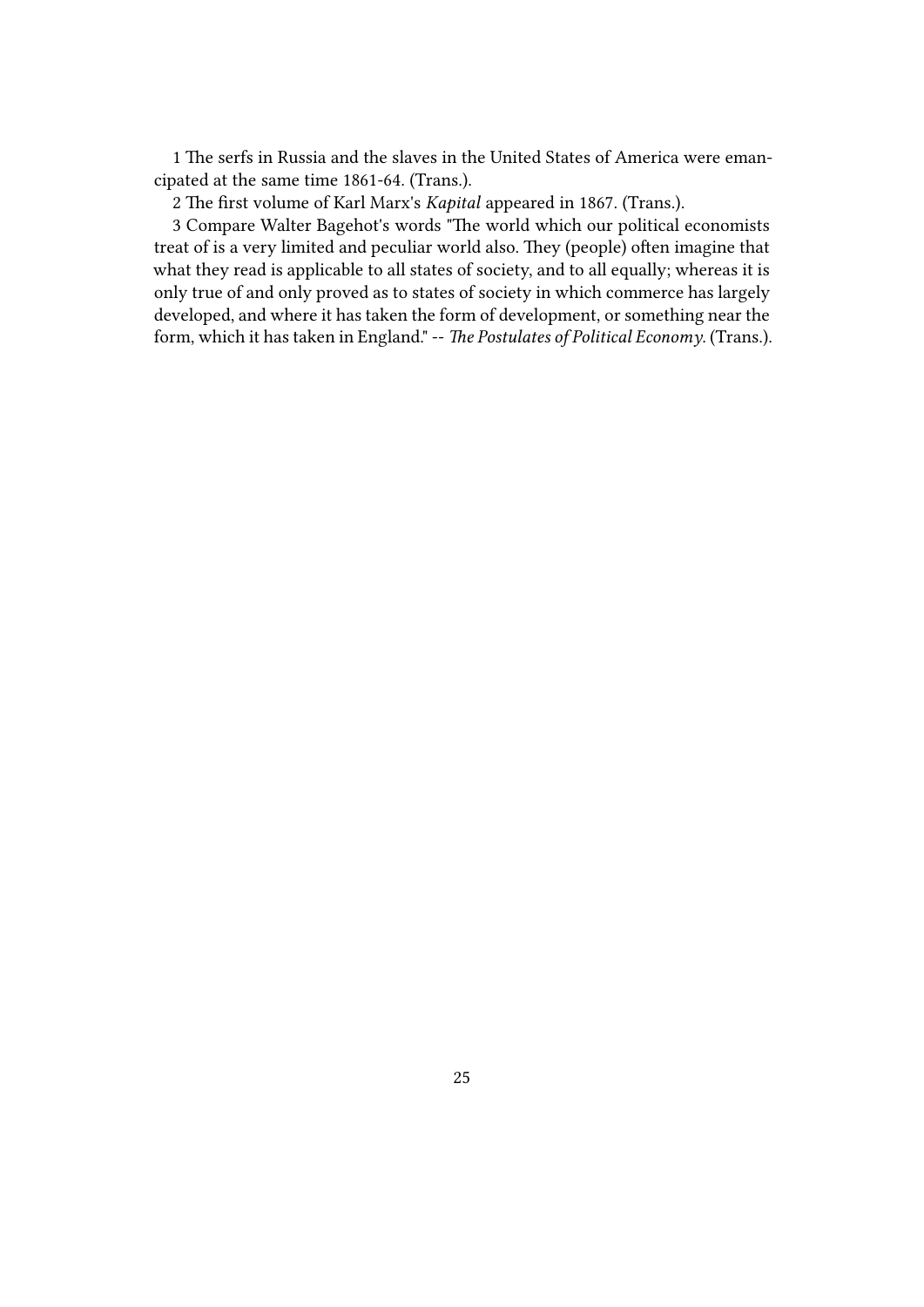## <span id="page-25-0"></span>**CHAPTER IV – THE ASSERTION OF ECONOMIC SCIENCE THAT RURAL LABOURERS MUST ENTER THE FACTORY SYSTEM**

The theory that it is God's will that some people should own others satisfied people for a very long time. But that theory, by justifying cruelty, caused such cruelty as evoked resistance, and produced doubts as to the truth of the theory.

So now with the theory that an economic evolution is progressing, guided by inevitable laws, in consequence of which some people must collect capital, and others must labour all their lives to increase those capitals, preparing themselves meanwhile for the promised communalisation of the means of production; this theory, causing some people to be yet more cruel to others, also begins (especially among common people not stupefied by science) to evoke certain doubts.

For instance, you see goods-porters destroying their lives by thirty-seven hour labour or women in factories, or laundresses, or typesetters, or all those millions of people who live in hard, unnatural conditions of monotonous, stupefying, slavish toil, and you naturally ask: what has brought these people to such a state? And how are they to be delivered from it? And science replies that these people are in this condition because the railway belongs to this company, the silk factory to that gentleman, and all the foundries, factories, typographies, and laundries to capitalists, and that this state of things will come right by work-people forming unions, co-operative societies, strikes, and taking part in government, and more and more swaying the masters and the government till the workers first obtain shorter hours and increased wages, and finally all the means of production will pass into their hands, and then -- all will be well. Meanwhile, all is going on as it should go, and there is no need to alter anything.

This answer must seem to an unlearned man, and particularly to our Russian folk, very surprising. In the first place, neither in relation to the goods-porters, nor the factory women, nor all the millions of other labourers suffering from heavy, unhealthy, stupefying labour does the possession of the means of production by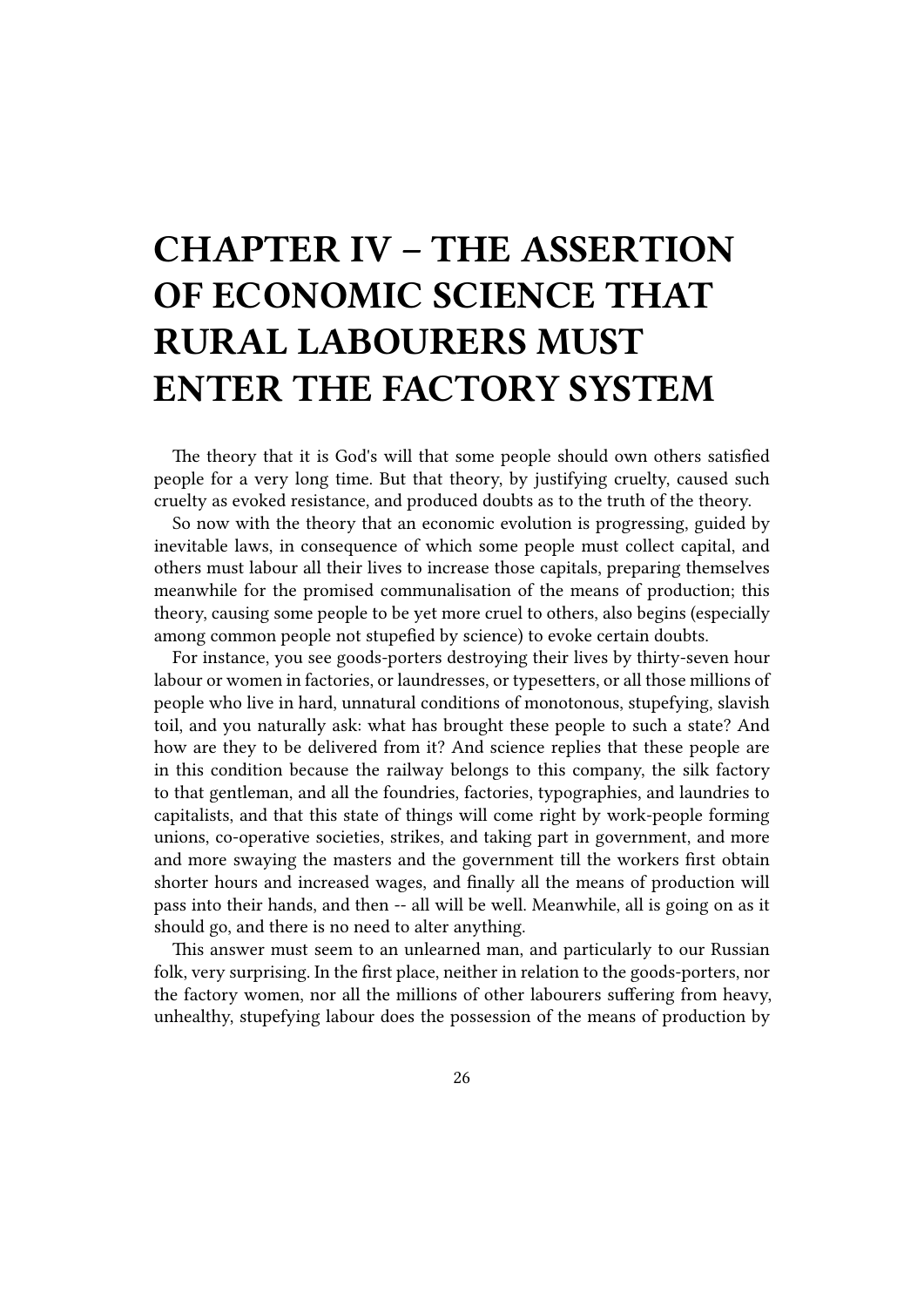capitalists explain anything. The agricultural means of production of those men who are now working at the railway have not been seized by capitalists: they have land, and horses, and plows, and harrows, and all that is necessary to till the ground; also these women working at the factory are not only not forced to it by being deprived of their implements of production, but, on the contrary, they have (for the most part against the wish of the elder members of their families) left the homes where their work was much wanted, and where they had implements of production.

Millions of workpeople in Russia and in other countries are in like case. So that the cause of the miserable position of the workers cannot be found in the seizure of the means of production by capitalists.The cause must lie in that which drives them from the villages. That, in the first place. Secondly, the emancipation of the workers from this state of things (even in that distant future in which science promises them liberty) can be accomplished neither by shortening the hours of labour, nor by increasing wages, nor by the promised communalisation of the means of production.

All that cannot improve their position. For the misery of the labourer's misery -- alike on the railway, in the silk factory and in every other factory or workshop -- consists not in the longer or shorter hours of work (agriculturists sometimes work eighteen hours a day, and as much as thirty-six hours on end, and consider their lives happy ones); nor does it consist in the low rate of wages, nor in the fact that the railway or the factory is not theirs, but it consists in the fact that they are obliged to work in harmful, unnatural conditions often dangerous and destructive to life, and to live a barracks life in towns -- a life full of temptations and immorality -- and to do compulsory labour at another's bidding.

Latterly the hours of labour have diminished and the rate of wages has increased; but this diminution of the hours of labour and this increase in wages have not improved the position of the worker, if one takes into account not their more luxurious habits -- watches with chains, silk kerchiefs, tobacco, *vodka*, beef, beer, etc. - but their true welfare, i.e. their health and morality, and chiefly their freedom.

At the silk factory with which I am acquainted, twenty years ago the work was chiefly done by men, who worked fourteen hours a day, earned on an average fifteen rubles a month, and sent the money for the most part to their families in the villages. Now nearly all the work is done by women working eleven hours, some of whom earn as much as twenty-five rubles a month (over fifteen rubles on the average), and for the most part not sending it home, but spend all they earn here chiefly on dress, drunkenness and vice. The diminution of the hours of work merely increases the time they spend in the taverns.

The same thing is happening, to a greater or lesser extent, at all the factories and works. Everywhere, notwithstanding the diminution of the hours of labour and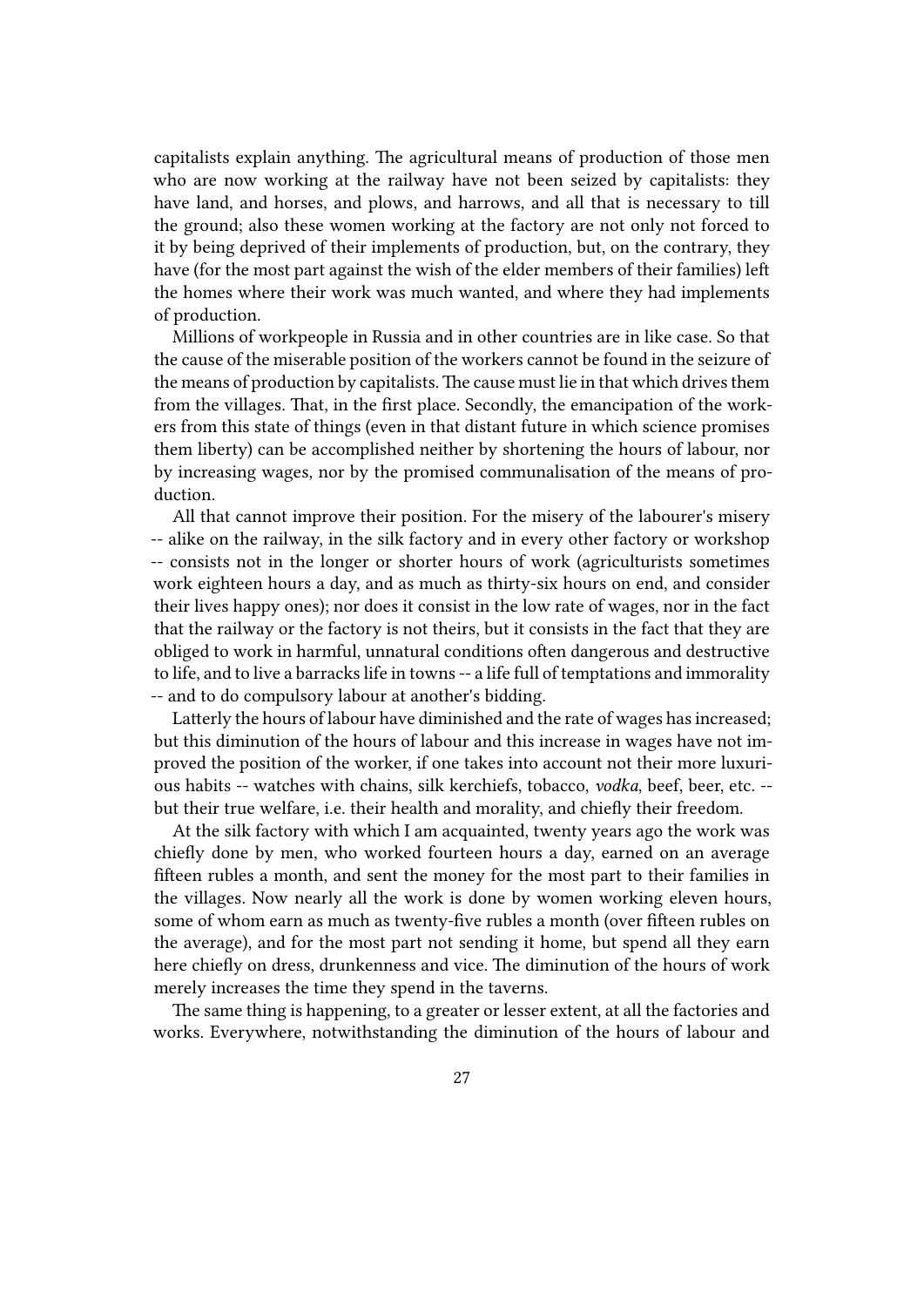the increase of wages, the health of the operatives is worse than that of country workers, the average duration of life is shorter, and morality is sacrificed, as cannot but occur when people are torn from those conditions which most conduce to morality: family life, and free, healthy, varied and intelligible agricultural work.

It is very possibly true that, as some economists assert, with shorter hours of labour, more pay, and improved sanitary conditions in mills and factories, the health of the workers and their morality improve in comparison with the former condition of factory workers. It is possible also that latterly, and in some places, the position of the factory hands is better in external conditions than the position of the country population. But this is so (and only in some places) because the government and society, influenced by the affirmation of science, do all that is possible to improve the position of the factory population at the expense of the country population.

If the condition of the factory workers in some places is (though only in externals) better than that of country people, it only shows that one can, by all kinds of restrictions, render life miserable in what should be the best external conditions, and that there is no position so unnatural and bad that men may not adapt themselves to it if they remain in it for some generations.

The misery of the position of a factory hand, and in general of a town worker, does not consist in his long hours and small pay, but in the fact that he is deprived of the natural conditions of life in touch with nature, is deprived of freedom, is compelled to compulsory and monotonous toil at another man's will.

And, therefore, the reply to the questions, why factory and town workers are in a miserable condition, and how to improve their condition, cannot be that this arises because capitalists have possessed themselves of the means of production, and that the workers' condition will be improved by diminishing their hours of work, increasing their wages, and communalising the means of production.

The reply to these questions must consist in indicating the causes which have deprived the workers of the natural conditions of life in touch with nature, and have driven them into factory bondage, and in indicating means to free the workers from the necessity of foregoing a free, country life, and going into slavery at the factories.

And, therefore, the question why town workers are in a miserable condition includes, first of all, the question: what reasons have driven them from the villages, where they and their ancestors have lived and might live, where, in Russia, people such as they do now live? and what it is that drove and continues to drive them against their will to the factories and works?

If there are workmen, as in England, Belgium, or Germany, who for some generations have lived by factory work, even they live so not at their own free will, but because their fathers, grandfathers, and great-grandfathers were, in some way,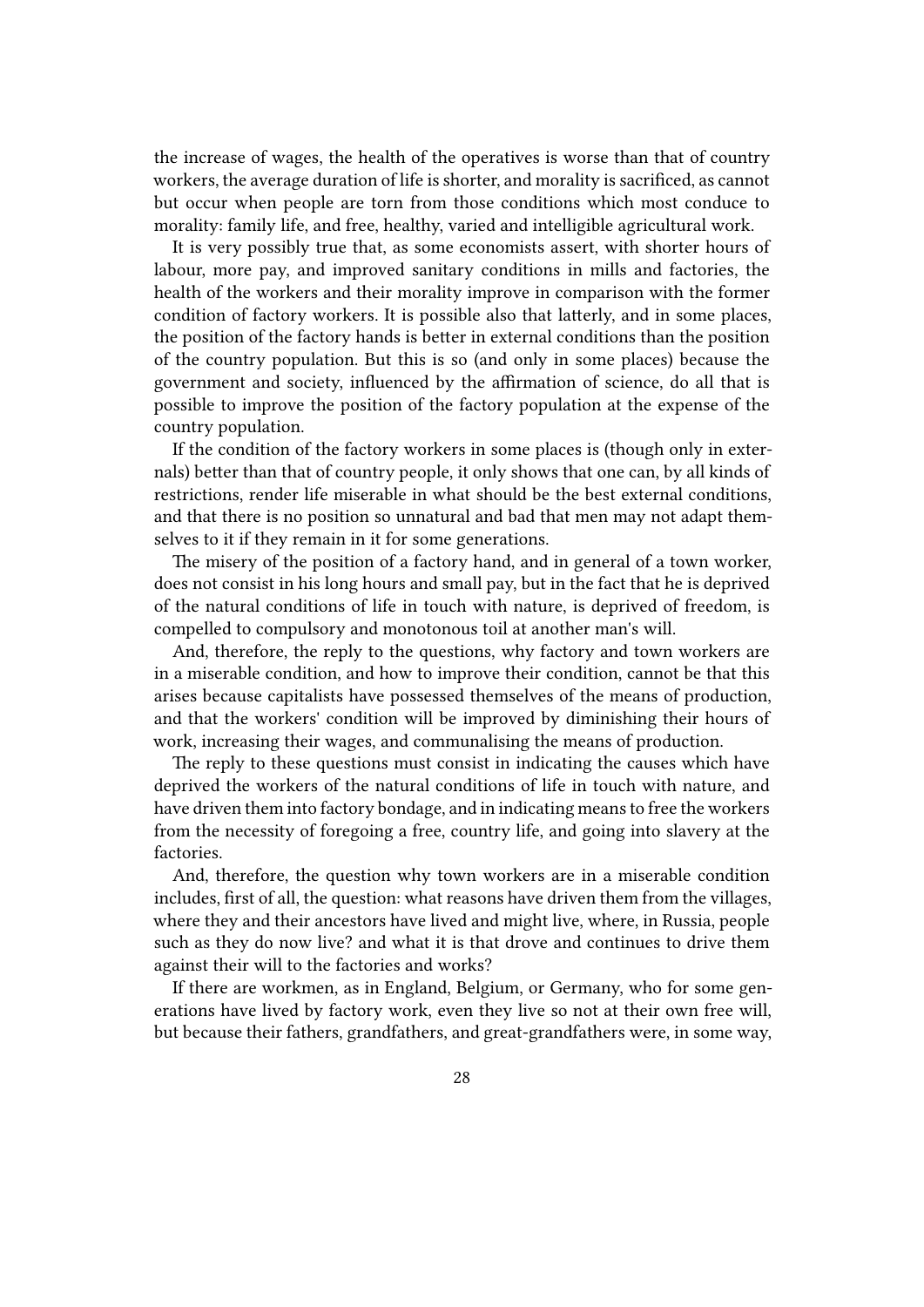compelled to exchange the agricultural life which they loved for life which seemed to them hard, in towns and in factories. First, the country people were deprived of their land by violence, says Karl Marx, were evicted and brought to vagabondage, and then, by cruel laws, they were tortured with pincers, with red-hot irons, and were whipped, to make them submit to the condition of being hired labourers. Therefore, the question how to free the workers from their miserable position should, one would think, naturally lead to the question how to remove those causes which have already driven some, and are now driving or threatening to drive, the rest of the peasants from the position which they considered and consider good, and have driven and are driving them to a position which they consider bad.

Economic science, although it indicates in passing the causes that drove the peasants from the villages, does not concern itself with the question how to remove these causes, but directs all its attention to the improvement of the worker's position in the existing factories and works, assuming, as it were, that the worker's position at these factories and workshops is something unalterable, something which must at all costs be maintained for those who are already in the factories, and must absorb those who have not yet left the villages or abandoned agricultural work.

Moreover, economic science is so sure that all the peasants have inevitably to become factory operatives in towns, that though all the sages and all the poets of the world have always placed the ideal of human happiness in the conditions of agricultural work, -- though all the workers whose habits are unperverted have always preferred, and still prefer, agricultural labour to any other, -- though factory work is always unhealthy and monotonous, while agriculture is the most healthy and varied, -- though agricultural work is free,<sup>1</sup> that is, the peasant alternates toil and rest at his own will, while factory work, even if the factory belongs to the workmen, is always enforced, in dependence on the machines, -- though factory work is derivative, while agricultural work is fundamental, and without it no factory could exist, -- yet economic science affirms that all the country people not only are not injured by the transition from the country to the town, but themselves desire it and strive towards it.

#### Notes

1 In Russia, as in many other countries, the greater part of the agricultural work still is done by peasants working their own land on their own account. (Trans.).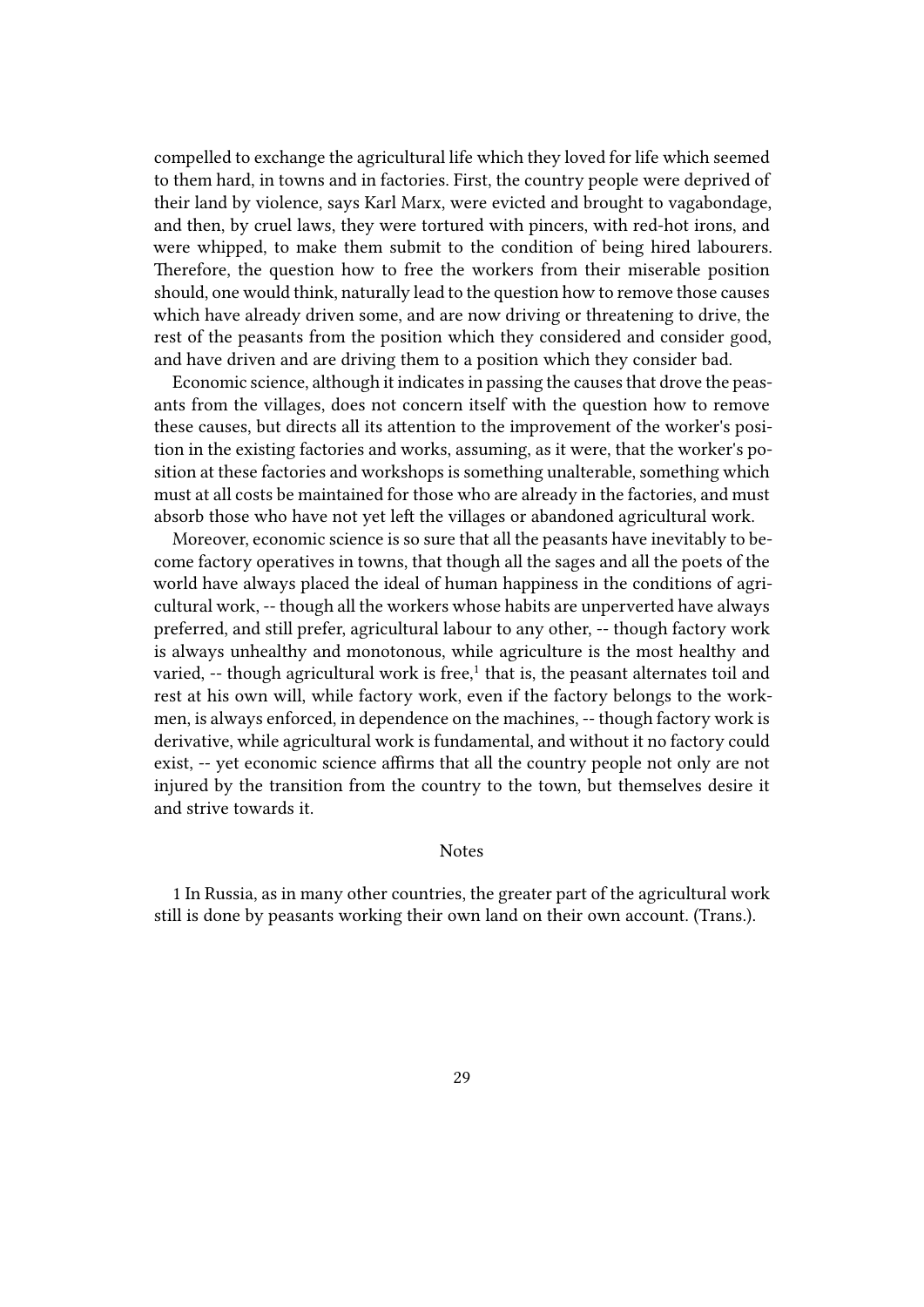### <span id="page-29-0"></span>**CHAPTER V – WHY LEARNED ECONOMISTS ASSERT WHAT IS FALSE**

However obviously unjust may be the assertion of the men of science that the welfare of humanity must consist in the very thing that is profoundly repulsive to human feelings -- in monotonous, enforced factory labour -- the men of science were inevitably led to the necessity of making this obviously unjust assertion, just as the theologians of old were inevitably led to make the equally evident unjust assertion that slaves and their masters were creatures differing in kind, and that the inequality of their position in this world would be compensated in the next.

The cause of this evidently unjust assertion is that those who have formulated, and who are formulating, the laws of science belong to the well-to-do classes, and are so accustomed to the conditions, advantageous for themselves, among which they live, that they do not admit the thought that society could exist under other conditions.

The condition of life to which people of the well-to-do classes are accustomed is that of an abundant production of various articles necessary for their comfort and pleasure, and these things are obtained only thanks to the existence of factories and works organized as at present. And, therefore, discussing the improvement of the workers' position, the men of science belonging to the well-to-do classes always have in view only such improvements as will not do away with the system of factory-production and those conveniences of which they avail themselves.

Even the most advanced economists -- the Socialists, who demand the complete control of the means of production for the workers -- expect production of the same or almost of the same articles as are produced now to continue in the present or in similar factories with the present division of labour.

The difference, as they imagine it, will only be that in the future not they alone, but all men, will make use of such conveniences as they alone now enjoy. They dimly picture to themselves that, with the communalisation of the means of production, they, too -- men of science, and in general the ruling classes -- will do some work, but chiefly as managers, designers, scientists or artists. To the questions, who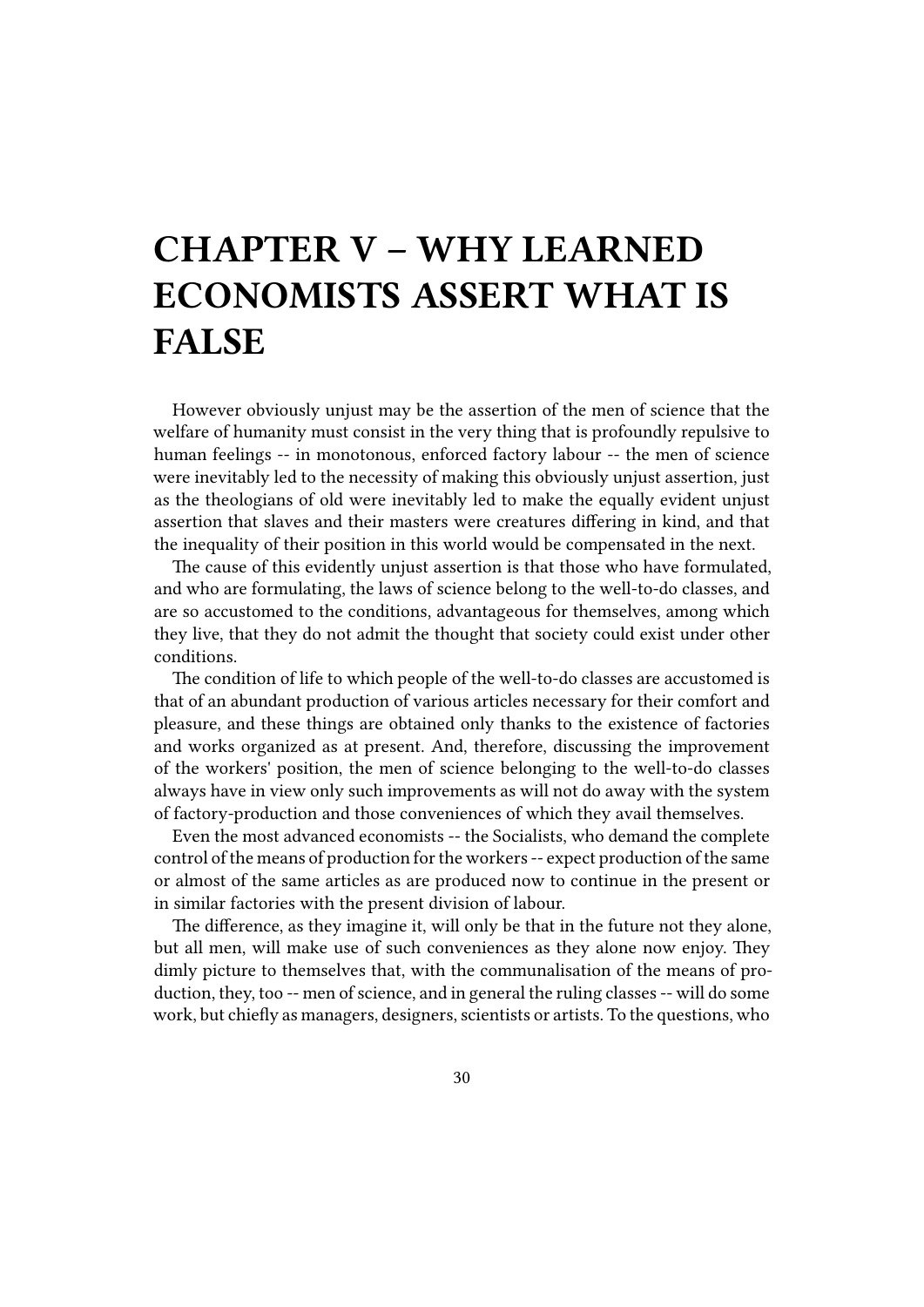will have to wear a muzzle and make white lead? who will be stokers, miners, and cesspool cleaners? they are either silent, or foretell that all these things will be so improved that even work at cesspools and underground will afford pleasant occupation. That is how they represent to themselves future economic conditions, both in Utopias such as that of Bellamy and in scientific works.

According to their theories, the workers will all join unions and associations, and cultivate solidarity among themselves by unions, strikes, and participation in Parliament till they obtain possession of all the means of production, as well as the land, and then they will be so well fed, so well dressed, and enjoy such amusements on holidays that they will prefer life in town, amid brick buildings and smoking chimneys, to free village life amid plants and domestic animals; and monotonous, bell-regulated machine work to the varied, healthy, and free agricultural labour.

Though this anticipation is as improbable as the anticipation of the theologians about a heaven to be enjoyed hereafter by workmen in compensation for their hard labour here, yet learned and educated people of our society believe this strange teaching, just as formerly wise and learned people believed in a heaven for workmen in the next world.

And learned men and their disciples -- people of the well-to-do classes -- believe this because they must believe it. This dilemma stands before them: either they must see that all that they make use of in their lives, from railways to lucifer matches and cigarettes, represents labour which costs the lives of their brother men, and that they, not sharing in that toil, but making use of it, are very dishonorable men; or they must believe that all that takes place takes place for the general advantage in accord with unalterable laws of economic science. Therein lies the inner psychological cause, compelling men of science, men wise and educated, but not enlightened, to affirm positively and tenaciously such an obvious untruth as that the labourers, for their own well-being, should leave their happy and healthy life in touch with nature, and go to ruin their bodies and souls in factories and workshops.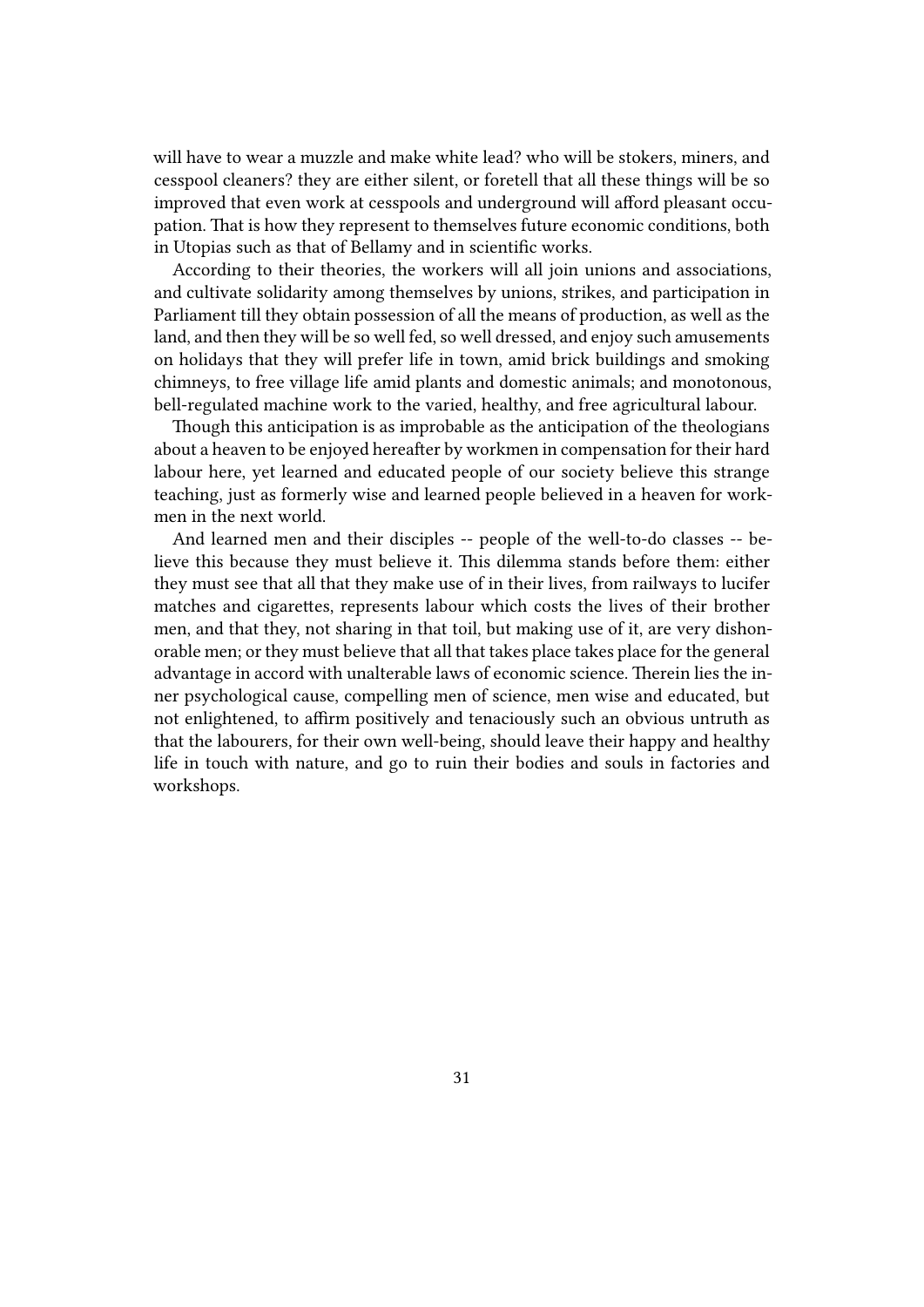### <span id="page-31-0"></span>**CHAPTER VI – BANKRUPTCY OF THE SOCIALIST IDEAL**

But even allowing the assertion (evidently unfounded as it is, and contrary to the facts of human nature) that it is better for people to live in towns and to do compulsory machine work in factories rather than to live in villages and work freely at handicrafts, there remains, in the very ideal itself, to which the men of science tell us the economic revolution is leading, an insoluble contradiction. The ideal is that the workers, having become the masters of all the means of production, are to obtain all the comforts and pleasures now possessed by well-to-do people. They will all be well clothed, and housed, and well nourished, and will all walk on electrically lighted, asphalt streets, and frequent concerts and theaters, and read papers and books, and ride on motor cars, etc. But that everybody may have certain things, the production of those things must be apportioned, and consequently it must be decided how long each workman is to work.

How is that to be decided?

Statistics may show (though very imperfectly) what people require in a society fettered by capital, by competition, and by want. But no statistics can show how much is wanted and what articles are needed to satisfy the demand in a society where the means of production will belong to the society itself, i.e. where the people will be free.

The demands in such a society cannot be defined, and they will always infinitely exceed the possibility of satisfying them. Everybody will wish to have all that the richest now possesses, and, therefore, it is quite impossible to define the quantity of goods that such a society will require.

Furthermore, how are people to be induced to work at articles which some consider necessary and others consider unnecessary or even harmful?

If it be found necessary for everybody to work, say six hours a day, in order to satisfy the requirements of the society, who in a free society can compel a man work those six hours, if he knows that part of the time is spent in producing things he considers unnecessary or even harmful?

It is undeniable that under the present state of things most varied articles are produced with great economy of exertion, thanks to machinery, and thanks especially to the division of labour which has been brought to an extreme nicety and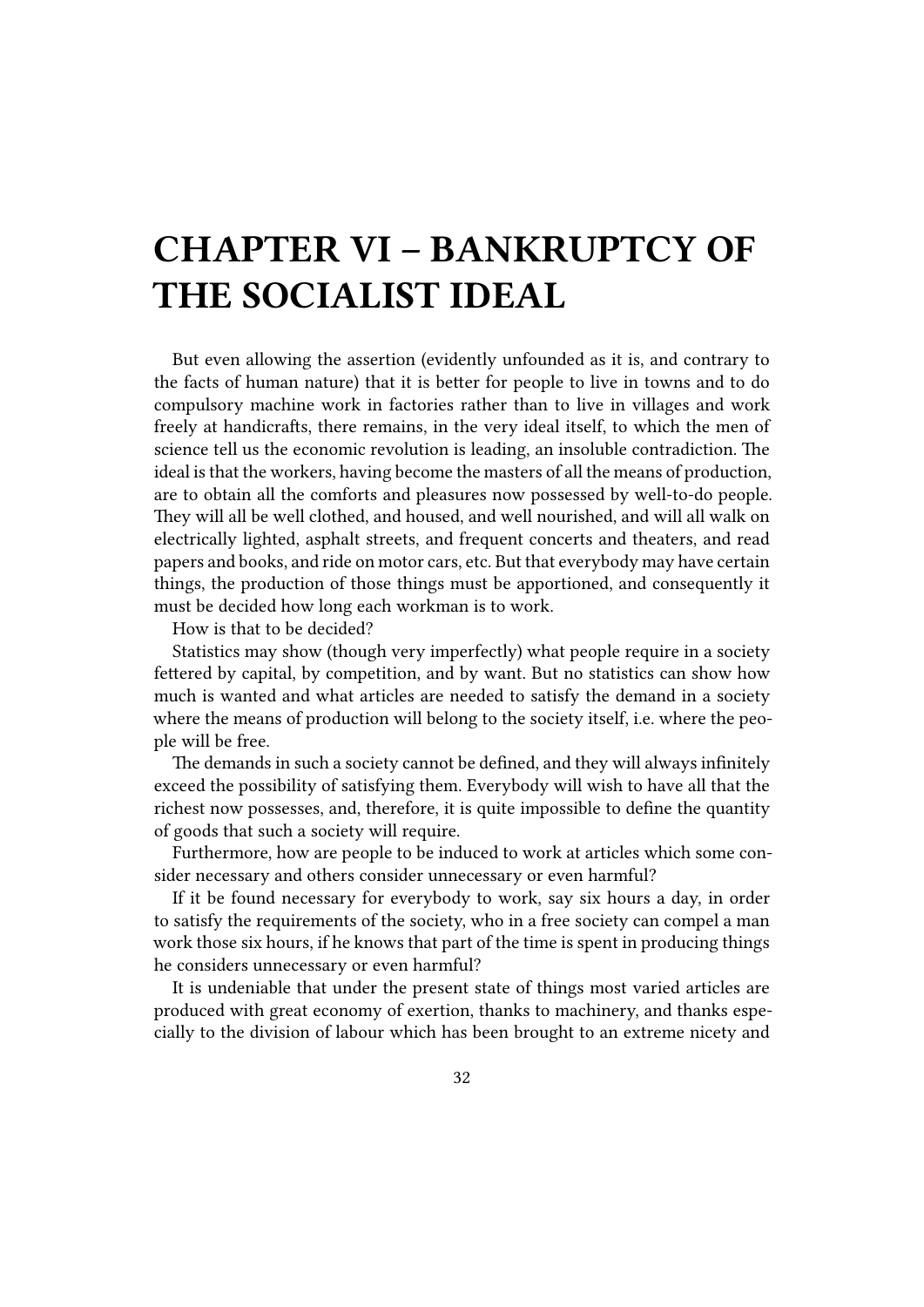carried to the highest perfection, and that those articles are profitable to the manufacturers, and that we find them convenient and pleasant to use. But the fact that these articles are well made and are produced with little expenditure of strength, that they are profitable to the capitalists and convenient for us, does not prove that free men would, without compulsion, continue to produce them. There is no doubt that Krupp, with the present division of labour, makes admirable cannons very quickly and artfully; N. M. very quickly and artfully produces silk materials; X, Y, and Z. produce toilet-scents, powder to preserve the complexion, or glazed packs of cards, and K. produces whiskey of choice flavor, etc.; and, no doubt, both for those who want these articles and for the owners of the factories in which they are made it is very advantageous. But cannons and scents and whiskey are wanted by those who wish to obtain control of the Chinese market, or who like to get drunk, or are concerned about their complexions; but there will be some who consider the production of these articles harmful. And there will always be people who consider that besides these articles, exhibitions, academies, beer and beef are unnecessary and even harmful. How are these people to be made to participate in the production of such articles?

But even if a means could be found to get all to agree to produce certain articles (though there is no such means, and can be none, except coercion), who, in a free society, without capitalistic production, competition, and its law of supply and demand, will decide which articles are to have the preference? Which are to be made first, and which after? Are we first to build the Siberian Railway and fortify Port Arthur, and then macadamize the roads in our country districts, or *vice-versa*? Which is to come first, electric lighting or irrigation of the fields? And then comes another question, insoluble with free workmen: which men are to do which work? Evidently all will prefer haymaking or drawing to stoking or cesspool cleaning. How, in apportioning the work, are people to be induced to agree?

No statistics can answer these questions. The solution can be only theoretical: it may be said that there will be people to whom power will be given to regulate all these matters. Some people will decide these questions and others will obey them.

But besides the questions of apportioning and directing production and of selecting work, when the means of production are communalised, there will be another and most important question, as to the degree of division of labour that can be established in a socialistically organized society. The now existing division of labour is conditioned by the necessities of the workers. A worker only agrees to live all his life underground, or to make the one-hundredth part of one article all his life, or to move his hands up and down amid the roar of machinery all his life, because he will otherwise not have means to live. But it will only be by compulsion that a workman, owning the means of production and not suffering want, can be induced to accept such stupefying and soul-destroying conditions of labour as those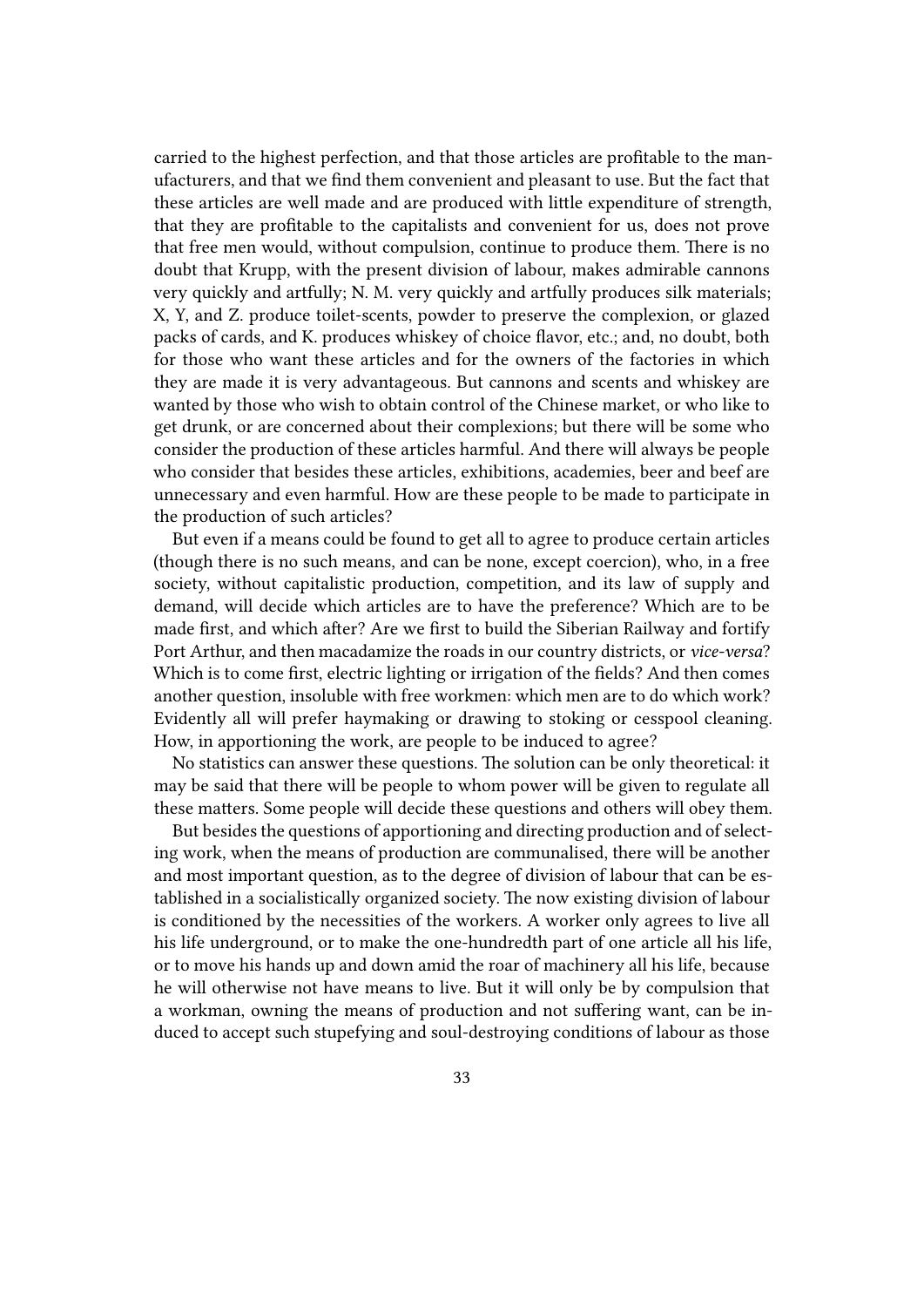in which people now work. Division of labour is undoubtedly very profitable and natural to people; but if people are free, division of labour is only possible up to a certain very limited extent, which has been far overstepped in our society.

If one peasant occupies himself chiefly with bootmaking, and his wife weaves, and another peasant plows, and a third is a blacksmith, and they all, having acquired special dexterity in their own work, afterwards exchange what they have produced, such division of labour is advantageous to all, and free people will naturally divide their work in this way. But a division of labour by which a man makes one one-hundredth of an article, or a stoker works in 140 degrees (Fahrenheit) of heat, or is choked with harmful gases -- such divisions of labour is disadvantageous, because though it furthers the production of insignificant articles, it destroys that which is most precious --the life of man. And, therefore, such division of labour as now exists can only exist where there is compulsion. Rodbertus<sup>1</sup> says that communal division of labour unites mankind. That is true, but it is only free division - such as people voluntarily adopt -- that unites.

If people decide to make a road, and one digs, another brings stones, a third breaks them, etc., that sort of division of work unites people.

But if, independently of the wishes, and sometimes against the wishes, of the workers, a strategical railway is built, or an Eiffel tower, or stupidities such as fill the Paris exhibition; and one workman is compelled to obtain iron, another to dig coal, a third to make castings, a fourth to cut down trees, and a fifth to saw them up, without even having the least idea what the things they are making are wanted for, then such division of labour not only does not unite men, but, on the contrary, it divides them.

And, therefore, with communalised implements of production, if people are free, they will only adopt division of labour in so far as the good resulting will outweigh the evils it occasions to the workers. And as each man naturally sees good in extending and diversifying his activities, such division of labour as now exists will evidently be impossible in a free society.

To suppose that with communalised means of production there will be such an abundance of things as is now produced by compulsory division of labour is like supposing that after the emancipation of the serfs the domestic orchestras and theaters, the home-made carpets and laces and the elabourate gardens which depended on serf-labour would continue to exist as before. So that the supposition that when the Socialist ideal is realized every one will be free, and will at the same time have at his disposal everything, or almost everything, that is now made use of by the well-to-do classes, involves an obvious self-contradiction.

#### Notes

1 A leader of German scientific Socialism (1805-75). (Trans.).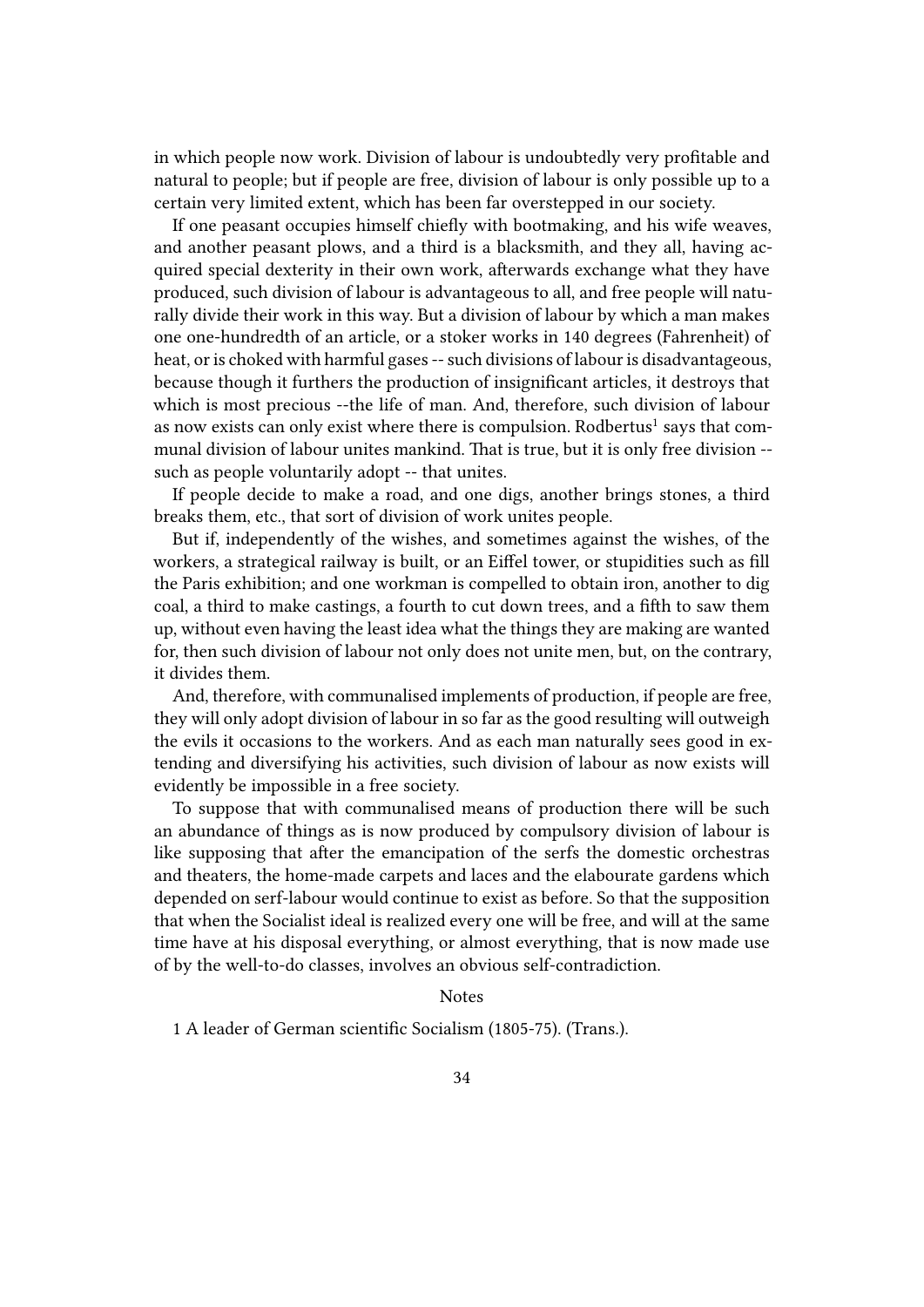### <span id="page-34-0"></span>**CHAPTER VII – CULTURE OR FREEDOM**

Just what happened when serfdom existed is now being repeated. Then the majority of the serf-owners and of people of the well-to-do classes, if they acknowledged the serf's position to be not quite satisfactory, yet recommended only such alterations as would not deprive the owners of what was essential to their profit; now, people of the well-to-do classes, admitting that the position of the workers is not altogether satisfactory, propose for its amendment only such measures as will not deprive the well-to-do classes of their advantages. As well-disposed owners then spoke of "paternal authority," and, like Gogol,<sup>1</sup> advised owners to be kind to their serfs, and to take care of them, but would not tolerate the idea of emancipation,<sup>2</sup> considering it harmful and dangerous, just so the majority of well-to-do people to-day advise employers to look after the well-being of their workpeople, but do not admit the thought of any such alteration of the economic structure of life as would set the labourers quite free.

And just as advanced Liberals then, while considering serfdom to be an immutable arrangement, demanded that the government should limit the power of the owners, and sympathized with the serfs' agitation, so the Liberals of today, while considering the existing order immutable demand that Government should limit the powers of capitalists and manufacturers, and they sympathize with unions, and strikes, and, in general, with the workers' agitation. And just as the most advanced men then demanded the emancipation of the serfs, but drew up a project which left the serfs dependent on private landowners, or fettered them with tributes and land-taxes -- so now the most advanced people demand the emancipation of the workmen from the power of the capitalists, the communalisation of the means of production, but yet would leave the workers dependent on the present apportionment and division of labour, which, in their opinion, must remain unaltered. The teachings of economic science which are adopted, though without closely examining their details by all those of the well-to-do classes who consider themselves enlightened and advanced, seem on a superficial examination to be liberal and even radical, containing as they do attacks on the wealthy classes of society; but essentially that teaching is in the highest degree conservative, gross and cruel. One way or another the men of science, and in their train all the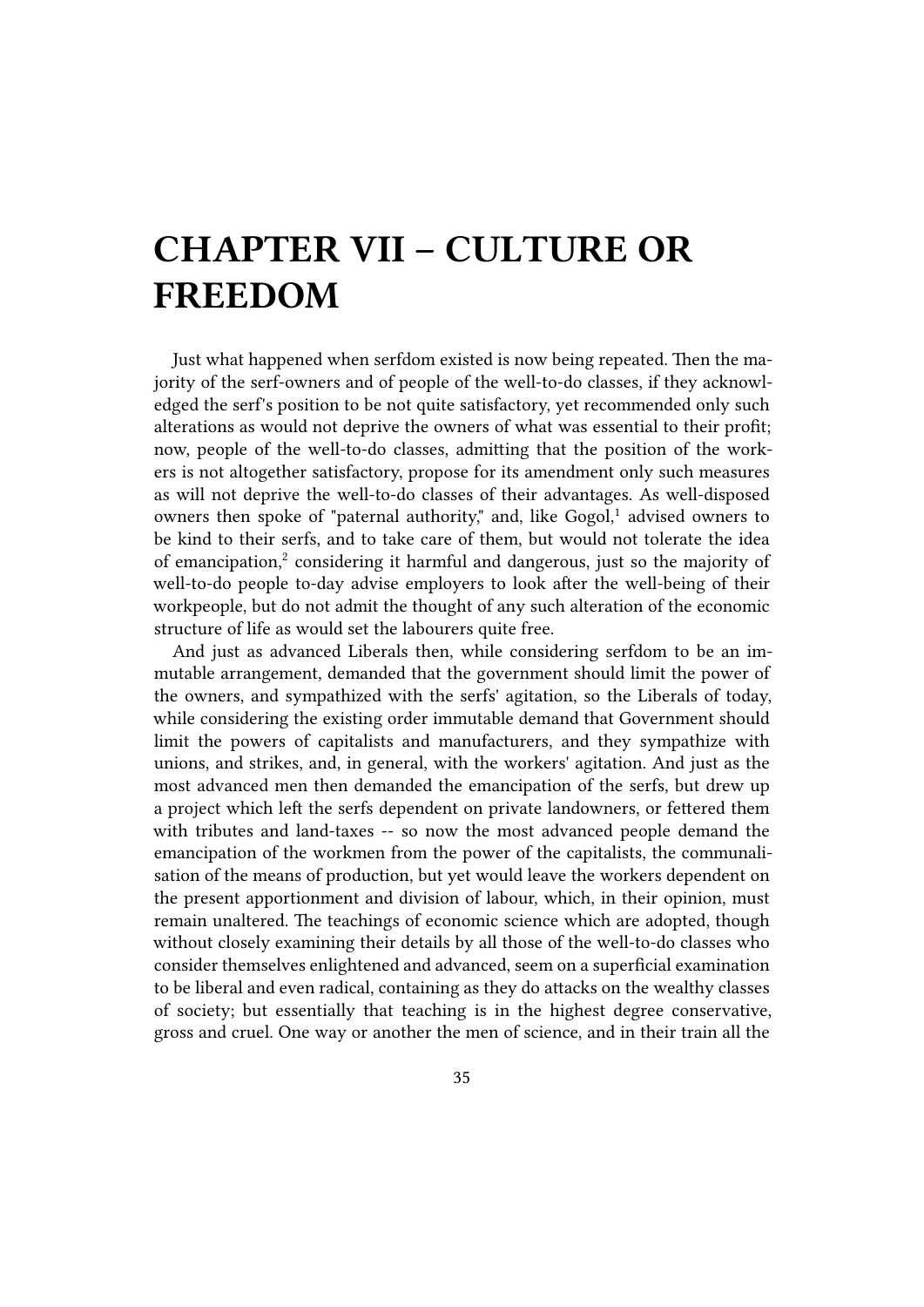well-to-do classes, wish at all cost to maintain the present system of distribution and division of labour, which makes possible the production of that great quantity of goods which they make use of. The existing economic order is -- by the men of science and, following them, by all the well-to-do classes -- called culture; and in this culture: railways, telegraphs, telephones, photographs, Roentgen rays, clinical hospitals, exhibitions, and, chiefly, all the appliances of comfort -- they see something so sacrosanct that they will not allow even a thought of alterations which might destroy it all, or but endanger a small part of these acquisitions. Everything may, according to the teachings of that science, be changed except what it calls culture. But it becomes more and more evident that this culture can exist only while the workers are compelled to work. Yet men of science are so sure that this culture is the greatest of blessings that they boldly proclaim the contrary of what the lawyers once said: *fiat justitia, pereat mundus*<sup>4</sup> They now say: *fiat cultura, pereat justitia*. <sup>5</sup> And they not only say it, but act accordingly. Everything may be changed in practice and in theory, but not culture; not all that is going on in workshops and factories, and certainly not what is being sold in the shops.

But I think that enlightened people, professing the Christian law of brotherhood and love to one's neighbor, should say just the contrary.

Electric lights and telephones and exhibitions are excellent, and so are all the pleasure-gardens, with concerts and performances, and all the cigars, and matchboxes, and braces, and motor cars, but they may all go to perdition, and not they alone, but the railways, and all the factory-made chintz stuffs and cloths in the world, if to produce them it is necessary that 99 per cent. of the people should remain in slavery and perish by thousands in factories needed for the production of these articles. If, in order that London or Petersburg may be lighted by electricity, or in order to construct exhibition buildings, or in order that there may be beautiful paints, or in order to weave beautiful stuffs quickly and abundantly, it is necessary that even a very few lives should be destroyed, or ruined, or shortened -- and statistics show us how many are destroyed -- let London or Petersburg rather be lit by gas or oil; let there rather be no exhibition, no paints, or materials, only let there be no slavery, and no destruction of human lives resulting from it. Truly enlightened people will always agree rather to go back to riding on horses and using pack-horses, or even to tilling the earth with sticks or with one's hands, than to travel on railways which regularly every year crush so many people as is done in Chicago $^6$  merely because the proprietors of the railway find it more profitable to compensate the families of those killed than to build the line so that it should not kill people. The motto for truly enlightened people is not *fiat cultura, pereat justitia*, but *fiat justitia, pereat cultura*.

But culture, useful culture, will not be destroyed. Let justice be done, though the world perish. It will certainly not be necessary for people to revert to tillage of the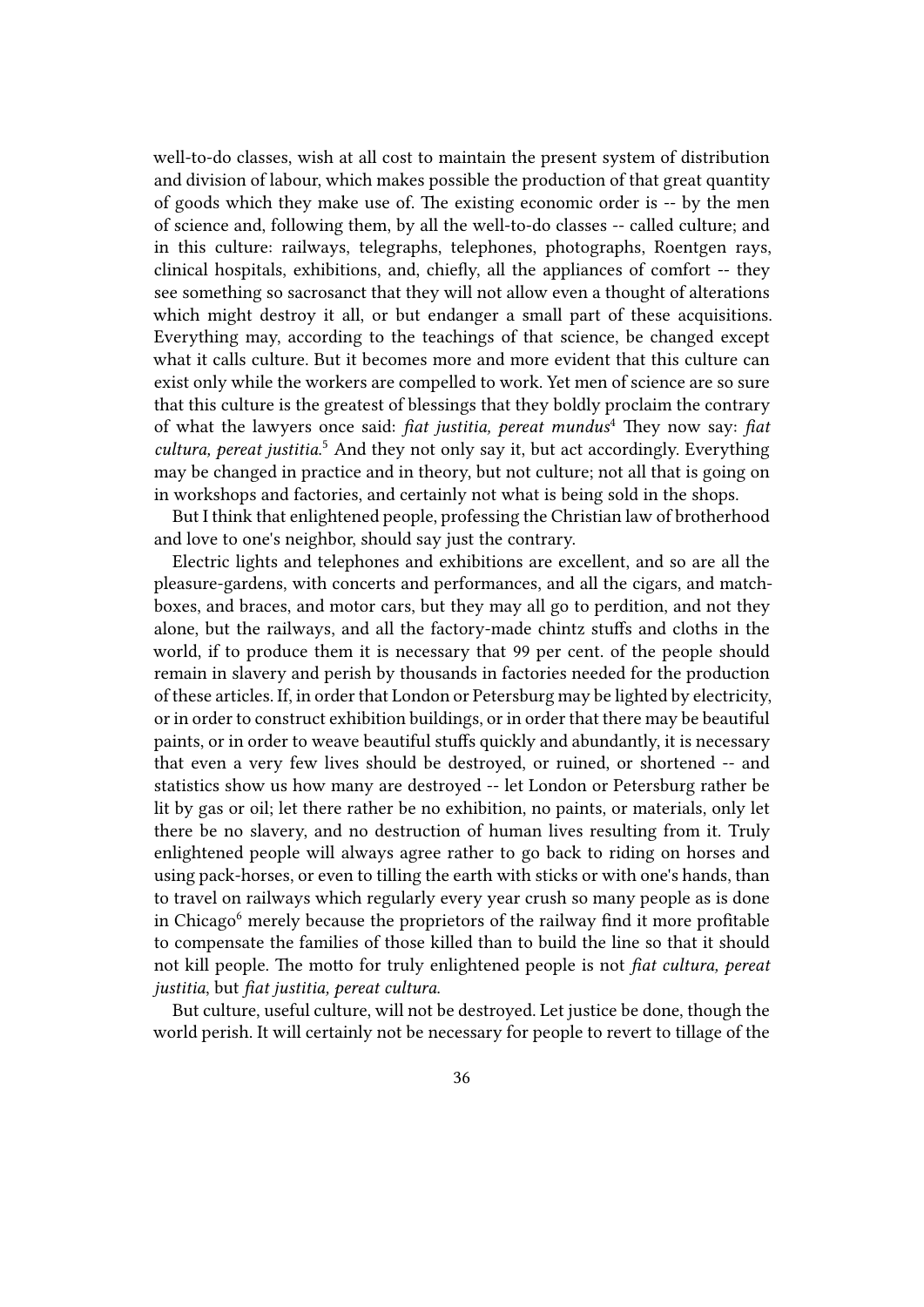land with sticks or to lighting up with torches. It is not for nothing that mankind, in their slavery, have achieved such great progress in technical matters. If only it is understood that we must not sacrifice the lives of our fellow-men for our pleasure, it will be possible to apply technical improvements without destroying men's lives, and to arrange life so as to profit by all such methods giving us control of nature as have been devised and can be applied without keeping our brother men in slavery.

#### Notes

1 N. V. Gdgol (1809-52), an admirable writer and a most worthy man. (Trans.).

2 Tolstoy himself set an example by voluntarily emancipating all his serfs. (Trans.).

3 It should be borne in mind that educated Russians, though politically much less free, are intellectually far more free than the corresponding section of the English population. Views on economics, and on religion, which are here held only by very "advanced" people, have been popular among Russian university students for a generation past. In particular, the doctrines of Karl Marx, and of German scientific socialism in general, have had a much wider acceptance there than here. (Trans.).

4 Let justice be done, though the world perish.

5 Let culture be preserved, though justice perishes.

6 We have a somewhat similar case nearer home. In 1899 the number of railway servants killed in the United Kingdom was 1085, besides nearly 5000 injured, yet Companies wish to defer the introduction of such a precaution as automatic couplings till yet more have been killed. (Trans.).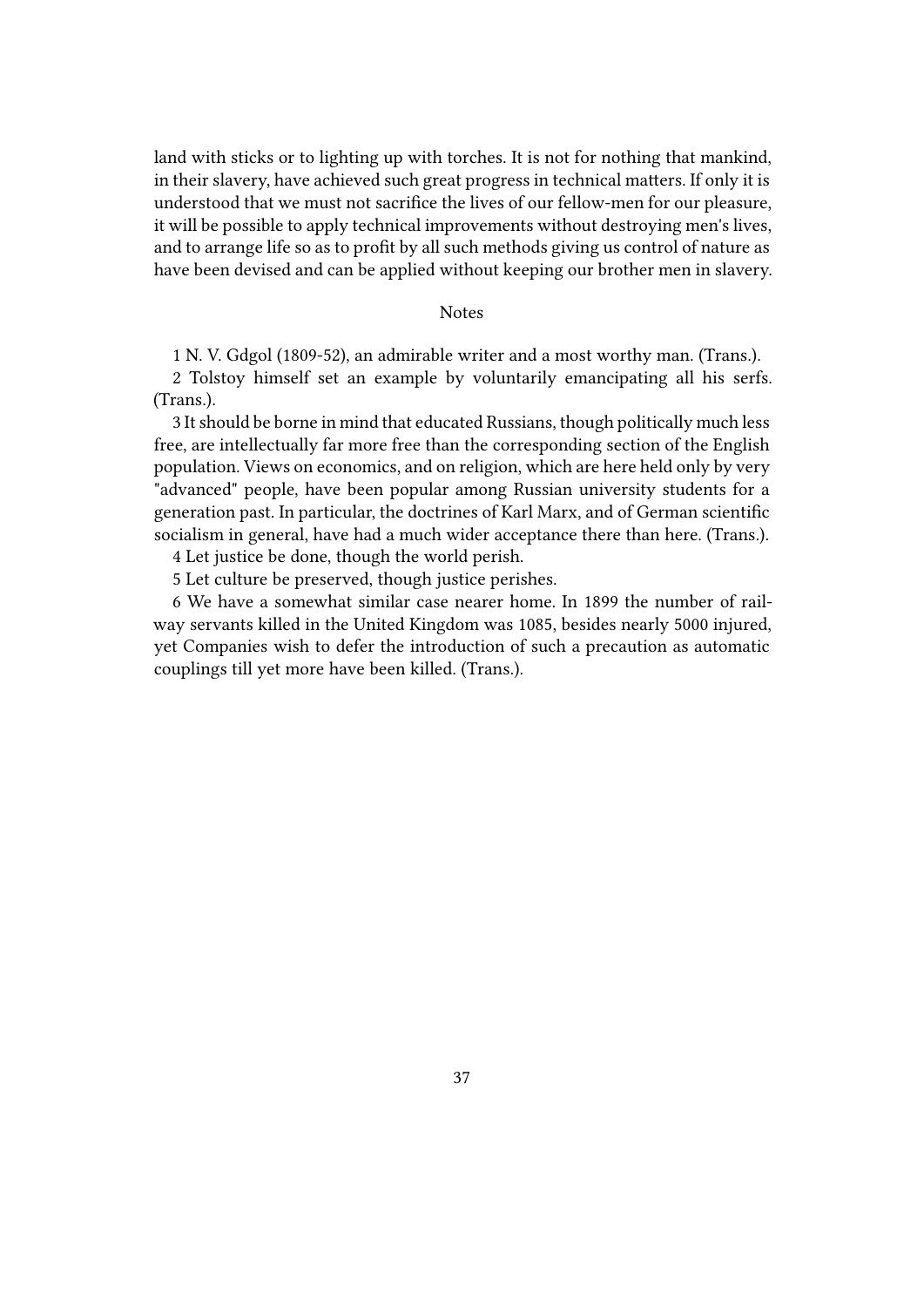### <span id="page-37-0"></span>**CHAPTER VIII – SLAVERY EXISTS AMONG US**

Imagine a man from the country quite different from our own, with no idea of our history or of our laws, and suppose that, after showing him the various aspects of our life, we were to ask him what was the chief difference he noticed in the lives of people of our world? The chief difference which such a man would notice in the way people live is that some people -- a small number -- who have clean, white hands, and are well nourished and clothed and lodged, do very little and very light work, or even do not work at all, but only amuse themselves, spending on these amusements the results of millions of days devoted by other people to severe labour; but other people, always dirty, poorly clothed and lodged and fed, with dirty, horny hands, toil unceasingly from morning to night, and sometimes all night long, working for those who do not work, but who continually amuse themselves.

If between the slaves and slave-owners of to-day it is difficult to draw as sharp a dividing line as that which separated the former slaves from their masters, and if among the slaves of today there are some who are only temporarily slaves and then become slave-owners, or some who, at one and the same time, are slaves and slave-owners, this blending of the two classes at their points of contact does not upset the fact that the people of our time are divided into slaves and slave-owners as definitely as, in spite of the twilight, each twenty-four hours is divided into day and night.

If the slave-owner of our times has no slave, John, whom he can send to the cesspool, he has five shillings, of which hundreds of such Johns are in such need that the slave-owner of our times may choose any one out of hundreds of Johns and be a benefactor to him by giving him the preference, and allowing him, rather than another, to climb down into the cesspool.<sup>1</sup>

The slaves of our times are not all those factory and workshop hands only who must sell themselves completely into the power of the factory and foundry-owners in order to exist, but nearly all the agricultural labourers are slaves, working, as they do, unceasingly to grow another's corn on another's field, and gathering it into another's barn; or tilling their own fields only in order to pay to bankers the interest on debts they cannot get rid of. And slaves also are all the innumerable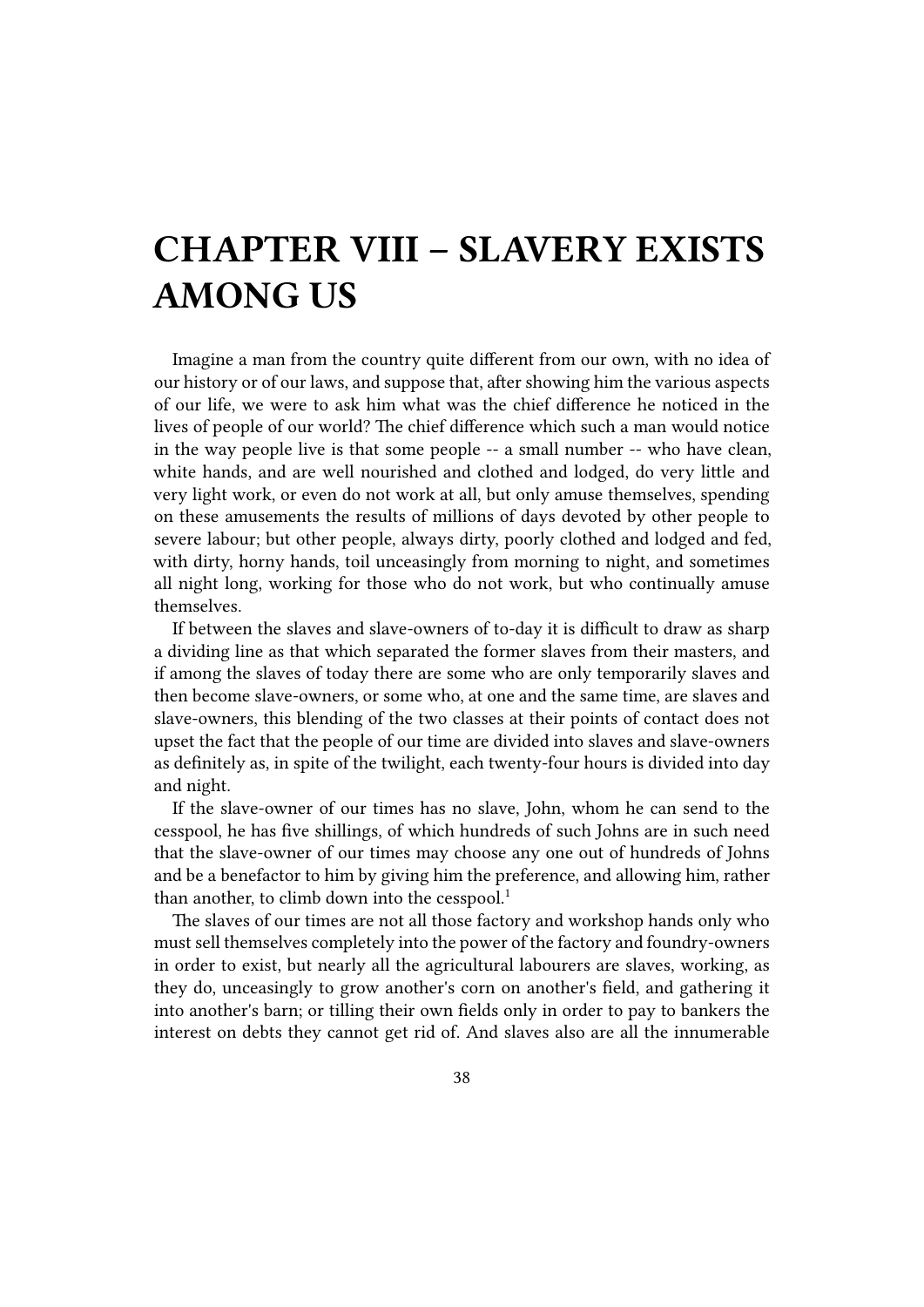footmen, cooks, porters, housemaids, coachmen, bathmen, waiters, etc., who all their life long perform duties most unnatural to a human being, and which they themselves dislike.

Slavery exists in full vigor, but we do not perceive it, just as in Europe at the end of the Eighteenth Century the slavery of serfdom was not perceived.

People of that day thought that the position of men obliged to till the land for their lords, and to obey them, was a natural, inevitable, economic condition of life, and they did not call it slavery.

It is the same among us: people of our day consider the position of the labourer to be a natural, inevitable economic condition, and they do not call it slavery. And as, at the end of the Eighteenth Century, the people of Europe began little by little to understand that what formerly seemed a natural and inevitable form of economic life -- namely, the position of peasants who were completely in the power of their lords -- was wrong, unjust and immoral, and demanded alteration, so now people today are beginning to understand that the position of hired workmen, and of the working classes in general, which formerly seemed quite right and quite normal, is not what it should be, and demands alteration.

The question of the slavery of our times is just in the same phase now in which the question of serfdom stood in Europe<sup>2</sup> towards the end of the eighteenth century, and in which the questions of serfdom among us and of slavery in America stood in the second quarter of the nineteenth century.

The slavery of the workers in our time is only beginning to be admitted by advanced people in our society; the majority as yet are convinced that among us no slavery exists.

A thing that helps people today to misunderstand their position in this matter is the fact that we have, in Russia and in America, only recently abolished slavery. But in reality the abolition of serfdom and of slavery was only the abolition of an obsolete form of slavery that had become unnecessary, and the substitution for it of a firmer form of slavery and one that holds a greater number of people in bondage. The abolition of serfdom and of slavery was like what the Tartars of the Crimea did with their prisoners. They invented the plan of slitting the soles of the prisoners' feet and sprinkling chopped-up bristles into the wounds. Having performed that operation, they released them from their weights and chains. The abolition of serfdom in Russia and of slavery in America, though it abolished the former method of slavery, not only did not abolish what was essential in it, but was only accomplished when the bristles had formed sores in the soles, and one could be quite sure that without chains or weights the prisoners would not run away, but would have to work. (The Northerners in America boldly demanded the abolition of the former slavery because among them the new, monetary slavery had already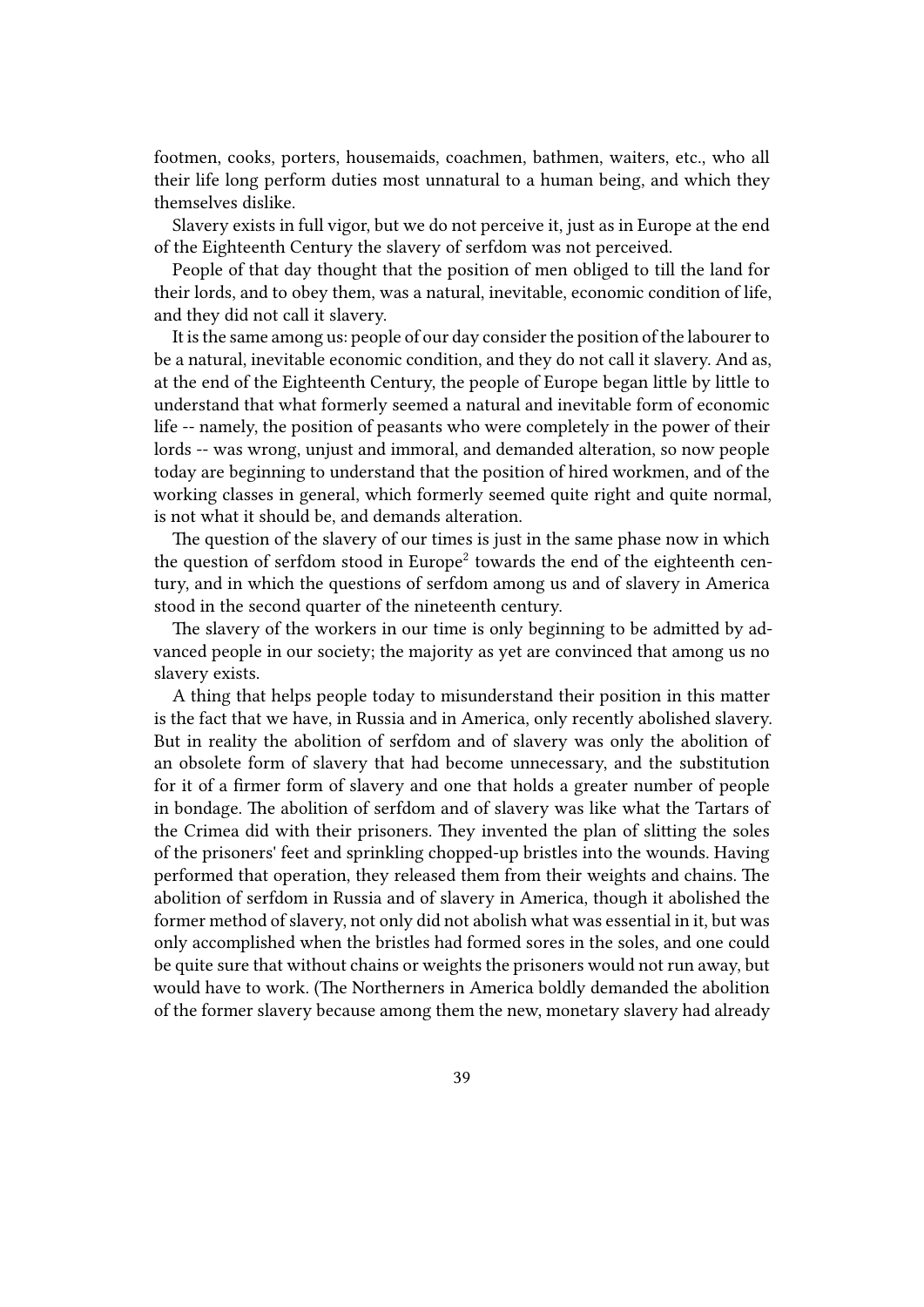shown its power to shackle the people. The Southerners did not perceive the plain signs of the new slavery, and, therefore, did not consent to abolish the old form.)

Among us in Russia serfdom was abolished only when all the land had been appropriated. When land was granted to the peasants it was burdened with payments, which took the place of the land-slavery. In Europe taxes that kept the people in bondage began to be abolished only when the people had lost their land, were unaccustomed to agricultural work and, having acquired town tastes, were quite dependent on the capitalists. Only then were the taxes on corn abolished in England. And they are now beginning, in Germany and in other countries, to abolish the taxes that fall on the workers and to shift them on to the rich, only because the majority of the people are already in the hands of the capitalists. One form of slavery is not abolished until another has already replaced it. There are several such forms. And if not one, then another (and sometimes several of these means together) keeps a people in slavery, i.e. places it in such a position that one small part of the people has full power over the labour and the life of a larger number. In this enslavement of the larger part of the people by a smaller part lies the chief cause of the miserable condition of the people. And, therefore, the means of improving the position of the workers must consist in this: First, in admitting that among us slavery exists not in some figurative, metaphorical sense, but in the simplest and plainest sense; slavery which keeps some people -- the majority, in the power of others -- the minority; secondly, having admitted this, in finding the causes of the enslavement of some people by others; and thirdly, having found these causes, to destroy them.

#### Notes

1 Moscow has a very defective system of drainage, and a large number of people are engaged, every night, pumping and baling the contents of the cesspools into huge barrels, and carting it away from the city. (Trans.).

2 I have left the distinction between Europe and Russia (quite natural and customary to a Russian writer) as it stands in the original. (Trans.).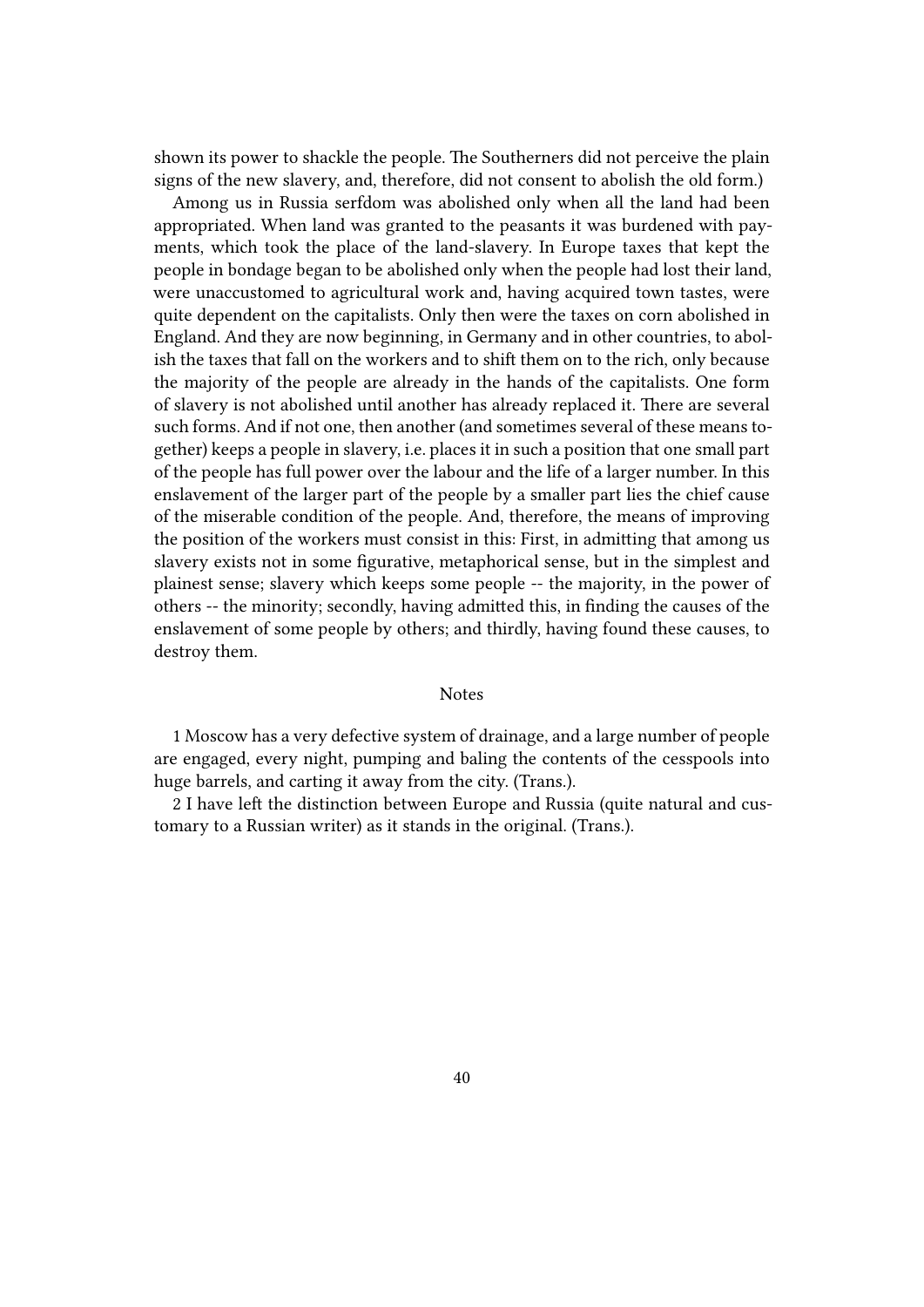### <span id="page-40-0"></span>**CHAPTER IX – WHAT IS SLAVERY?**

In what does the slavery of our time consist? What are the forces that make some people the slaves of others? If we ask all the workers in Russia and in Europe and in America alike in the factories and in various situations in which they work for hire, in towns and villages, what has made them choose the position in which they are living, they will all reply that they have been brought to it either because they had no land on which they could and wished to live and work (that will be the reply of all the Russian workmen and of very many of the Europeans), or that taxes, direct and indirect, were demanded of them, which they could only pay by selling their labour, or that they remain at factory work ensnared by the more luxurious habits they have adopted, and which they can gratify only by selling their labour and their liberty.

The first two conditions -- the lack of land and the taxes -- drive men to compulsory labour; while the third, his increased and unsatisfied needs -- decoy him to it and keep him at it.

We can imagine that the land may be freed from the claims of private proprietors by Henry George's plan, and that, therefore, the first cause driving people into slavery -- the lack of land -- may be done away with. With reference to taxes (besides the single-tax plan) we may imagine the abolition of taxes, or that they should be transferred from the poor to the rich, as is being done now in some countries; but under the present economic organization one cannot even imagine a position of things under which more and more luxurious, and often harmful, habits of life should not, little by little, pass to those of the lower classes who are in contact with the rich as inevitably as water sinks into dry ground, and that those habits should not become so necessary to the workers that in order to be able to satisfy them they will be ready to sell their freedom.

So that this third condition, though it is a voluntary one (i.e. it would seem that a man might resist the temptation), and though science does not acknowledge it to be a cause of the miserable condition of the workers, is the firmest and most irremovable cause of slavery.

Workmen living near rich people always are infected with new requirements, and obtain means to satisfy these requirements only to the extent to which they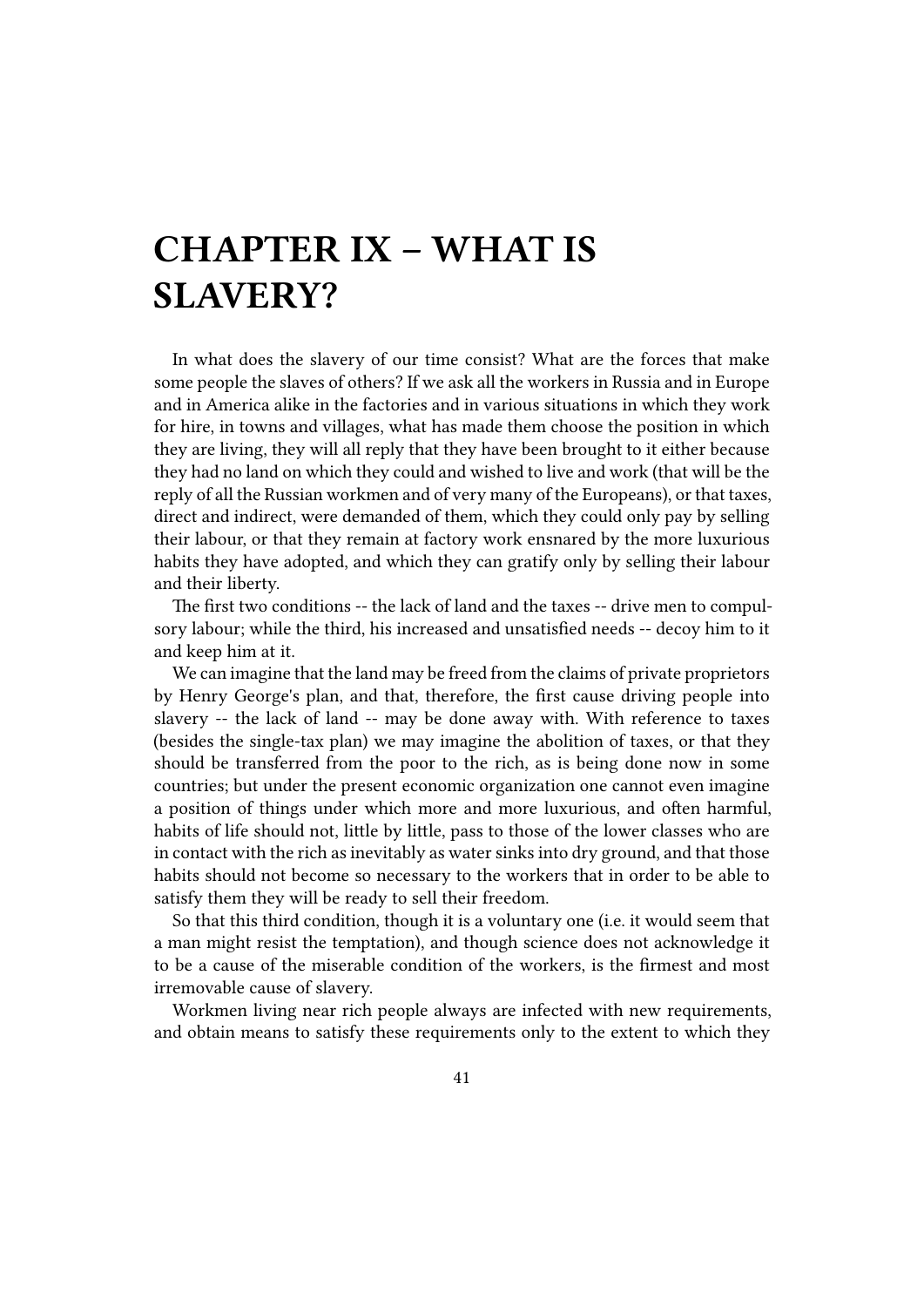devote their most intense labour to this satisfaction. So that workmen in England and America, receiving sometimes ten times as much as is necessary for subsistence, continue to be just such slaves as they were before.

Three causes, as the workmen themselves explain, produce the slavery in which they live; and the history of their enslavement and the facts of their position confirm the correctness of this explanation.

All the workers are brought to their present state and are kept in it by these three causes. These causes, acting on people from different sides, are such that none can escape from their enslavement. The agriculturalist who has no land, or who has not enough, will always be obliged to go into perpetual or temporary slavery to the landowner, in order to have the possibility of feeding himself from the land. Should he in one way or other obtain land enough to be able to feed himself from it by his own labour, such taxes, direct and indirect, are demanded from him that in order to pay them he has again to go into slavery.

If to escape from slavery on the land he ceases to cultivate land, and, living on some one else's land, begins to occupy himself with a handicraft, or to exchange his produce for the things he needs, then, on the one hand, taxes, and on the other hand, the competition of capitalists producing similar articles to those he makes, but with better implements of production, compel him to go into temporary or perpetual slavery to a capitalist. If working for a capitalist he might set up free relations with him, and not be obliged to sell his liberty, yet the new requirements which he assimilates deprive him of any such possibility. So that one way or another the labourer is always in slavery to those who control the taxes, the land, and the articles necessary to satisfy his requirements.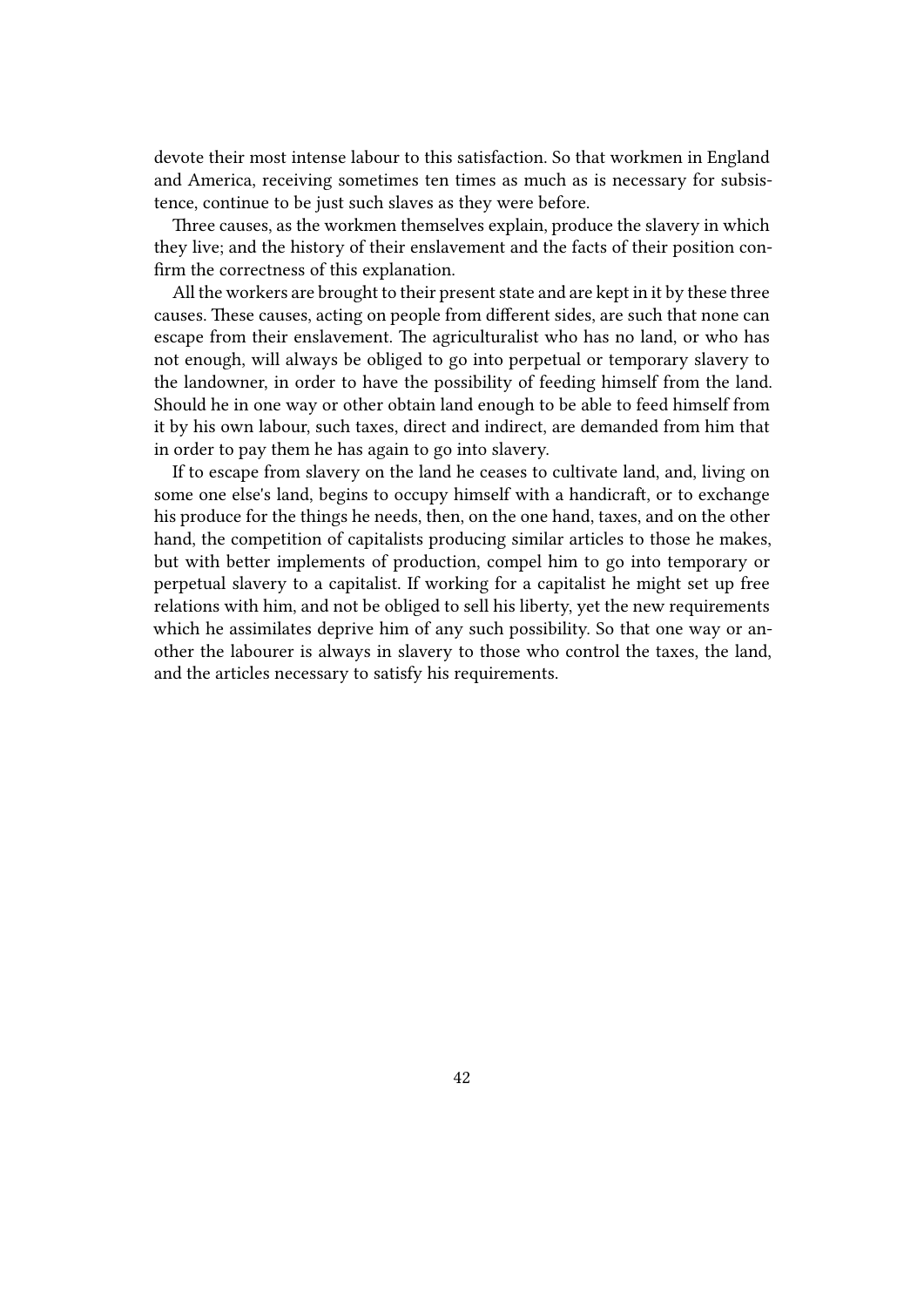## <span id="page-42-0"></span>**CHAPTER X – LAWS CONCERNING TAXES, LAND AND PROPERTY**

The German Socialists have termed the combination of conditions which put the worker in subjection to the capitalists the iron law of wages, implying by the word "iron'' that this law is immutable. But in these conditions there is nothing immutable. These conditions merely result from human laws concerning taxes, land, and, above all, concerning things which satisfy our requirements, i.e. concerning property. Laws are framed and repealed by human beings. So that it is not some sociological "iron law," but ordinary, man-made law that produces slavery. In the case in hand the slavery of our times is very clearly and definitely produced not by some "iron" elemental law, but by human enactments about land, about taxes, and about property. There is one set of laws by which any quantity of land may belong to private people, and may pass from one to another by inheritance, or by will, or may be sold; there is another set of laws by which every one must pay the taxes demanded of him unquestioningly; and there is a third set of laws to the effect that any quantity of articles, by whatever means acquired, may become the absolute property of the people who hold them. And in consequence of these laws slavery exists.

We are so accustomed to all these laws that they seem to us just as necessary and natural to human life as the laws maintaining serfdom and slavery seemed in former times; no doubt about their necessity and justice seems possible, and no one notices anything wrong in them. But just as a time came when people, having seen the ruinous consequences of serfdom, questioned the justice and necessity of the laws which maintained it, so now, when the pernicious consequences of the present economic order have become evident, one involuntarily questions the justice and inevitability of the legislation about land, taxes and property which produces these results.

As people formerly asked, Is it right that some people should belong to others, and that the former should have nothing of their own, but should give all the produce of their labour to their owners? so now we must ask ourselves, Is it right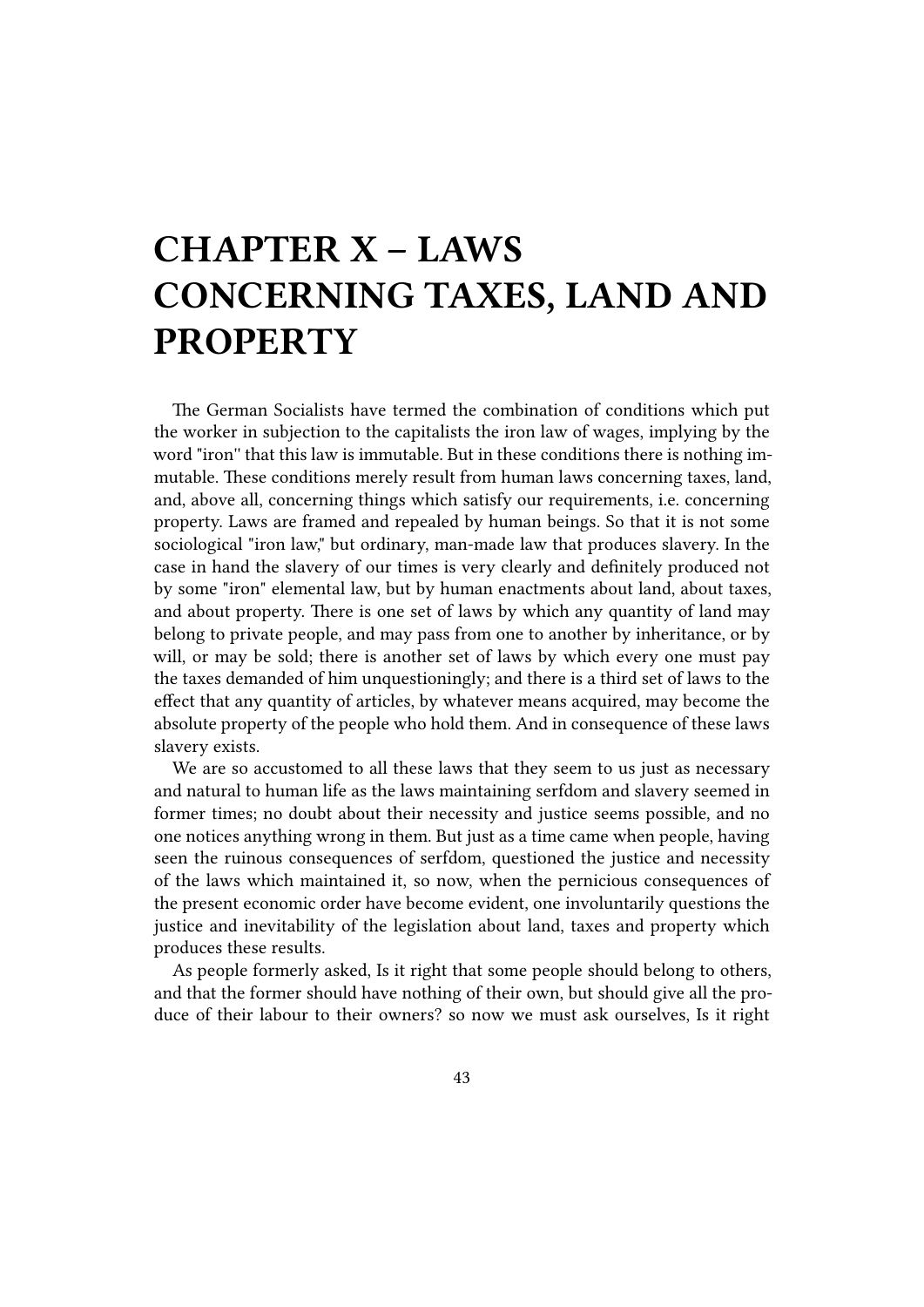that people must not use land accounted the property of other people; is it right that people should hand over to others, in the form of taxes, whatever part of their labour is demanded of them? Is it right that people may not make use of articles considered to be the property of other people?

. . . . . .

*Is it right that people should not have the use of land when it is considered to belong to others who are not cultivating it?*

It is said that this legislation is instituted because landed property is an essential condition if agriculture is to flourish, and if there were no private property passing by inheritance people would drive one another from the land they occupy, and no one would work or improve the land on which he is settled. Is this true? The answer is to be found in history and in the facts of today. History shows that property in land did not arise from any wish to make the cultivator's tenure more secure, but resulted from the seizure of communal lands by conquerors and its distribution to those who served the conqueror. So that property in land was not established with the object of stimulating the agriculturalists. Present-day facts show the fallacy of the assertion that landed property enables those who work the land to be sure that they will not be deprived of the land they cultivate. In reality, just the contrary has everywhere happened and is happening. The right of landed property, by which the great proprietors have profited and are profiting most, has produced the result that all, or most, i.e. the immense majority of the agriculturalists, are now in the position of people who cultivate other people's land, from which they may be driven at the whim of men who do not cultivate it. So that the existing right of landed property certainly does not defend the rights of the agriculturalists to enjoy the fruits of the labour he puts into the land, but, on the contrary, it is a way of depriving the agriculturalists of the land on which they work and handing it over to those who have not worked it; and, therefore, it is certainly not a means for the improvement of agriculture, but, on the contrary, a means of deteriorating it.

*About taxes it is said that people ought to pay them because they are instituted with the general, even though silent, consent of all, and are used for public needs to the advantage of all. Is this true?*

The answers to this question is given in history and in present-day facts. History shows that taxes never were instituted by common consent, but, on the contrary always only in consequence of the fact that some people having obtained power by conquest, or by other means over other people, imposed tribute not for public needs, but for themselves. And the same thing is still going on. Taxes are taken by those who have the power of taking them. If nowadays some portion of these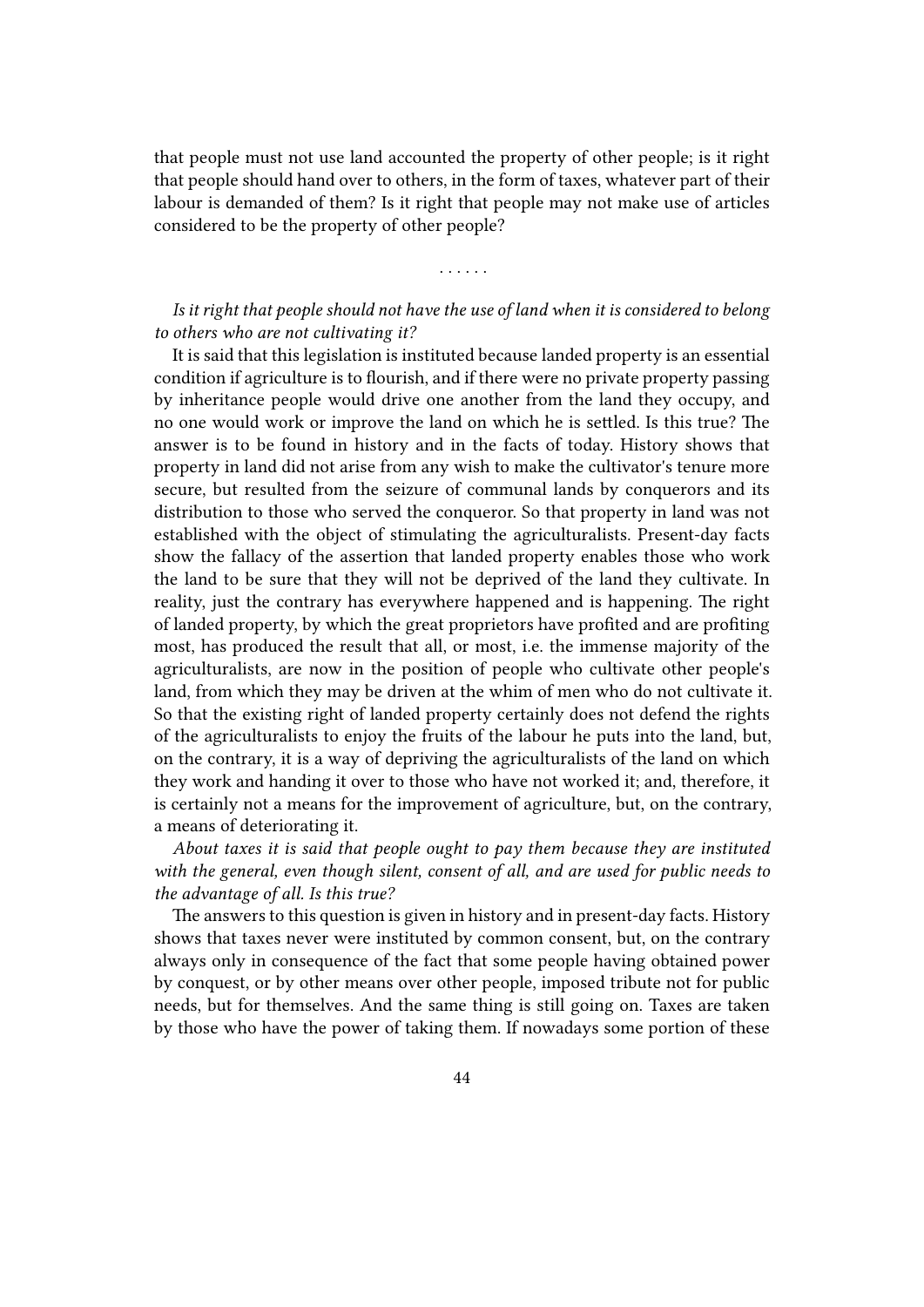tributes, called taxes and duties, are used for public purposes, for the most part it is for public purposes that are harmful rather than useful to most people.

For instance, in Russia one-third of the revenue is drawn from the peasants, but only one-fiftieth of the revenue is spent on their greatest need, the education of the people; and even that amount is spent on a kind of education which, by stupefying the people, harms them more than it benefits them. The other forty-nine fiftieths are spent on unnecessary things harmful for the people, such as equipping the army, building strategical railways, forts and prisons, or supporting the priesthood and the court, and on salaries for military and civil officials, i.e. on salaries for those people who make it possible to take this money from the people.

The same thing goes on not only in Persia, Turkey and India, but also in all the Christian and constitutional states and democratic Republics; money is taken from the majority of the people quite independently of the consent or non-consent of the payers, and the amount collected is not what is really needful, but as much as can be got (it is known how Parliaments are made up, and how little they represent the will of the people), and it is used not for the common advantage, but for what the governing classes consider necessary for themselves: on wars in Cuba or the Philippines, on taking and keeping the riches of the Transvaal, and so forth. So that the explanation that people must pay taxes because they are instituted with general consent, and are used for the common good, is as unjust as the other explanation that private property in land is established to encourage agriculture.

*Is it true that people should not use articles needful to satisfy their requirements if these articles are the property of other people?*

It is asserted that the rights of property in acquired articles is established in order to make the worker sure that no one will take from him the produce of his labour.

Is this true?

It is only necessary to glance at what is done in our world, where property rights are defended with especial strictness, in order to be convinced how completely the facts of life run counter to this explanation.

In our society, in consequence of property rights in acquired articles, the very thing happens which that right is intended to prevent: namely, all articles which have been, and continually are being, produced by working people, are possessed by (and as they are produced are continually taken by) those who have not produced them.

So that the assertion that the right of property secures to the workers the possibility of enjoying the products of their labour is evidently still more unjust than the assertion concerning property in land, and it is based on the same sophistry; first, the fruit of their toil is unjustly and violently taken from the workers, and then the law steps in, and these very articles which have been taken from the workmen, --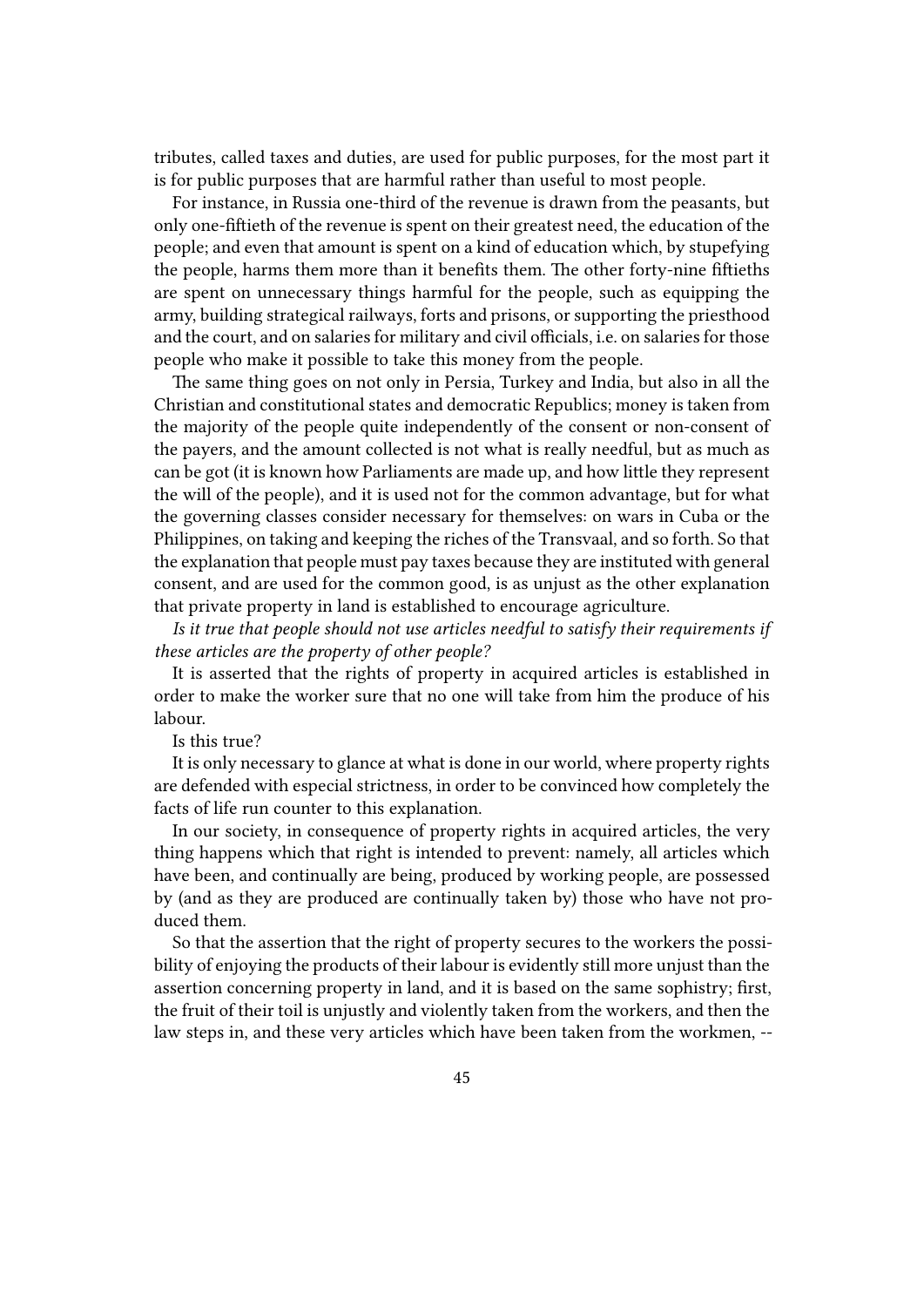unjustly and by violence, -- are declared to be the absolute property of those who have taken them.

Property: for instance, a factory acquired by a series of frauds and by taking advantage of the workmen, is considered a result of labour and is held sacred; but the lives of those workmen who perish at work in that factory and their labour are not considered their property, but are rather considered to be the property of the factory owner, if he -- taking advantage of the necessities of the workers - has bound them down in a manner considered legal. Hundreds of thousands of bushels of corn, collected from the peasants by usury and by a series of extortions, are considered to be the property of the merchant, while the growing corn raised by the peasants is considered to be the property of some one else if he has inherited the land from a grandfather or great-grandfather who took it from the people. It is said that the law defends equally the property of the millowner, of the capitalist, of the landowner, and of the factory or country labourer. The equality of the capitalist and of the worker is like the equality of two fighters when one has his arms tied and the other has weapons, but during the fight certain rules are applied to both with strict impartiality. So that all the explanations of the justice and necessity of the three sets of laws which produce slavery are as untrue as were the explanations formerly given of the justice and necessity of serfdom. All those three sets of laws are nothing but the establishment of that new form of slavery which has replaced the old form. As people formerly established laws enabling some people to buy and sell other people, and to own them, and to make them work -- and slavery existed, so now people have established laws that men may not use land that is considered to belong to some one else, must pay the taxes demanded of them, and must not use articles considered to be the property of others -- and we have the slavery of our times.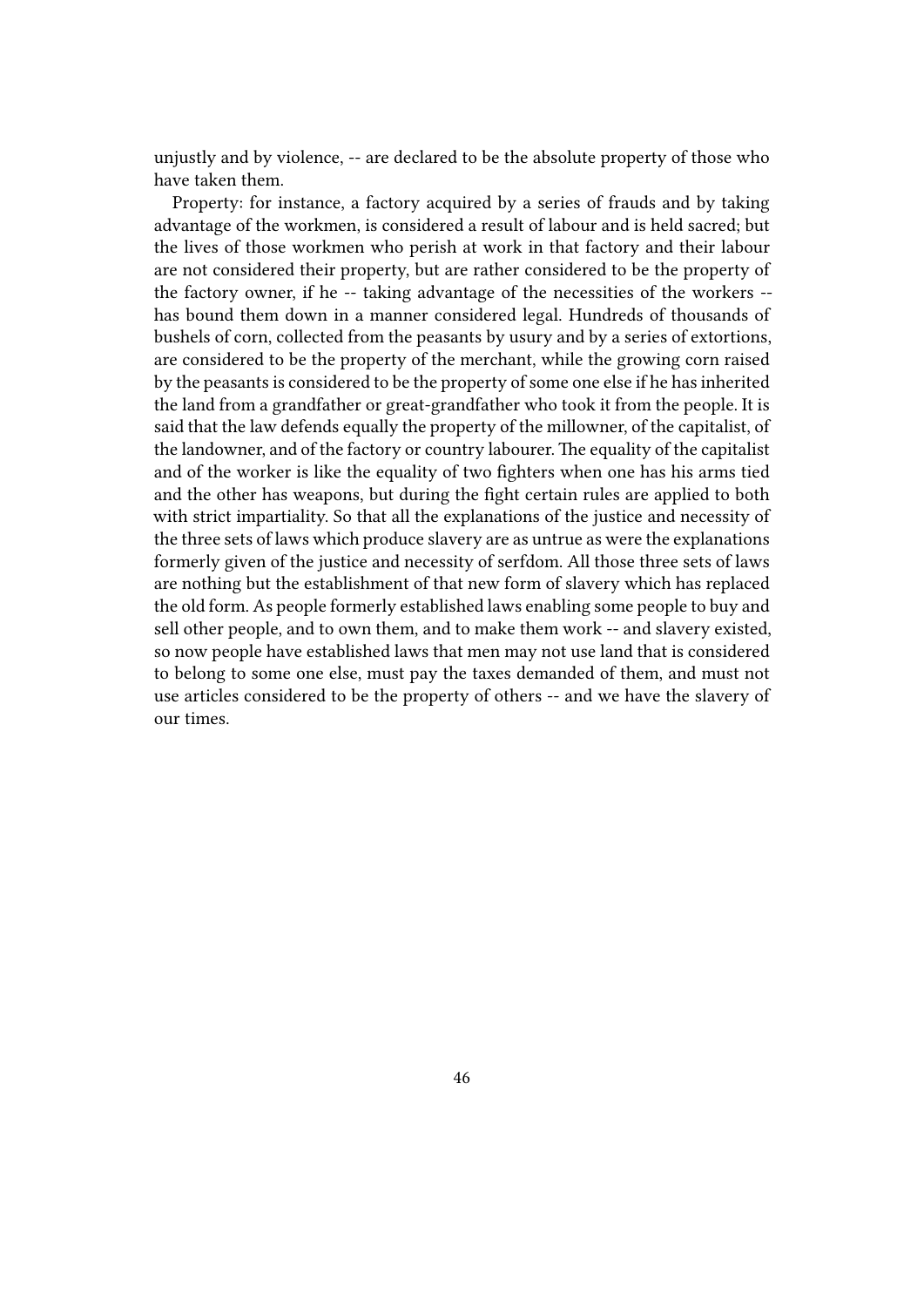### <span id="page-46-0"></span>**CHAPTER XI – LAWS THE CAUSE OF SLAVERY**

The slavery of our times results from three sets of laws: those about land, taxes, and property. And, therefore, all the attempts of those who wish to improve the position of the workers are inevitably, though unconsciously, directed against those three legislations.

One set of people repeal taxes weighing on the working classes and transfer them on to the rich; others propose to abolish the right of private property in land, and attempts are being made to put this in practice both in New Zealand and in one of the American States (the limitation of the landlord's rights in Ireland is a move in the same direction); a third set -- the Socialists -- propose to communalise the means of production, to tax incomes and inheritances, and to limit the rights of capitalist employers. It would, therefore, seem as if the legislative enactments which cause slavery were being repealed, and that we may, therefore, expect slavery to be abolished in this way. But we need only look more closely at the conditions under which the abolition of those legislative enactments is accomplished or proposed to be convinced that not only the practical, but even the theoretical projects for the improvement of the workers' position are merely the substitution of one legislation producing slavery for another establishing a newer form of slavery. Thus, for instance, those who abolish taxes and duties on the poor, first abolishing direct dues and then transferring the burden of taxation from the poor to the rich, necessarily have to retain, and do retain, the laws making private property of landed property, means of production, and other articles, on to which the whole burden of the taxes is shifted. The retention of the laws concerning land and property keeps the workers in slavery to the landowners and the capitalists, even though the workers are freed from taxes. Those who, like Henry George and his partisans, would abolish the laws making private property of land, propose new laws imposing an obligatory rent on the land. And this obligatory land rent will necessarily create a new form of slavery, because a man compelled to pay rent, or the single tax, may at any failure of the crops or other misfortune have to borrow money from a man who has some to lend, and he will again lapse into slavery. Those who -- like the Socialists -- in theory, wish to abolish the legislation of property in land and in means of production, retain the legalization of taxes, and must, moreover, in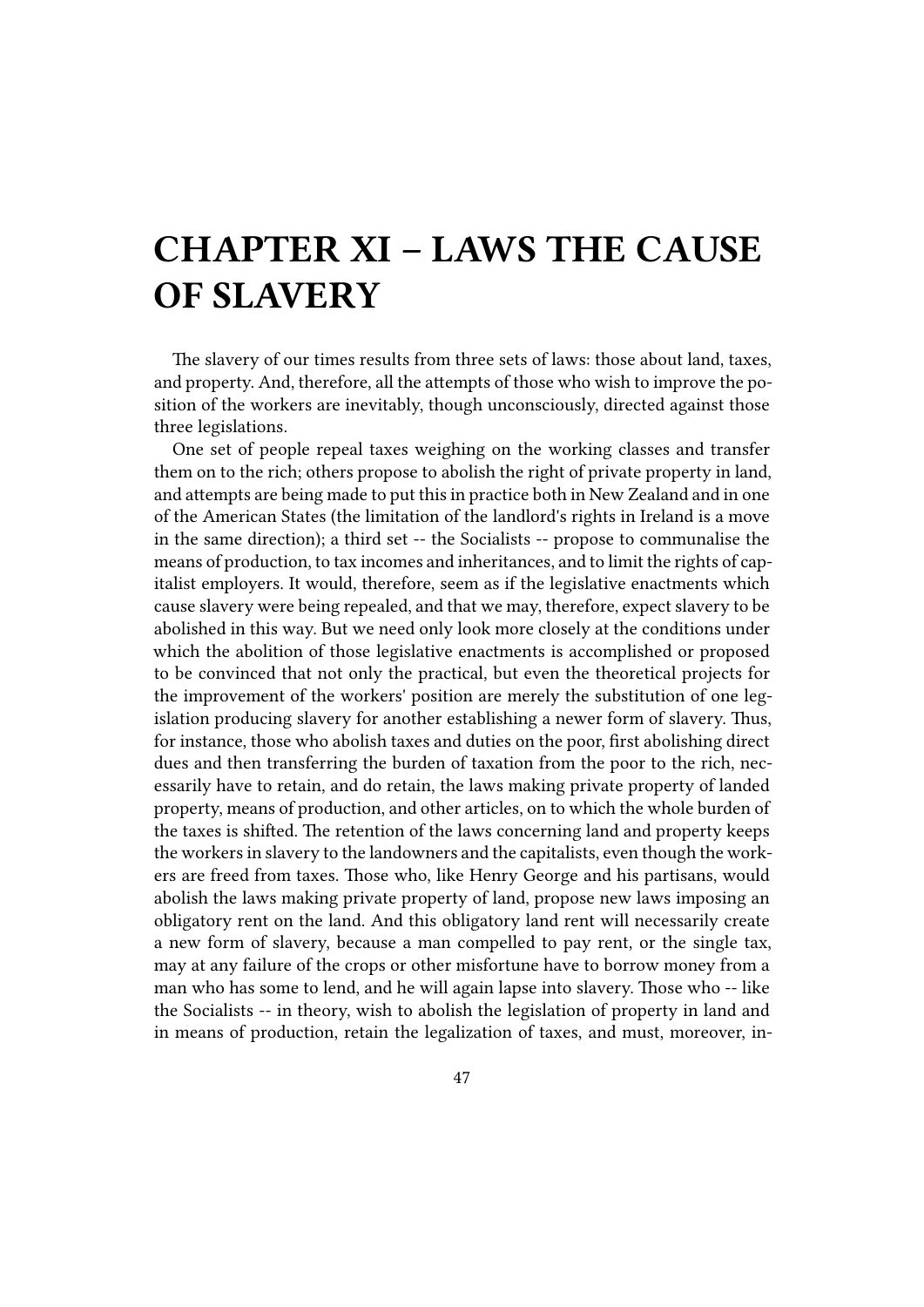evitably introduce laws of compulsory labour -- i.e. they must re-establish slavery in its primitive form.

So that, this way or that way, all the practical and theoretical repeals of certain laws maintaining slavery in one form have always and do always replace it by new legislation creating slavery in another and fresh form.

What happens is something like what a jailer might do who shifted a prisoner's chains from the neck to the arms, and from the arms to the legs, or took them off and substituted bolts and bars. All the improvements that have hitherto taken place in the position of the workers have been of this kind.

The laws giving a master the right to compel his slaves to do compulsory work were replaced by laws allowing the masters to own all the land. The laws allowing all the land to become the private property of the masters may be replaced by taxation laws, the control of the taxes being in the hands of the masters. The taxation laws are replaced by others defending the right of private property in articles of use and in the means of production. The laws of right of property in land and in articles of use and means of production it is proposed to replace by the enactment of compulsory labour.

So it is evident that the abolition of one form of legalization producing the slavery of our time, whether taxes, or landowning, or property in articles of use or in the means of production, will not destroy slavery, but will only repeal one of its forms, which will immediately be replaced by a new one, as was the case with the abolition of chattel slavery, of serfdom, and with the repeals of taxes. Even the repeal of all three groups of laws together will not abolish slavery, but evoke a new and as yet unknown form of it, which is now already beginning to show itself and to restrain the freedom of labour by legislation concerning the hours of work, the age and state of health of the workers, as well as by demanding obligatory attendance at schools, deductions for old-age insurance or accidents, by all the measures of factory inspection, etc. All this is nothing but the transference of legalization -- preparing a new and as yet untried form of slavery.

So that it becomes evident that the essence of slavery lies not in those three roots of legislation on which it now rests, and not even in such or such other legislative enactments, but in the fact that legislation exists; that there are people who have power to decree laws profitable for themselves, and that as long as people have that power there will be slavery.

Formerly it was profitable for people to have chattel slaves, and they made laws about chattel slavery. Afterwards it became profitable to own land, to take taxes, and to keep things one had acquired, and they made laws correspondingly. Now it is profitable for people to maintain the existing direction and division of labour; and they are devising such laws as will compel people to work under the present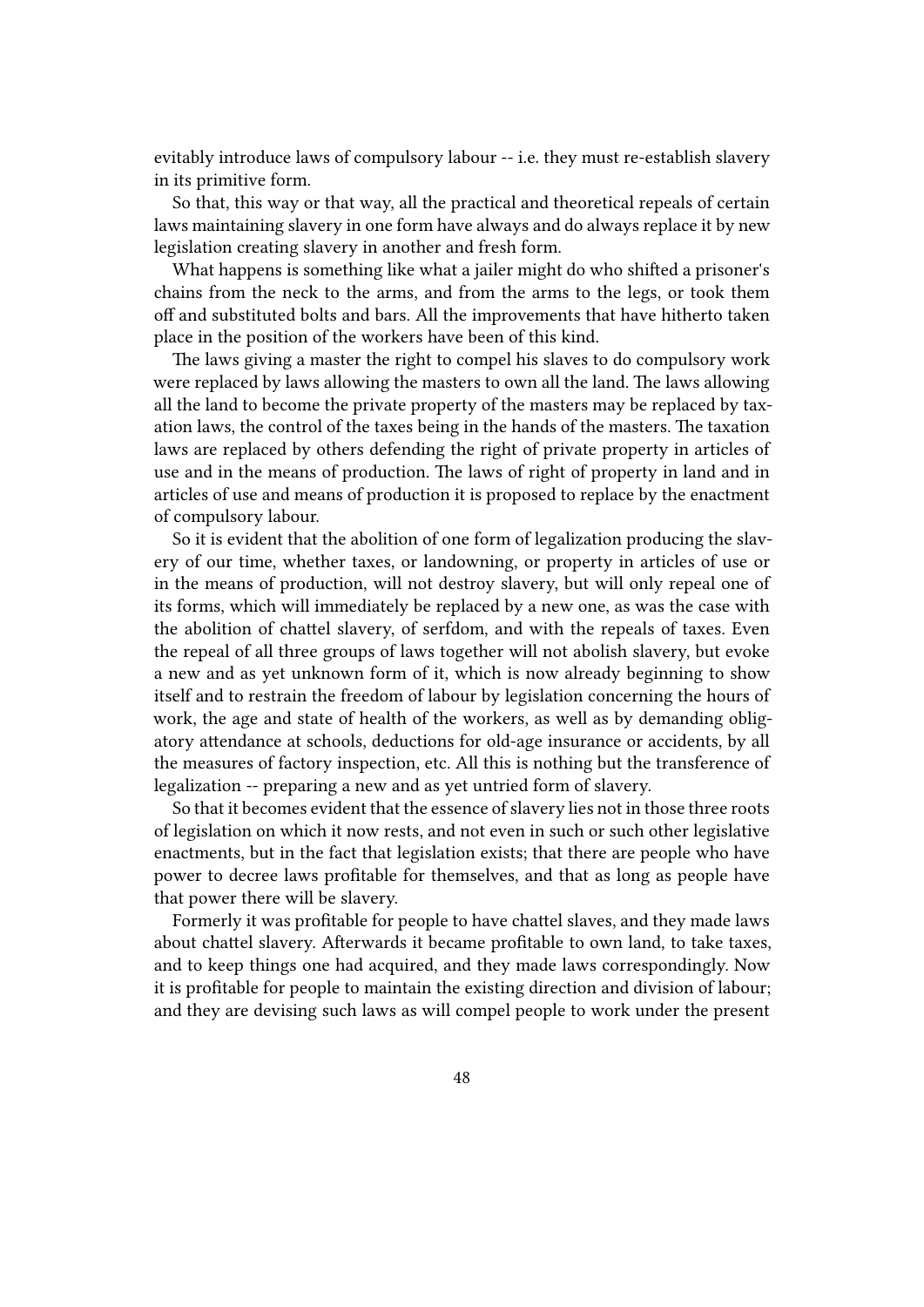apportionment and division of labour. Thus the fundamental cause of slavery is legislation: the fact that there are people who have the power to make laws. What is legislation? and what gives people the power to make laws?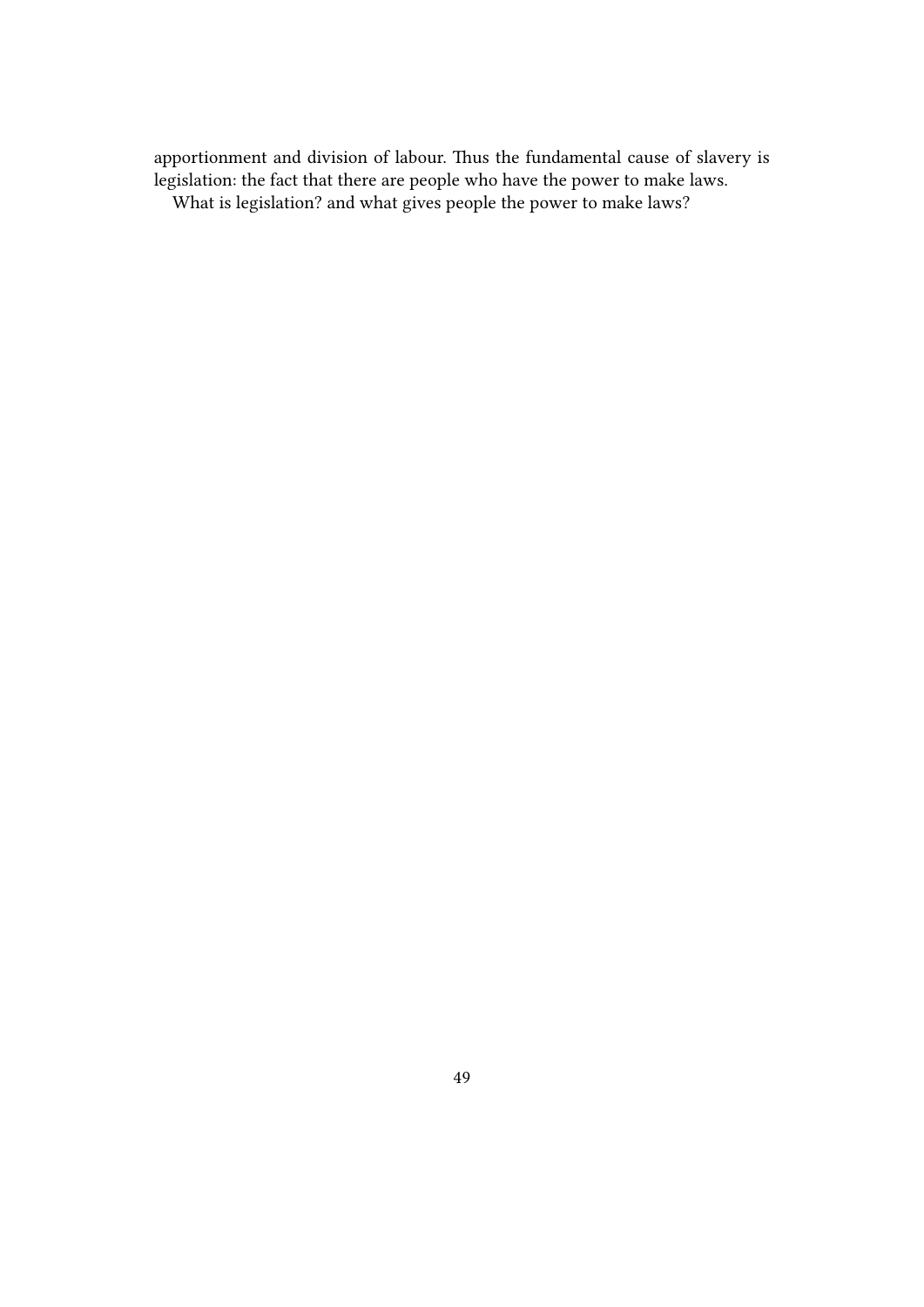## <span id="page-49-0"></span>**CHAPTER XII – THE ESSENCE OF LEGISLATION IS ORGANISED VIOLENCE**

What is legislation? And what enables people to make laws?

There exists a whole science, more ancient and more mendacious and confused than political economy, the servants of which in the course of centuries have written millions of books (for the most part contradicting one another) to answer these questions. But as the aim of this science, as of political economy, is not to explain what now is and what ought to be, but rather to prove that what now exists, is what ought to be, it happens that in this science (of jurisprudence) we find very many dissertations about rights, about object and subject, about the idea of a state and other such matters which are unintelligible both to the students and to the teachers of this science, but we get no clear reply to the question -- what is legislation?

According to science, legislation is the expression of the will of the whole people; but as those who break the laws, or who wish to break them, and only refrain from fear of being punished, are always more numerous than those who wish to carry out the code, it is evident that legislation can certainly not be considered as the expression of the will of the whole people.

For instance, there are laws about not injuring telegraph posts, about showing respect to certain people, about each man performing military service<sup>1</sup> or serving as a juryman, about not taking certain goods beyond a certain boundary, or about not using land considered the property of some one else, about not making money tokens; not using articles which are considered to be the property of others, and about many other matters.

All these laws and many others are extremely complex, and may have been passed from the most diverse motives, but not one of them expresses the will of the whole people. There is but one general characteristic of all these laws, namely, that if any man does not fulfil them, those who have made them will send armed men, and the armed men will beat, deprive of freedom, or even kill the man who does not fulfil the law.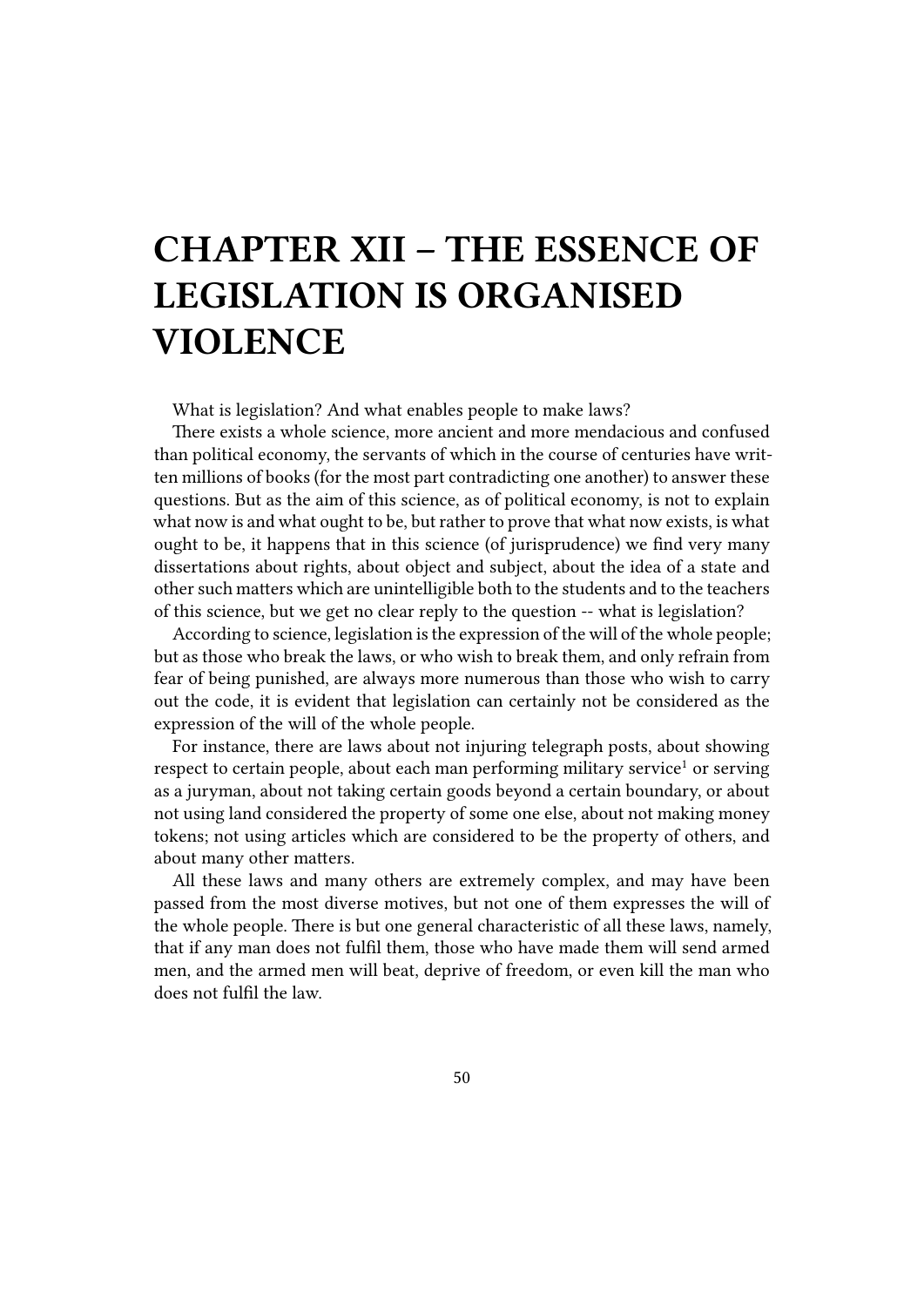If a man does not wish to give as taxes such part of the produce of his labour as is demanded of him, armed men will come and take from him what is demanded, and if he resists he will be beaten, deprived of freedom, and sometimes even killed. The same will happen to a man who begins to make use of land considered to be the property of another. The same will happen to a man who makes use of things he wants, to satisfy his requirements or to facilitate his work, if these things are considered to be the property of some one else. Armed men will come and will deprive him of what he has taken, and if he resists they will beat him, deprive him of liberty, or even kill him. The same thing will happen to any one who will not show respect to those whom it is decreed that we are to respect, and to him who will not obey the demand that he should go as a soldier, or who makes monetary tokens.

For every non-fulfillment of the established laws there is punishment: the offender is subjected by those who make the laws to blows, to confinement, or even to loss of life.

Many constitutions have been devised, beginning with the English and the American, and ending with the Japanese and the Turkish, according to which people are to believe that all laws established in their country are established at their desire. But every one knows that not in despotic countries only, but also in the countries nominally most free -- England, America, France, and others -- the laws are made, not by the will of all, but by the will of those who have power; and, therefore, always and everywhere are only such as are profitable to those who have power: whether they are many, a few, or only one man. Everywhere and always the laws are enforced by the only means that has compelled, and still compels, some people to obey the will of others, i.e. by blows, by deprivation of liberty, or by murder. There can be no other way.

It cannot be otherwise. For laws are demands to execute certain rules; and to compel some people to obey certain rules (i.e. to do what other people want of them) cannot be done except by blows, by deprivation of liberty, or by murder. If there are laws, there must be the force that can compel people to obey them, and there is only one force that can compel people to obey rules (i.e. to obey the will of others) -- and that is violence; not the simple violence which people do to one another in moments of passion, but the organized violence used by people who have power, in order to compel others to obey the laws they (the powerful) have made -- in other words, to do their will.

And so the essence of legislation does not lie in the subject or object, in rights or in the idea of the dominion of the collective will of the people, or in other such indefinite and confused conditions; but it lies in the fact that people who wield organized violence have the power to compel others to obey them and to do as they like.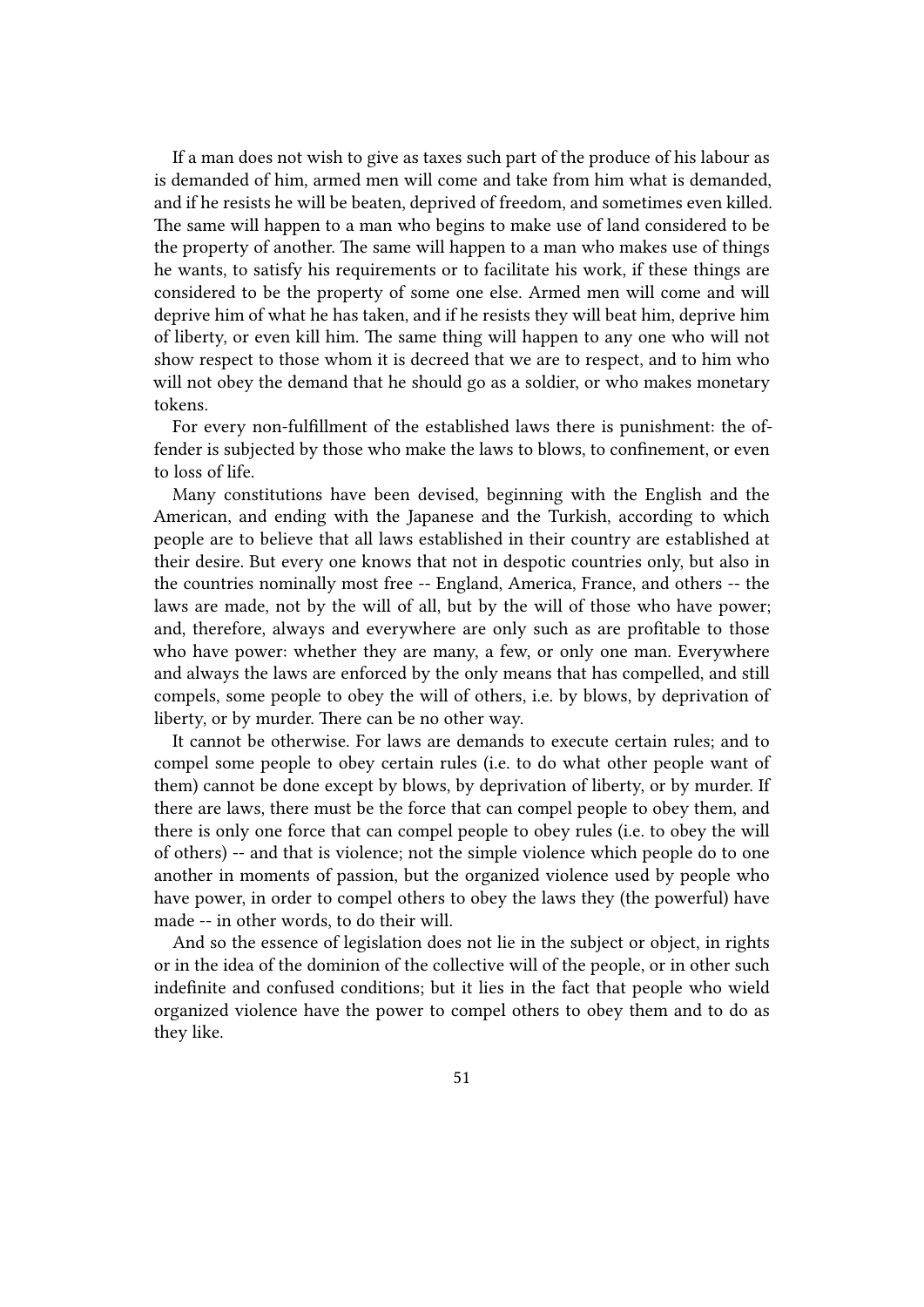So that the exact and irrefutable definition of legislation, intelligible to all, is that: *Laws are rules made by people who govern by means of organized violence, for compliance with which the non-complier is subjected to blows, to loss of liberty, or even to being murdered.*

This definition furnishes the reply to the question, What is it that renders it possible for people to make laws? The same thing makes it possible to establish laws as enforces obedience to them, organized violence.

#### Notes

1 It must not be forgotten that conscription, with which we in England are only threatened, already exists in Russia. (Trans.).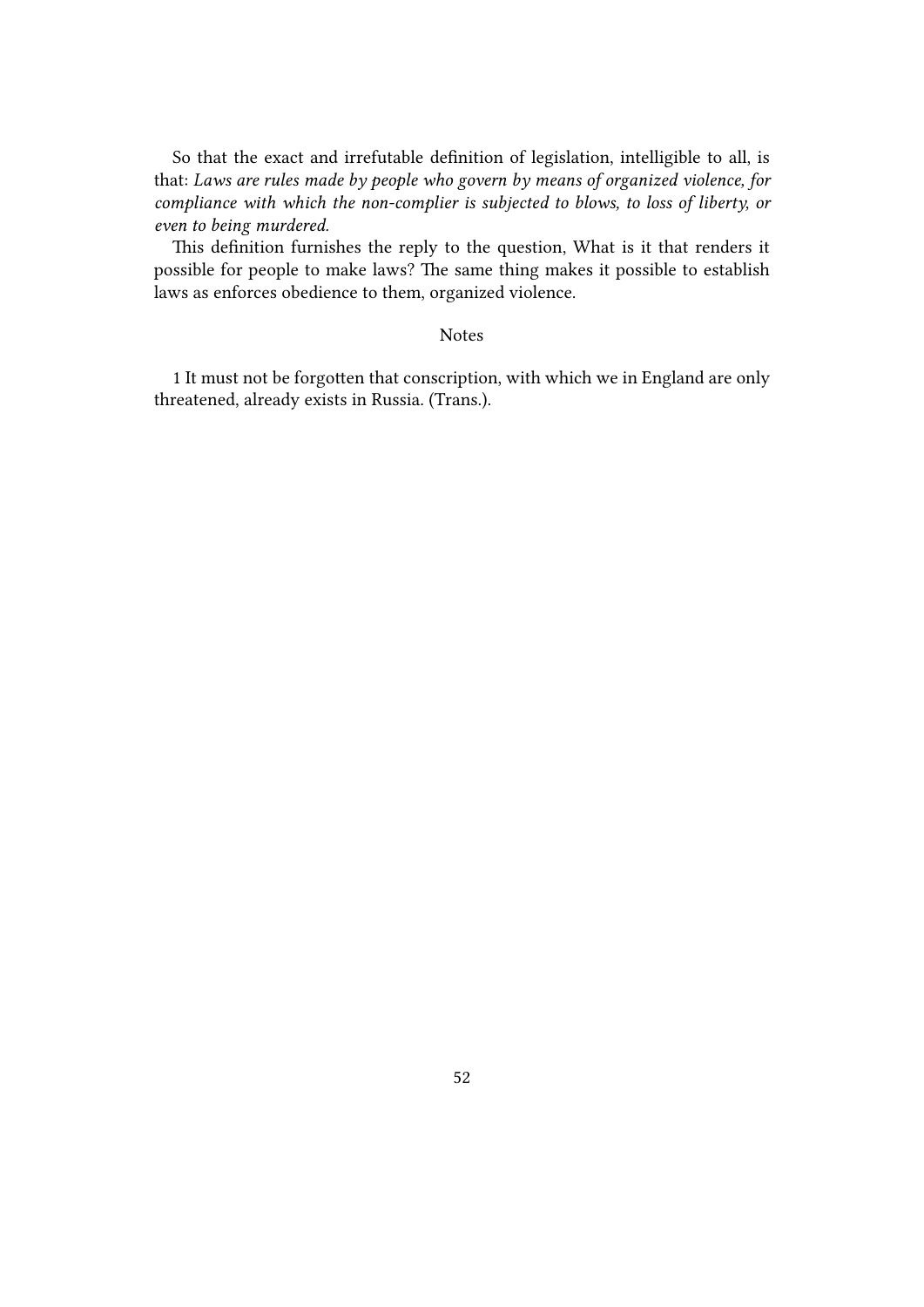## <span id="page-52-0"></span>**CHAPTER XIII – WHAT ARE GOVERNMENTS? IS IT POSSIBLE TO EXIST WITHOUT GOVERNMENTS?**

The cause of the miserable condition of the workers is slavery. The cause of slavery is legislation. Legislation rests on organized violence.

It follows that an improvement in the condition of the people is possible only through the abolition of organized violence.

"But organized violence is government, and how can we live without governments? Without governments there will be chaos, anarchy; all the achievements of civilization will perish, and people will revert to their primitive barbarism."

It is usual, -- not only for those to whom the existing order is profitable, but even for those to whom it is evidently unprofitable, but who are so accustomed to it they cannot imagine life without governmental violence, -- to say we must not dare to touch the existing order of things. The destruction of government will, say they, produce the greatest misfortunes -- riot, theft, and murder -- till finally the worst men will again seize power and enslave all the good people. But not to mention the fact that all this -- i.e. riots, thefts and murders, followed by the rule of the wicked and the enslavement of the good -- all this is what has happened and is happening, the anticipation that the disturbance of the existing order will produce riots and disorder does not prove the present order to be good.

"Only touch the present order and the greatest evils will follow."

Only touch one brick of the thousand bricks piled into a narrow column several yards high and all the bricks will tumble down and smash! But the fact that any brick extracted or any push administered will destroy such a column and smash the bricks certainly does not prove it to be wise to keep the bricks in such an unnatural and inconvenient position. On the contrary, it shows that bricks should not be piled in such a column, but that they should be rearranged so that they may lie firmly, and so that they can be made use of without destroying the whole erection. It is the same with the present state organizations. The state organization is extremely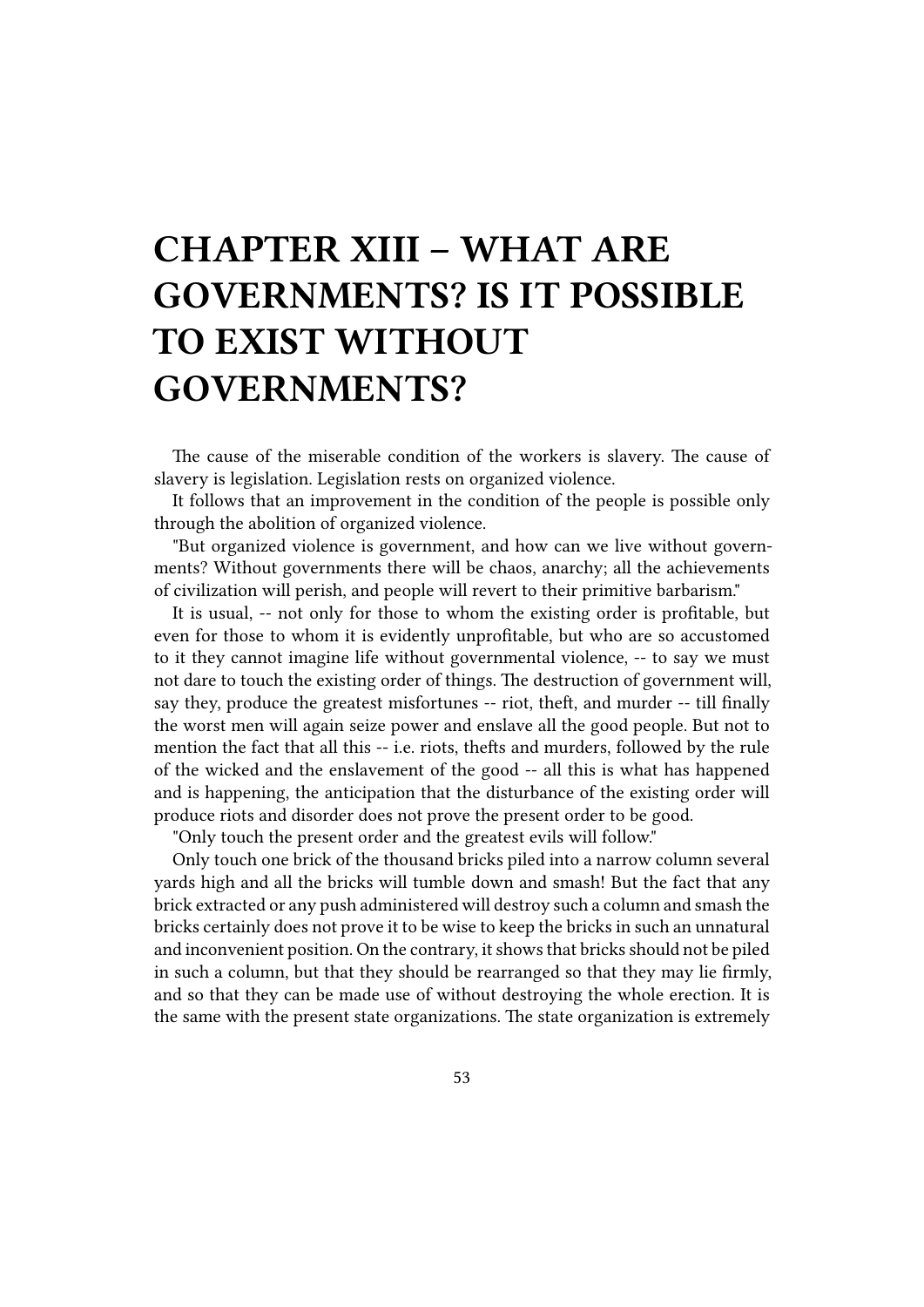artificial and unstable, and the fact that the least push may destroy it not only does not prove that it is necessary, but, on the contrary, shows that, if once upon a time it was necessary it is now absolutely unnecessary, and is, therefore, harmful and dangerous.

It is harmful and dangerous because the effect of this organization on all the evil that exists in society is not to lessen and correct, but rather to strengthen and confirm that evil. It is strengthened and confirmed by being either justified and put in attractive forms or secreted.

All that well being of the people which we see in so-called well-governed states, ruled by violence, is but an appearance -- a fiction. Everything that would disturb the external appearance of well-being -- all the hungry people, the sick, the revoltingly vicious -- are all hidden away where they cannot be seen. But the fact that we do not see them does not show that they do not exist; on the contrary, the more they are hidden the more there will be of them, and the more cruel towards them will those be who are the cause of their condition. It is true that every interruption, and yet more, every stoppage of governmental action, i.e. of organized violence, disturb this external appearance of well-being in our life, but such disturbance does not produce disorder, but merely displays what was hidden, and makes possible its amendment.

Until now, say till almost the end of the nineteenth century, people thought and believed that they could not live without Governments. But life flows onward, and the conditions of life and people's views change. And notwithstanding the efforts of Governments to keep people in that childish condition in which an injured man feels as if it were better for him to have some one to complain to, people -- especially the labouring people, both in Europe and in Russia -- are more and more emerging from childhood and beginning to understand the true conditions of their life.

"You tell us but that for you we shall be conquered by neighboring nations: by the Chinese or the Japanese," men of the people now say, "but we read the papers, and know that no one is threatening to attack us, and that it is only you who govern us who, for some aims, unintelligible to us, exasperate each other, and then, under pretence of defending your own people, ruin us with taxes for the maintenance of the fleet, for armaments, or for strategical railways, which are only required to gratify your ambition and vanity; and then you arrange wars with one another, as you have now done against the peaceful Chinese. You say that you defend landed property for our advantage; but your defense has this effect: that all the land either has passed or is passing into the control of rich banking companies, which do not work, while we, the immense majority of the people, are being deprived of land and left in the power of those who do not labour. You with your laws of landed property do not defend landed property, but take it from those who work it. You say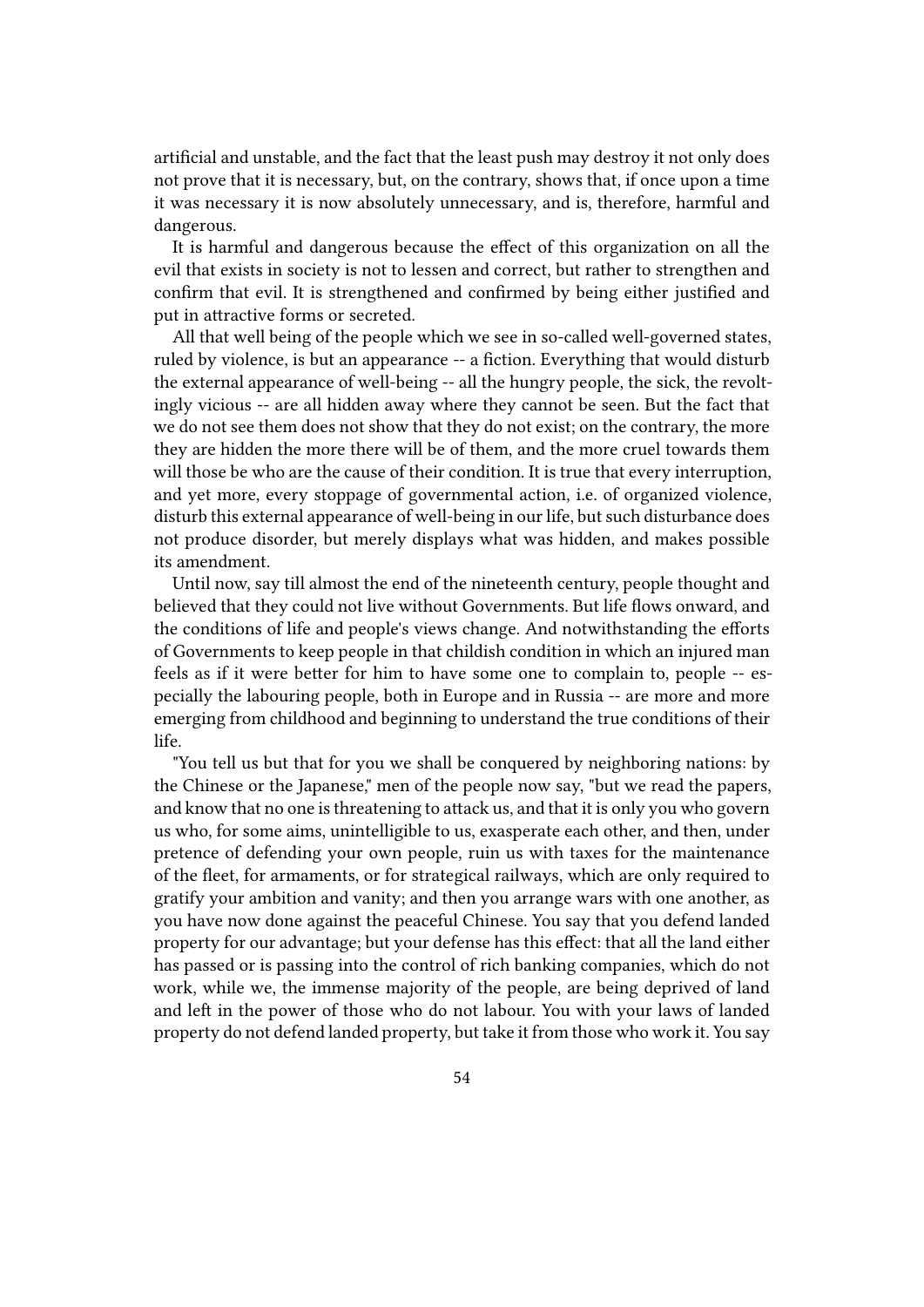you secure to each man the produce of his labour, but you do just the reverse; all those who produce articles of value are, thanks to your pseudo-protection, placed in such a position that they not only never receive the value of their labour, but are all their lives long in complete subjection to and in the power of non-workers."

Thus do people, at the end of the century, begin to understand and to speak. And this awakening from the lethargy in which governments have kept them is going on in some rapidly increasing ratio. Within the last five or six years the public opinion of the common folk, not only in the towns, but in the villages, and not only in Europe, but also among us in Russia, has altered amazingly.

It is said that without governments we should not have those institutions, enlightening, educational and public, that are needful for all.

But why should we suppose this? Why think that non-official people could not arrange their life themselves as well as government people arrange it, not for themselves, but for others?

We see, on the contrary, that in the most diverse matters people in our times arrange their own lives incomparably better than those who govern them arrange for them. Without the least help from government, and often in spite of the interference of government, people organize all sorts of social undertakings -- workmen's unions, co-operative societies, railway companies, *artels*, 1 and syndicates. If collections for public works are needed, why should we suppose that free people could not without violence voluntarily collect the necessary means, and carry out all that is carried out by means of taxes, if only the undertakings in question are really useful for everybody? Why suppose that there cannot be tribunals without violence? Trial by people trusted by the disputants has always existed and will exist, and needs no violence. We are so depraved by long-continued slavery that we can hardly imagine administration without violence. And yet, again, that is not true: Russian communes migrating to distant regions, where our government leaves them alone, arrange their own taxation, administration, tribunals, and police, and always prosper until government violence interferes with their administration. And in the same way, there is no reason to suppose that people could not, by common consent, decide how the land is to be apportioned for use.

I have known people -- Cossacks of the Oural -- who have lived without acknowledging private property in land. And there was such well-being and order in their commune as does not exist in society, where landed property is defended by violence. And I now know communes that live without acknowledging the right of individuals to private property. Within my recollection the whole Russian peasantry did not accept the idea of landed property.<sup>2</sup> The defense of landed property by governmental violence not merely does not abolish the struggle for landed property, but, on the contrary, strengthens that struggle, and in many cases causes it.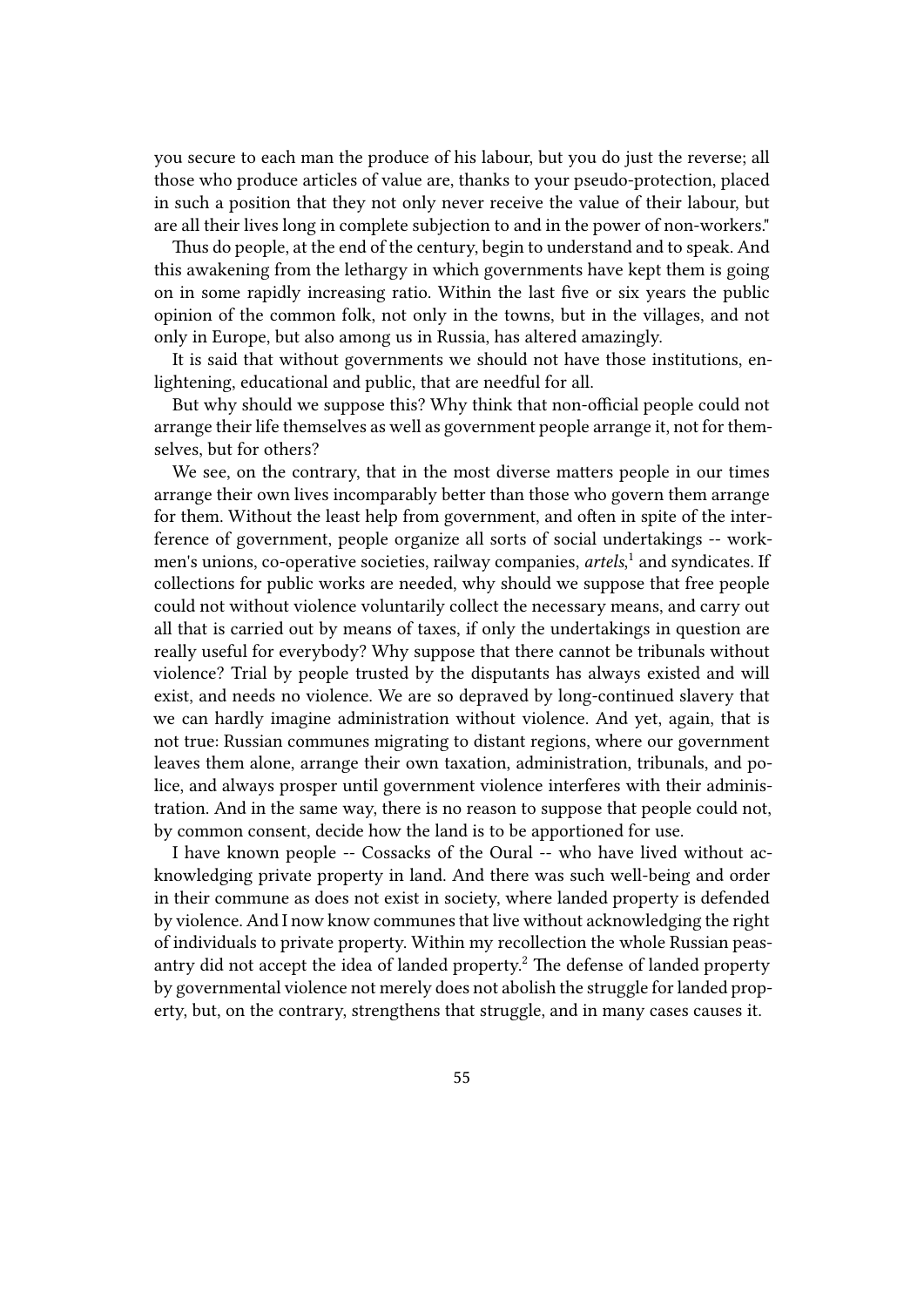Were it not for the defense of landed property, and its consequent rise in price, people would not be crowded into such narrow spaces, but would scatter over the free land, of which there is still so much in the world. But as it is, a continual struggle goes on for landed property; a struggle with the weapons government furnishes by means of its laws of landed property. And in this struggle it is not those who work on the land, but always those who take part in governmental violence, that have the advantage.

It is the same with reference to things produced by labour. Things really produced by a man's own labour, and that he needs, are always defended by custom, by public opinion, by feelings of justice and reciprocity, and they do not need to be protected by violence.

Tens of thousands of acres of forest lands belonging to one proprietor -- while thousands of people close by have no fuel -- need protection by violence. So, too, do factories and works where several generations of workmen have been defrauded, are still being defrauded. Yet more do hundreds of thousands of bushels of grain, belonging to one owner, who has held them back till a famine has come, to sell them at triple price. But no man, however depraved -- except a rich man or a Government official -- would take from a countryman living by his own labour the harvest he has raised or the cow he has bred, and from which he gets milk for his children, or the *sokhas*,<sup>3</sup> the scythes, and the spades he has made and uses. If even a man were found who did take from another articles the latter had made and required, such a man would rouse against himself such indignation from every one living in similar circumstances that he would hardly find his action profitable for himself. A man so immoral as to do it under such circumstances would be sure to do it under the strictest system of property defense by violence. It is generally said, "Only attempt to abolish the rights of property in land and in the produce of labour, and no one will take the trouble to work, lacking the assurance that he will not be deprived of what he has produced." We should say just the opposite: the defense by violence of the rights of property immorally obtained, which is now customary, if it has not quite destroyed, has considerably weakened people's natural consciousness of justice in the matter of using articles, i.e. the natural and innate right of property, without which humanity could not exist, and which has always existed and still exists among all men.

And, therefore, there is no reason to anticipate that people will not be able to arrange their lives without organized violence.

Of course, it may be said that horses and bulls must be guided by the violence of rational beings -- men; but why must men be guided, not by some higher beings, but by people such as themselves? Why ought people to be subject to the violence of just those people who are in power at a given time? What proves that these people are wiser than those on whom they inflict violence?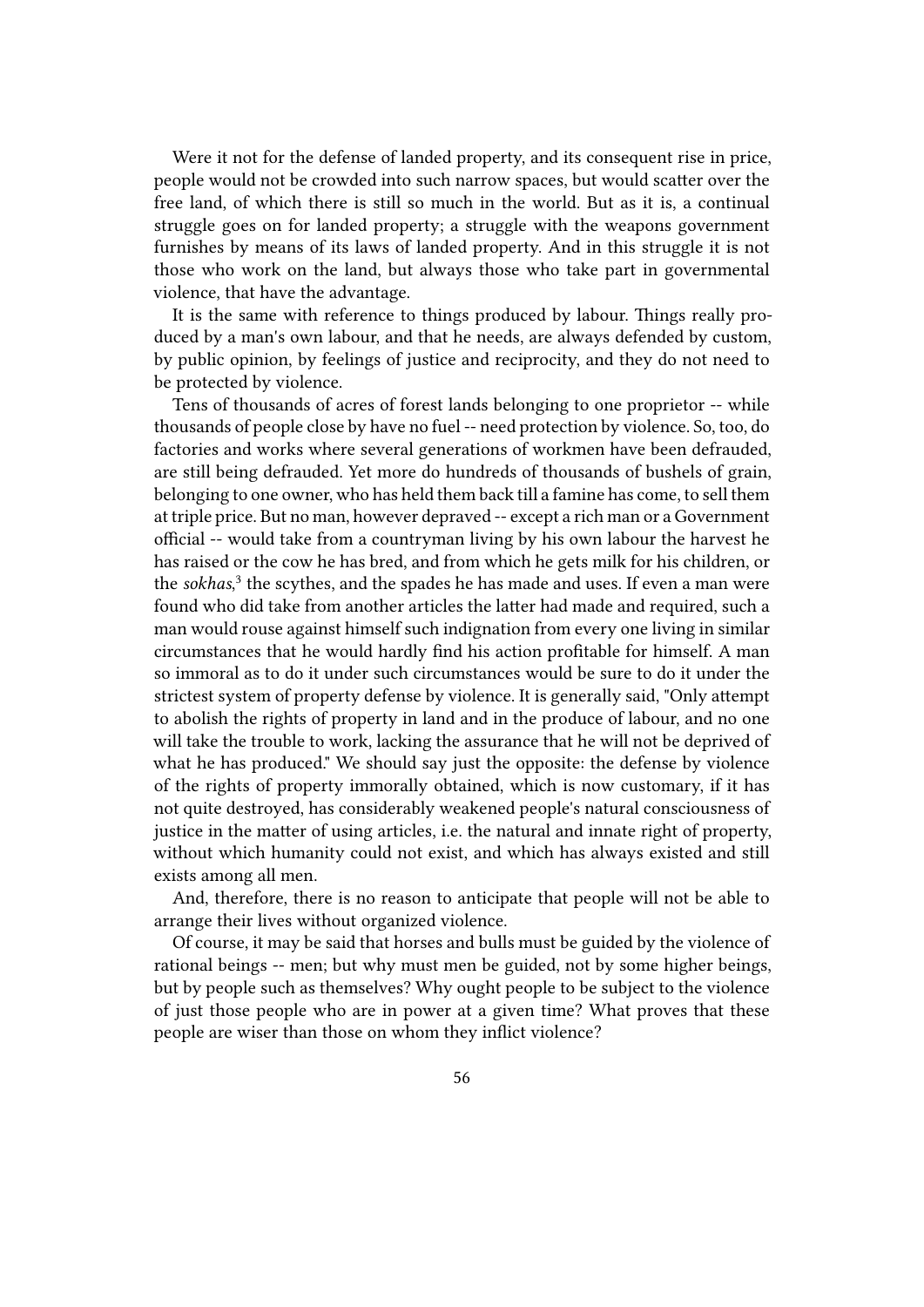The fact that they allow themselves to use violence toward human beings indicates that they are not only not more wise, but are less wise than those who submit to them. The examinations in China for the office of Mandarin do not, we know, ensure that the wisest and best people should be placed in power. And just as little is this ensured by inheritance, or the whole machinery of promotions in rank, or the elections in constitutional countries. On the contrary, power is always seized by those who are less conscientious and less moral.

It is said, "How can people live without governments, i.e. without violence?" But it should, on the contrary, be asked, "How can people who are rational live, acknowledging that the vital bond of their social life is violence, and not reasonable agreement?"

One of two things: either people are rational beings or they are irrational beings. If they are irrational beings, then they are all irrational, and then everything among them is decided by violence; and there is no reason why certain people should and others should not have a right to use violence. And in that case governmental violence has no justification. But if men are rational beings, then their relations should be based on reason, and not on the violence of those who happen to have seized power. And in that case, again, governmental violence has no justification.

#### Notes

1 The *artel*, in its most usual form, is an association of workmen, or employees, for each of whom the *artel* is collectively responsible. --(Trans.).

2 Serfdom was legalized about 1597 by Boris Godunof, who forbade the peasants to leave the land on which they were settled. The peasants' theory of the matter was that *they* belonged to the proprietor, but the *land* belonged to them. "We are yours, but the land is ours," was a common saying among them till their emancipation under Alexander II., when many of them felt themselves defrauded by the arrangement which gave much land to the proprietors. -- (Trans.).

3 The *sokha* is a light plough, such as the Russian peasants make and use. -- (Trans.).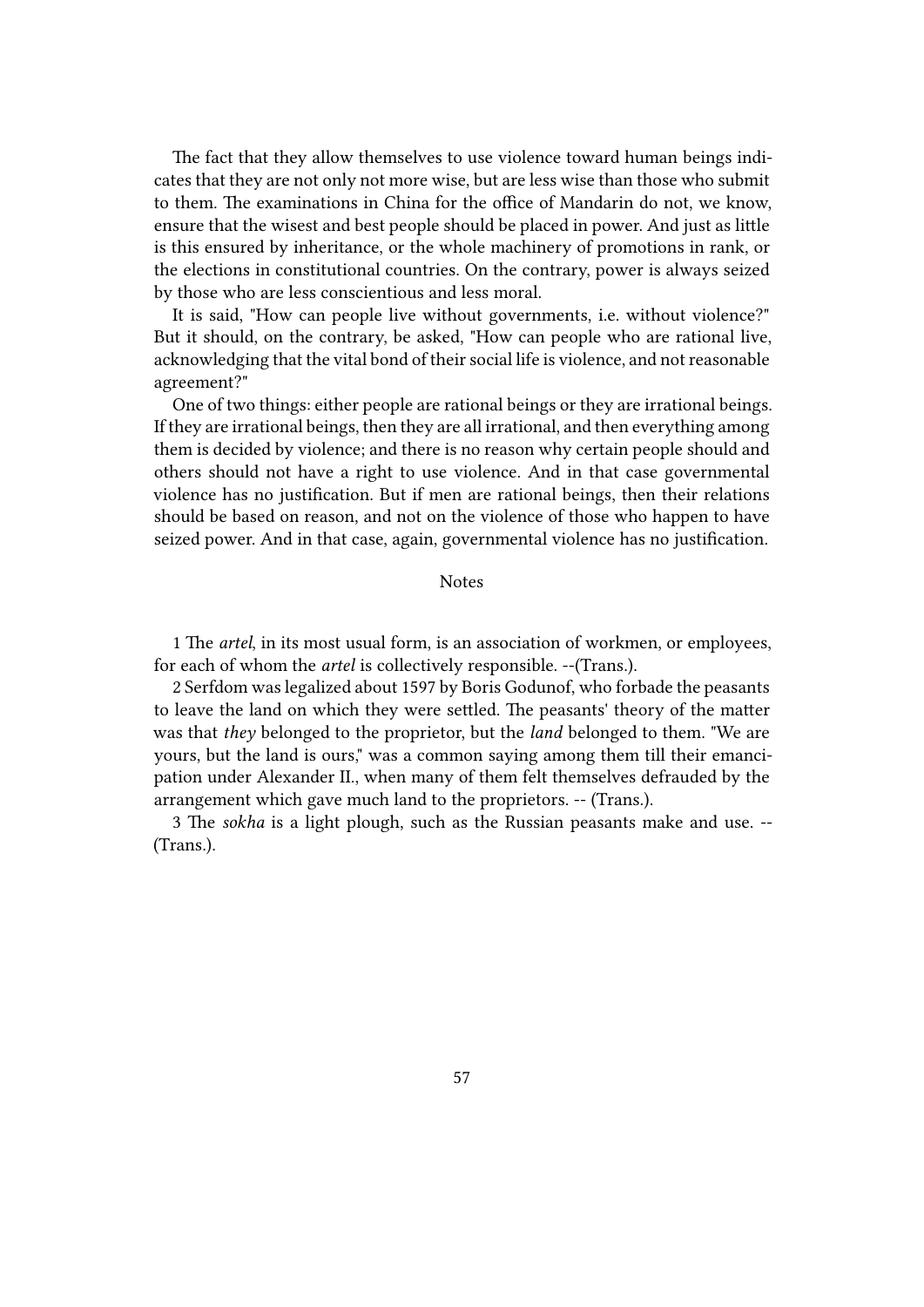### <span id="page-57-0"></span>**CHAPTER XIV – HOW CAN GOVERNMENTS BE ABOLISHED?**

Slavery results from laws, laws are made by governments, and, therefore, people can only be freed from slavery by the abolition of Governments.

But how can Governments be abolished?

All attempts to get rid of Governments by violence have hitherto, always and everywhere, resulted only in this: that in place of the deposed Governments new ones established themselves, often more cruel than those they replaced.

Not to mention past attempts to abolish Governments by violence, according to the Socialist theory, the coming abolition of the rule of the capitalists, i.e. the communalisation of the means of production and the new economic order of society, is also to be carried out by a fresh organization of violence, and will have to be maintained by the same means. So that attempts to abolish violence by violence neither have in the past nor, evidently, can in the future emancipate people from violence nor, consequently, from slavery.

It cannot be otherwise.

Apart from outbursts of revenge or anger, violence is used only in order to compel some people, against their own will, to do the will of others. But the necessity to do what other people wish against your own will is slavery. And, therefore, as long as any violence, designed to compel some people to do the will of others, exists there will be slavery.

All the attempts to abolish slavery by violence are like extinguishing fire with fire, stopping water with water, or filling up one hole by digging another.

Therefore, the means of escape from slavery, if such means exist, must be found, not in setting up fresh violence, but in abolishing whatever renders governmental violence possible. And the possibility of governmental violence, like every other violence perpetrated by a small number of people upon a larger number, has always depended, and still depends, simply on the fact that the small number are armed while the large number are unarmed, or that the small number are better armed than the large number.

That has been the case in all the conquests: it was thus the Greeks, the Romans, the Knights, and Pizarros conquered nations, and it is thus that people are now con-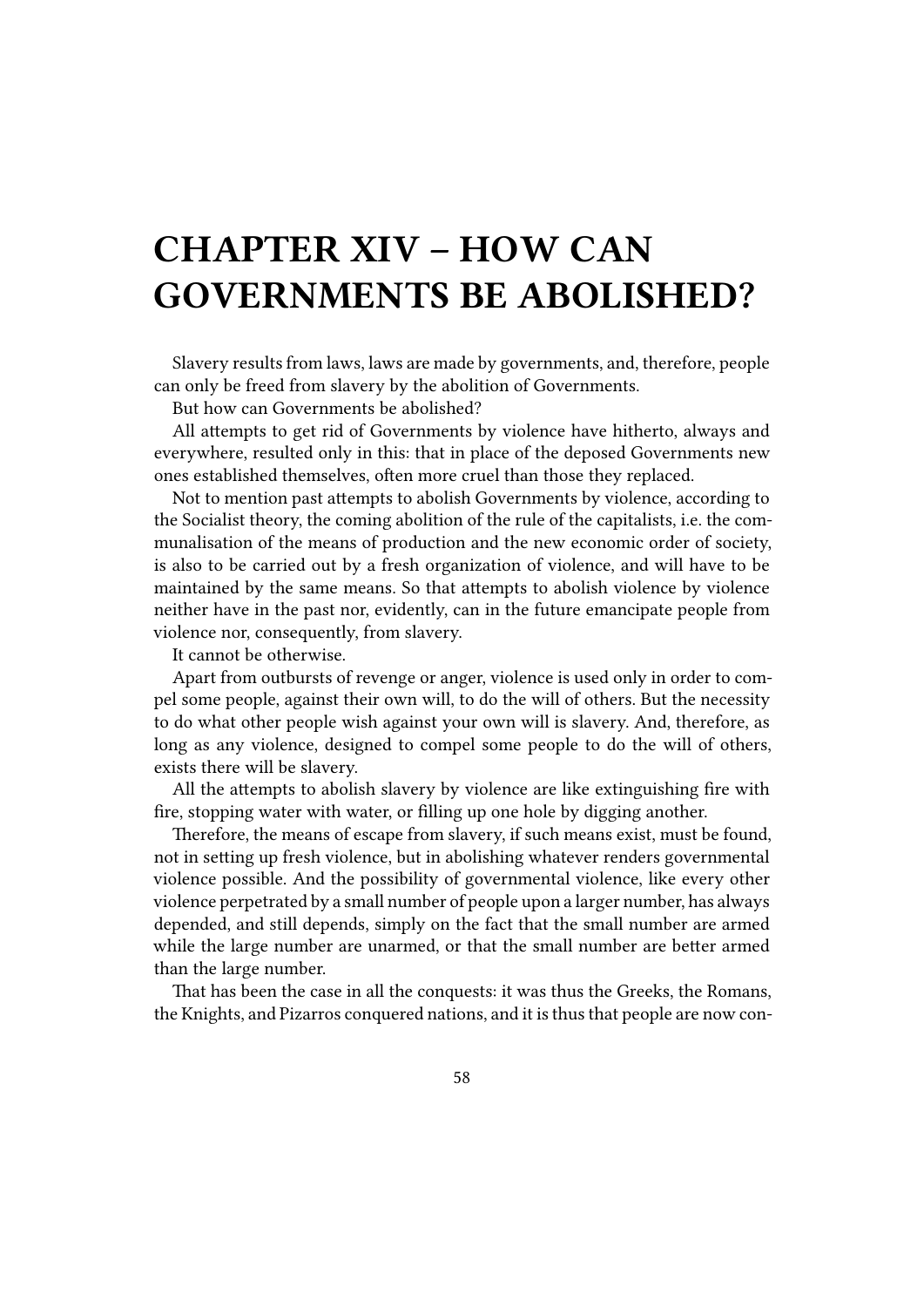quered in Africa and Asia. And in this same way in times of peace all governments hold their subjects in subjection.

As of old, so now, people rule over other people only because some are armed and others are not.

In olden times the warriors, with their chiefs, fell upon the defenseless inhabitants, subdued them and robbed them, and all divided the spoils in proportion to their participation, courage and cruelty; and each warrior saw clearly that the violence he perpetrated was profitable to him. Now, armed men (taken chiefly from the working classes) attack defenseless people: men on strikes, rioters, or the inhabitants of other countries, and subdue them and rob them (i.e. make them yield the fruits of their labour), not for themselves, but for people who do not even take a share in the subjugation.

The difference between the conquerors and the governments is only that the conquerors have themselves, with their soldiers, attacked the unarmed inhabitants and have, in cases of insubordination, carried their threats to torture and to kill into execution; while the governments, in cases of insubordination, do not themselves torture or execute the unarmed inhabitants, but oblige others to do it who have been deceived and specially brutalized for the purpose, and who are chosen from among the very people on whom the Government inflicts violence. Thus, violence was formerly inflicted by personal effort, by the courage, cruelty and agility of the conquerors themselves; but now violence is inflicted by means of fraud.

So that if formerly, in order to get rid of armed violence, it was necessary to arm oneself and to oppose armed violence by armed violence, now when people are subdued, not by direct violence, but by fraud, in order to abolish violence it is only necessary to expose the deception which enables a small number of people to exercise violence upon a larger number.

The deception by means of which this is done consists in the fact that the small number who rule, on obtaining power from their predecessors, who were installed by conquest, say to the majority: "There are a lot of you, but you are stupid and uneducated, and cannot either govern yourselves or organize your public affairs, and, therefore, we will take those cares on ourselves; we will protect you from foreign foes, and arrange and maintain internal peace among you; we will set up courts of justice, arrange for you and take care of public institutions: schools, roads, and the postal service and in general we will take care of your well-being; and in return for all this you only have to fulfil those slight demands which we make, and, among other things, you must give into our complete control a small part of your incomes, and you must yourselves enter the armies which are needed for your own safety and government."

And most people agree to this, not because they have weighed the advantages and disadvantages of these conditions (they never have a chance to do that), but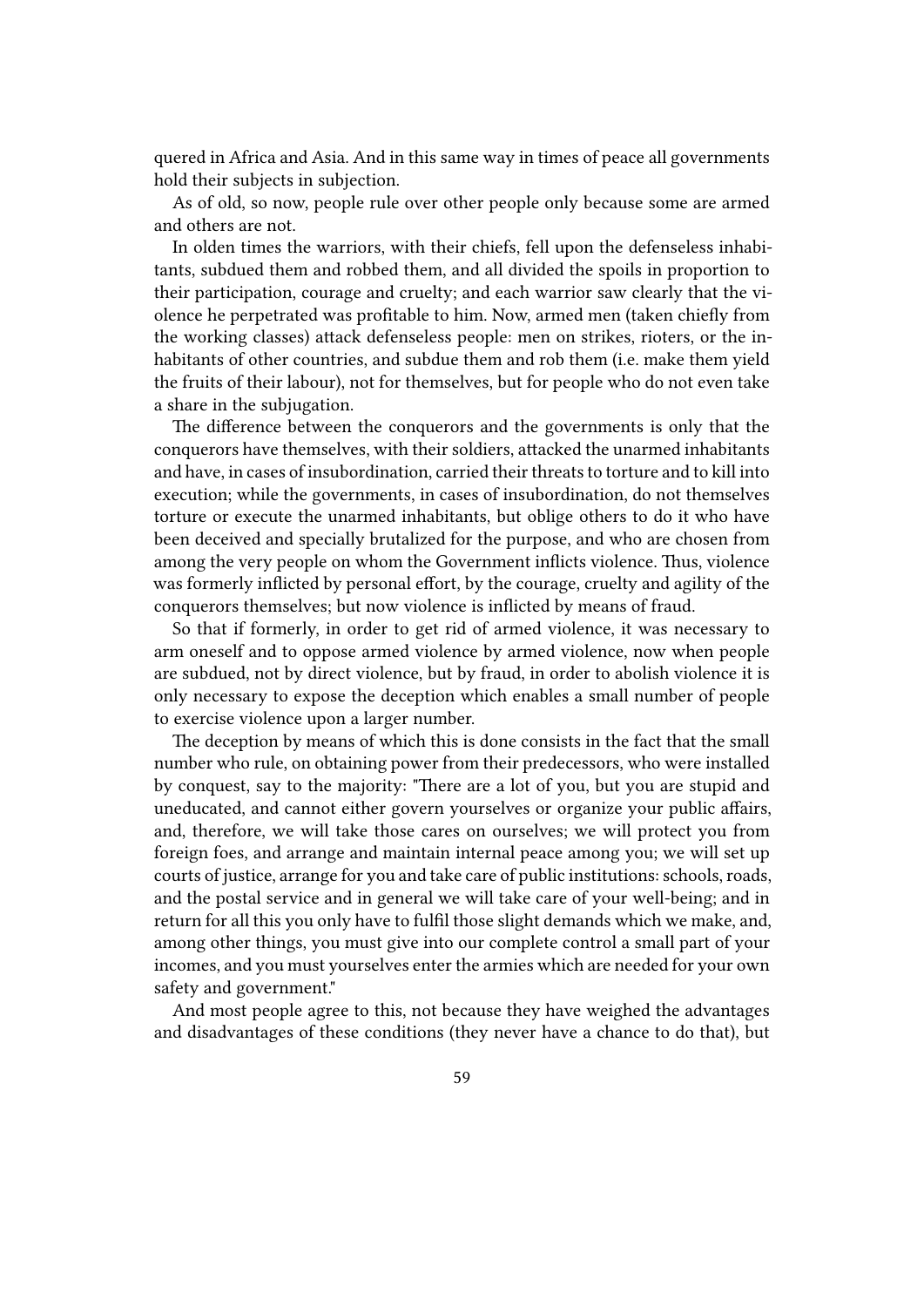because from their very birth they have found themselves in conditions such as these.

If doubts suggest themselves to some people as to whether all this is necessary, each one thinks only about himself, and fears to suffer if he refuses to accept these conditions; each one hopes to take advantage of them for his own profit, and every one agrees, thinking that by paying a small part of his means to the Government, and by consenting to military service, he cannot do himself very much harm.

But as soon as the Governments have the money and the soldiers, instead of fulfilling their promises to defend their subjects from foreign enemies, and to arrange things for their benefit, they do all they can to provoke the neighbouring nations and to produce war; and they not only do not promote the internal well-being of their people, but they ruin and corrupt them.

In the Arabian nights there is a story of a traveller who, being cast upon an uninhabited island, found a little old man with withered legs sitting on the ground by the side of a stream. The old man asked the traveller to take him on his shoulders and to carry him over the stream. The traveler consented; but no sooner was the old man settled on the traveler's shoulders than the former twined his legs round the latter's neck and would not get off again. Having control of the traveler, the old man drove him about as he liked, plucked fruit from the trees and ate it himself, not giving any to his bearer, and abused him in every way.

This is just what happens with the people who give soldiers and money to the Governments. With the money the Governments buy guns, and hire, or train by education, subservient, brutalized military commanders. And these commanders, by means of an artful system of stupefaction, perfected in the course of ages and called discipline, make those who have been taken as soldiers into a disciplined army. Discipline consists in this, that people who are subjected to this training, and remain under it for some time, are completely deprived of all that is valuable in human life, and of man's chied attribut -- rational freedom -- and become submissive machine-like instruments of murder in the hands of their organised, hierarchical stratocracy. And it is in this disciplined army that the essence of the fraud dwells, which gives to modern Governments dominion over the peoples. When the governments have in their power this instrument of violence and murder, that possesses no will of its own, the whole people are in their hands, and they do not let them go again, and not only prey upon them, but also abuse them, instilling into the people, by means of a pseudo-religious and patriotic education, loyalty to and even adoration of, themselves, i.e. of the very men who torment the whole people by keeping them in slavery.

It is not for nothing that all the kings, emperors, and presidents esteem discipline so highly, are so afraid of any breach of discipline, and attach the highest importance to reviews, maneuvers, parades, ceremonial marches and other such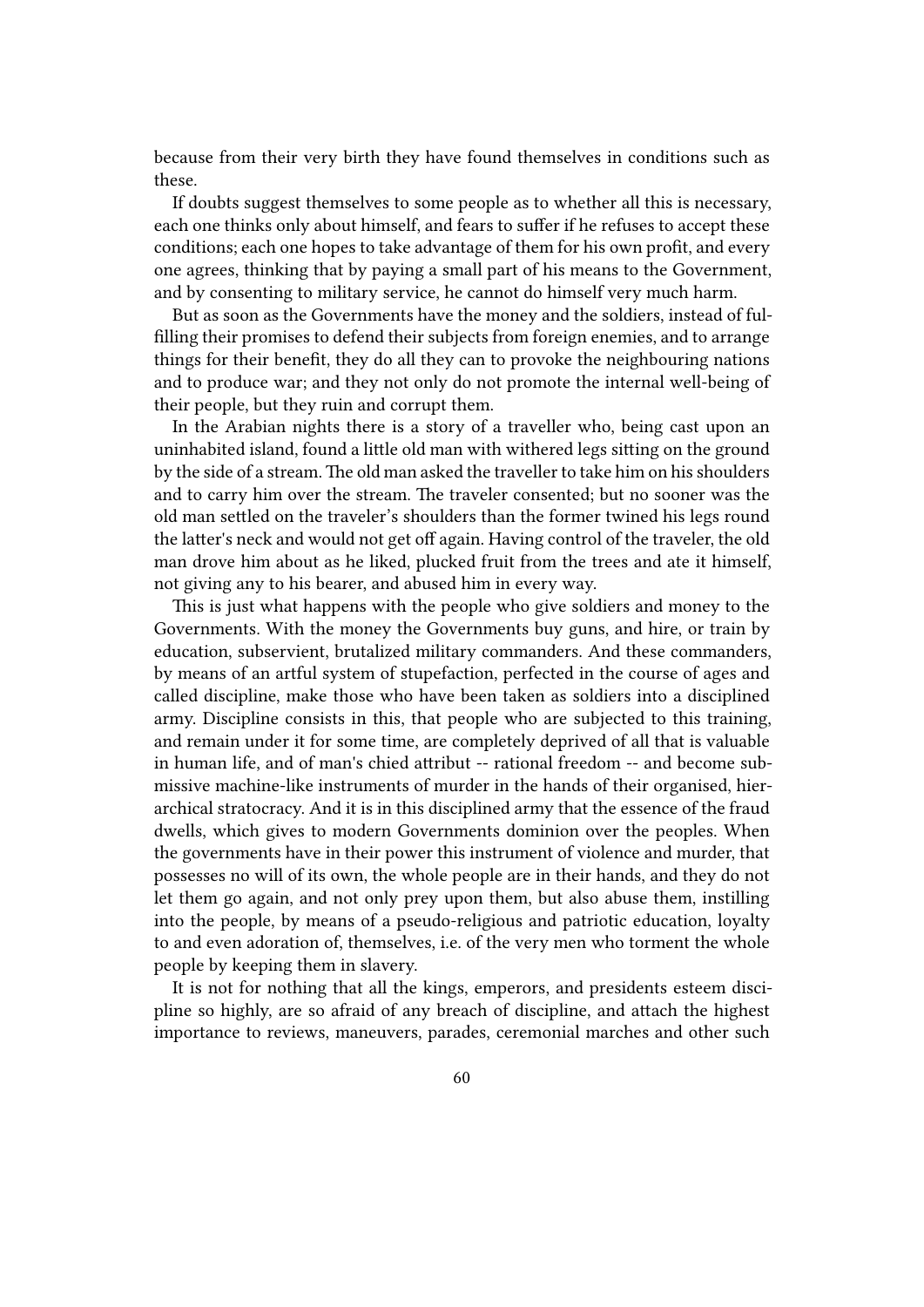nonsense. They know that it all maintains discipline, and that not only their power, but their very existence depends on discipline.

Discipline armies are the means by which they, without using their own hands, accomplish the greatest atrocities, the possibility of perpetrating which give them power over the people.

And, therefore, the only means to destroy Governments is not force, but it is the exposure of this fraud. It is necessary people should understand: First, that in Christendom there is no need to protect the peoples one from another; that all the enmity of the peoples, one to another, are produced by the Governments themselves, and that armies are only needed by the small number of those who rule for the people it is not only unnecessary, but it is in the highest degree harmful, serving as the instrument to enslave them. Secondly, it is necessary that people should understand that the discipline which is so highly esteemed by all the governments is the greatest of crimes that man can commit, and is a clear indication of the criminality of the aims of governments. Discipline is the suppression of reason and of freedom in man, and can have no other aim than preparation for the performance of crimes such as no man can commit while in a normal condition. It is not even needed for war, when the war is defensive and national, as the Boers have recently shown. It is wanted and wanted only for the purpose indicated by William II.: for the committal of the greatest crimes, fratricide and parricide.

The terrible old man who sat on the traveler's shoulders behaved as the Governments do. He mocked him and insulted him, knowing that as long as he sat on the traveler's neck the latter was in his power.

And it is just this fraud, by means of which a small number of unworthy people, called the Government, have power over the people, and not only impoverish them, but do what is the most harmful of all actions -- pervert whole generations from childhood upwards; just this terrible fraud which should be exposed, in order that the abolition of Government and of the slavery that results from it may become possible.

The German writer, Eugene Schmitt, in the newspaper *Ohne Staat*, that he published in Budapest, wrote an article that was profoundly true and bold, not only in expression, but in thought. In it he showed that Governments, justifying their existence on the ground that they ensure a certain kind of safety to their subjects, are like the Calabrian robber-chief who collected a regular tax from all who wished to travel in safety along the highways. Schmitt was committed for trial for that article, but was acquitted by the jury.

We are so hypnotized by the governments that such a comparison seems to us an exaggeration, a paradox, or a joke; but in reality it is not a paradox or a joke; the only inaccuracy in the comparison is that the activity of all the Governments is many times more inhuman and, above all, more harmful than the activity of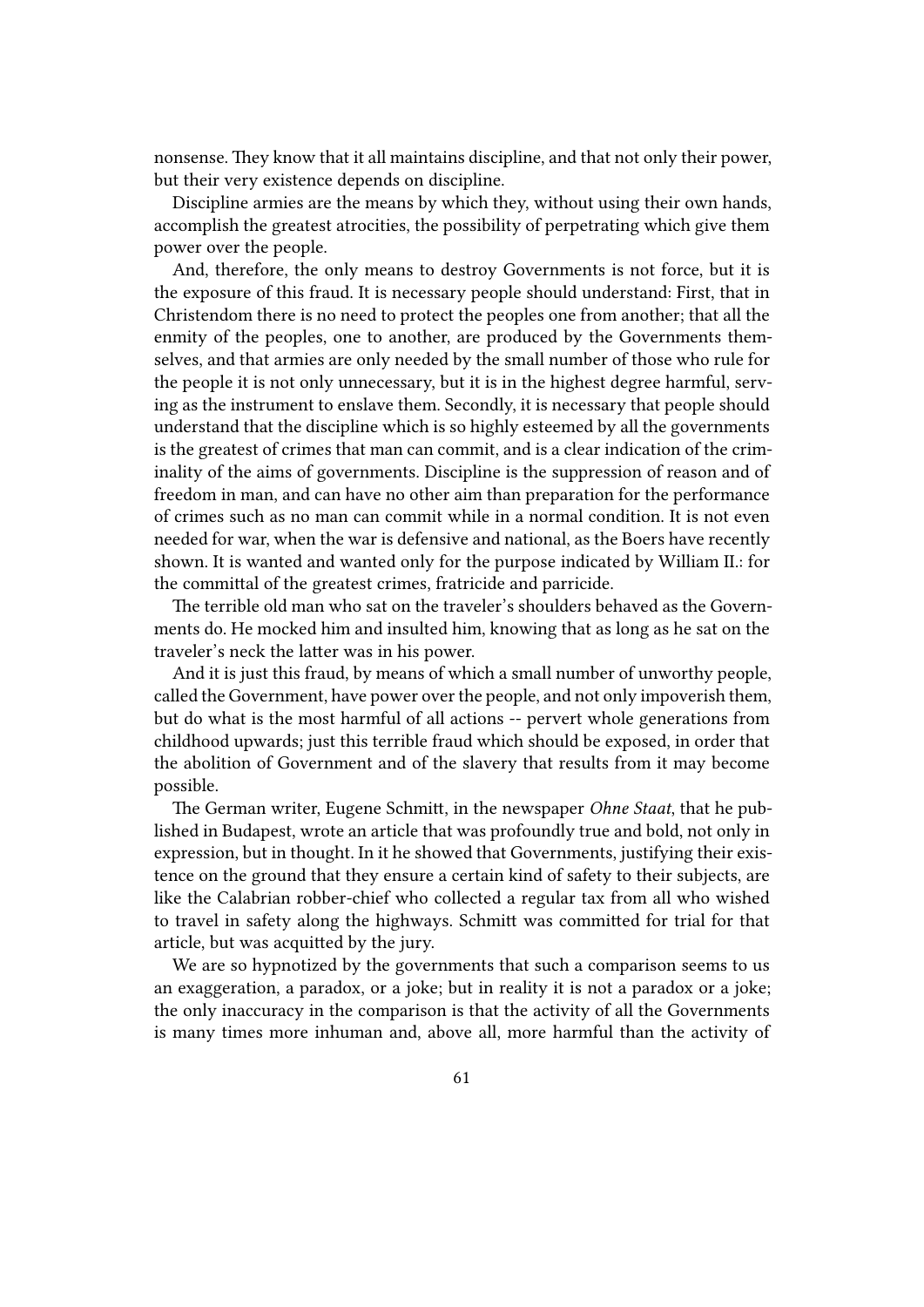the Calabrian robber. The robber generally plundered the rich; the Governments generally plunder the poor and protect those rich who assist in their crimes. The robber doing his work risked his life, while the Governments risk nothing, but base their whole activity on lies and deception. The robber did not compel any one to join his band, the Governments generally enroll their soldiers by force. All who paid the tax to the robber had equal security from danger. But in the state, the more any one takes part in the organized fraud the more he receives not merely of protection, but also of reward. Most of all, the emperors, kings and presidents are protected (with their perpetual body-guards), and they can spend the largest share of the money collected from the taxpaying subjects. Next in the scale of participation in the governmental crimes come the commanders-in-chief, the ministers, the heads of police, governors, and so on, down to the policemen, who are least protected, and who receive the smallest salaries of all. Those who do not take any part in the crimes of government, who refuse to serve, to pay taxes, or to go to law, are subjected to violence; as among the robbers. The robber does not intentionally vitiate people; but the governments, to accomplish their ends, vitiate whole generations from childhood to manhood with false religions and patriotic instruction. Above all, not even the most cruel robber, no Stenka Razin $^1$  or Cartouche $^2$  can be compared for cruelty, pitilessness and ingenuity in torturing, I will not say with the villain kings notorious for their cruelty, -- John the Terrible, Louis XI., the Elizabeths, etc., -- but even with the present constitutional and Liberal Governments, with their solitary cells, disciplinary battalions, suppressions of revolts, and their massacres in war.

Towards Governments, as towards Churches, it is impossible to feel otherwise than with veneration or aversion.

Until a man has understood what a Government is and until he has understood what a Church is he cannot but feel veneration towards those institutions. As long as he is guided by them his vanity makes it necessary for him to think that what guides him is something primal, great and holy; but as soon as he understands that what guides him is not something primal and holy, but that it is a fraud carried out by unworthy people, who, under the pretence of guiding him, make use of him for their own personal ends, he cannot but at once feel aversion towards these people, and the more important the side of his life that has been guided the more aversion will he feel.

People cannot but feel this when they have understood what Governments are.

People must feel that their participation in the criminal activity of Governments, whether by giving part of their work in the form of money, or by direct participation in military service, is not, as is generally supposed, an indifferent action, but, besides being harmful to one's self and to one's brothers, is a participation in the crimes unceasingly committed by all Governments and a preparation for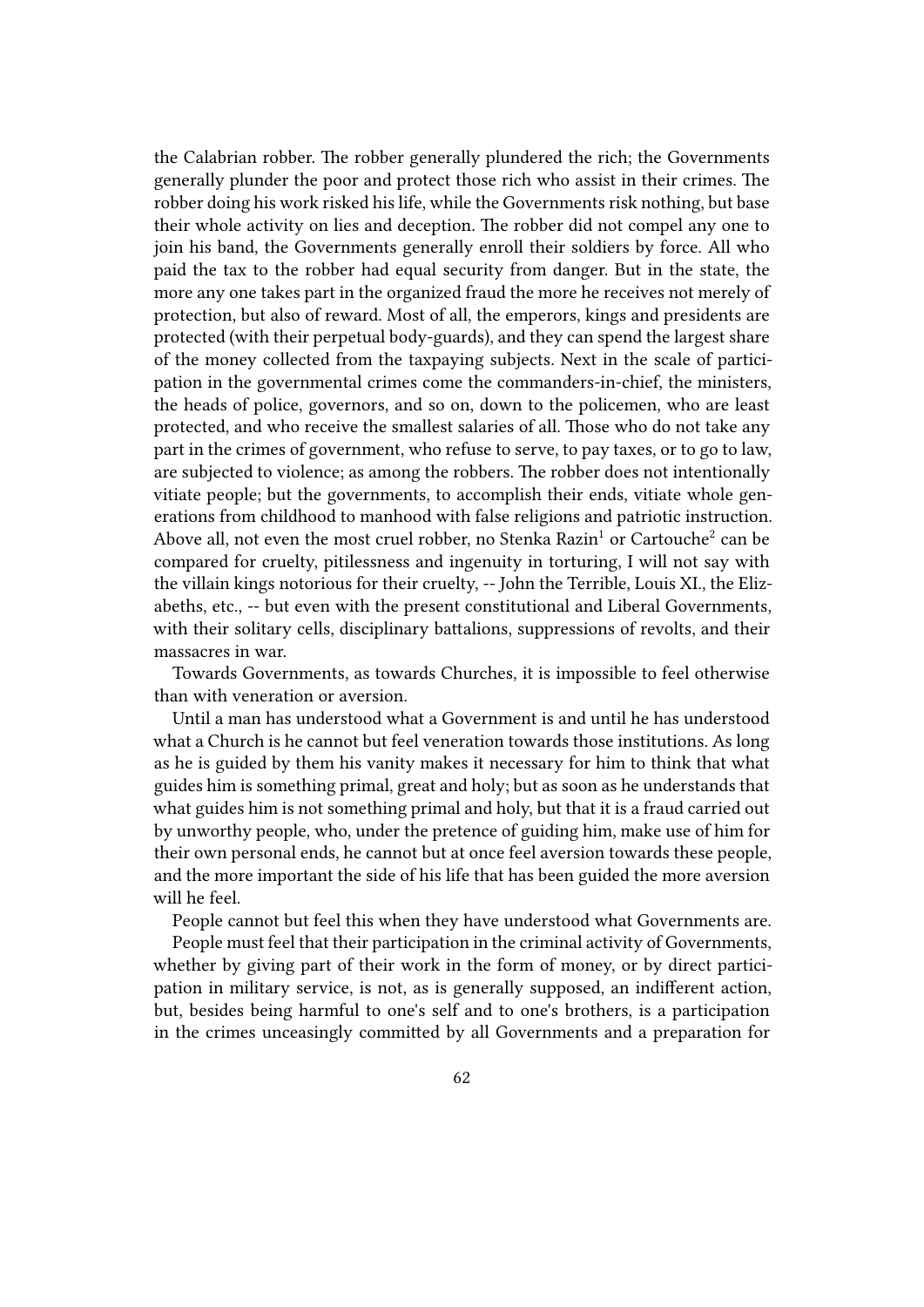new crimes, which Governments are always preparing by maintaining disciplined armies.

The age of veneration for governments, notwithstanding all the hypnotic influence they employ to maintain their position, is more and more passing away. And it is time for people to understand that Governments not only are not necessary, but are harmful and most highly immoral institutions, in which a self-respecting, honest man cannot and must not take part, and the advantages of which he cannot and should not enjoy.

And as soon as people clearly understand that, they will naturally cease to take part in such deeds, i.e. cease to give the Governments soldiers and money. And as soon as a majority of people ceases to do this the fraud which enslaves people will be abolished.

Only in this way can people be freed from slavery.

#### Notes

1 The Cossack leader of a formidable insurrection in the latter half of the seventeenth century. -- (Trans.).

2 The chief of a Paris band of robbers in the early years of the eighteenth century. -- (Trans.).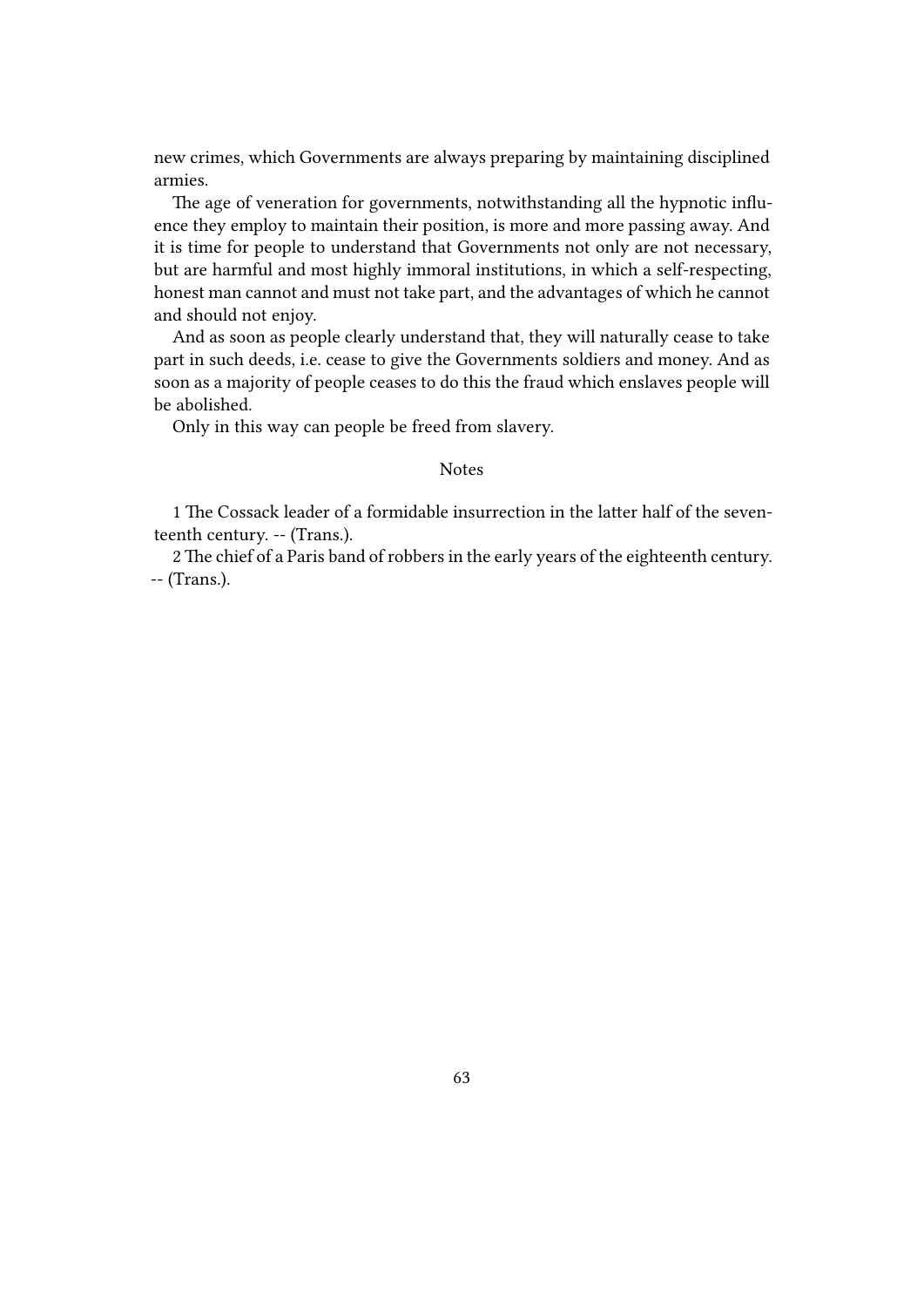### **CHAPTER XV – WHAT SHOULD EACH MAN DO?**

"But all these are general considerations, and whether they are correct or not, they are inapplicable to life," will be the remark made by people accustomed to their position, and who do not consider it possible, or who do not wish, to change it.

"Tell us what to do, and how to organize society," is what people of the well-to-do classes usually say.

People of the well-to-do classes are so accustomed to their role of slave owners that when there is talk of improving the workers' condition, they at once begin, like our serf owners before the emancipation, to devise all sorts of plans for their slaves; but it never occurs to them that they have no right to dispose of other people, and that if they really wish to do good to people, the one thing they can and should do is to cease to do the evil they are now doing. And the evil they do is very definite and clear. It is not merely that they employ compulsory slave labour, and do not wish to cease from employing it, but that they also take part in establishing and maintaining this compulsion of labour. That is what they should cease to do.

The working people are also so perverted by their compulsory slavery that it seems to most of them that if their position is a bad one, it is the fault of the masters, who pay them too little and who own the means of production. It does not enter their heads that their bad position depends entirely on themselves, and that if only they wish to improve their own and their brothers' positions, and not merely each to do the best he can for himself, the great thing for them to do is themselves to cease to do evil. And the evil that they do is that, desiring to improve their material position by the same means which have brought them into bondage, -- the workers (for the sake of satisfying the habits they have adopted), sacrificing their human dignity and freedom, accept humiliating and immoral employment or produce unnecessary and harmful articles, and, above all, they maintain Governments, -- taking part in them by paying taxes and by direct service -- and thus they enslave themselves.

In order that the state of things may be improved, both the well-to-do classes and the workers must understand that improvement cannot be effected by safeguarding one's own interests. Service involves sacrifice, and, therefore, if people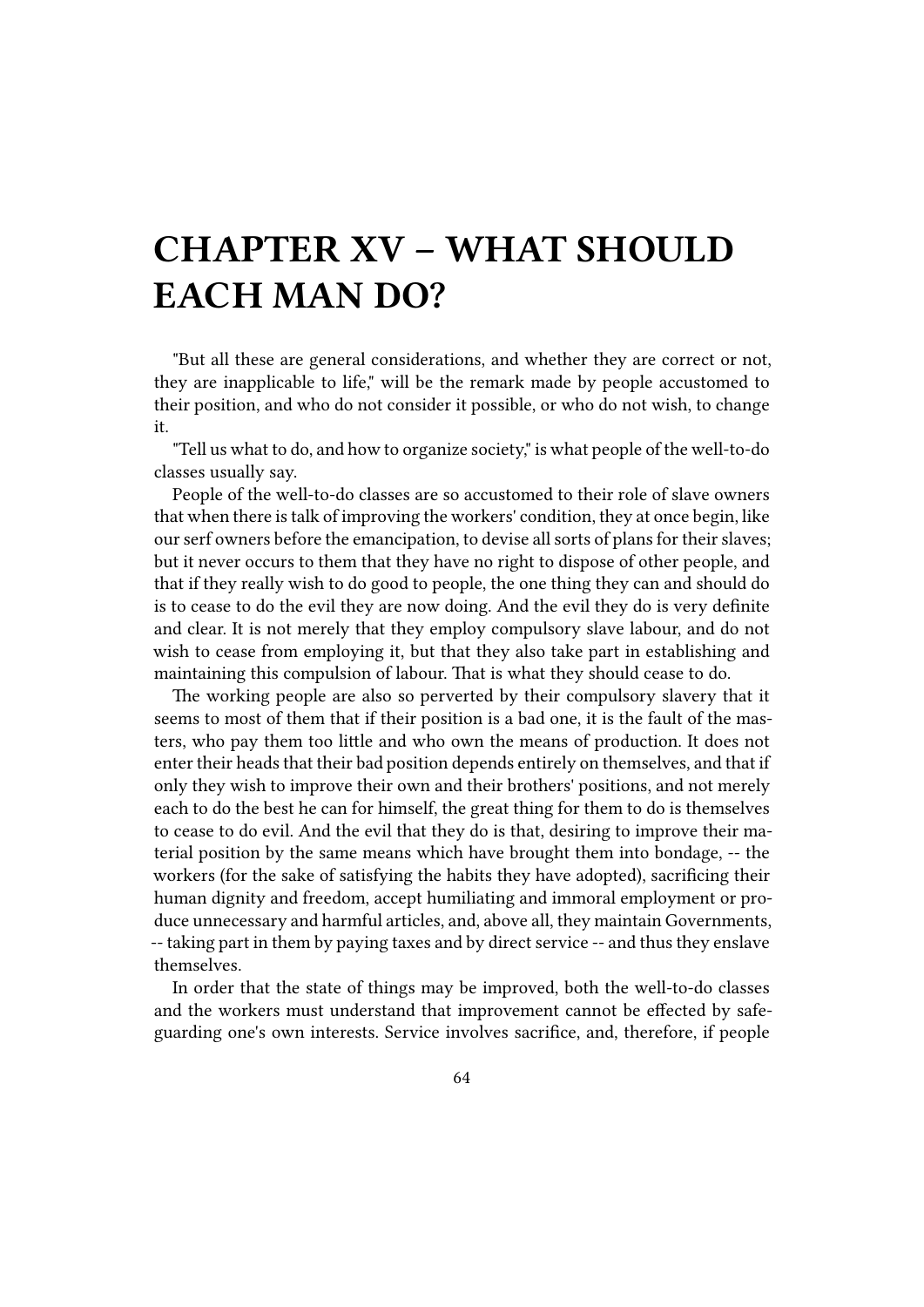really wish to improve the position of their brother men, and not merely their own, they must be ready not only to alter the way of life to which they are accustomed, and to lose those advantages which they have held, but they must be ready for an intense struggle, not against governments, but against themselves and their families, and must be ready to suffer persecution for non-fulfillment of the demands of Government.

And, therefore, the reply to the question -- What is it we must do? -- is very simple, and not merely definite, but always in the highest degree applicable and practicable for each man, though it is not what is expected by those who, like people of the well-to-do classes, are fully convinced that they are appointed to correct not themselves (they are already good), but to teach and correct other people; and by those who, like the workmen, are sure that not they (but only the capitalists) are in fault for their present bad position, and think that things can only be put right by taking from the capitalists the things they use, and arranging so that all might make use of those conveniences of life which are now only used by the rich. The answer is very definite, applicable, and practicable, for it demands the activity of that one person over whom each of us has real, rightful, and unquestionable power, namely, oneself; and it consists in this, that if a man -- whether slave or slave owner -- really wishes to better not *his* position alone, but the position of people in general, he must not himself do those wrong things which enslave him and his brothers. And in order not to do the evil which produces misery for himself and for his brothers, *he should, first of all, neither willingly nor under compulsion take any part in Governmental activity, and should, therefore, be neither a soldier, nor a Field-Marshal, nor a Minister-of-State, nor a tax- collector, nor a witness, nor an alderman, nor a juryman, nor a governor, nor a Member of Parliament, nor, in fact, hold any office connected with violence.* That is one thing.

Secondly, *such a man should not voluntarily pay taxes to governments, either directly or indirectly; nor should he accept money collected by taxes, either as salary, or as pension, or as a reward; nor should he make use of governmental institutions, supported by taxes collected by violence from the people.* That is the second thing.

Thirdly, *a man who desires not to promote his own well-being alone, but to better the position of people in general, should not appeal to Governmental violence for the protection of his own possessions in land or in other things, nor to defend him and his near ones; but should only possess land and all products of his own or other people's toil, in so far as others do not claim them from him.*

"But such an activity is impossible; to refuse all participation in Governmental affairs means to refuse to live" -- is what people will say. "A man who refuses military service will be imprisoned; a man who does not pay taxes will be punished and the tax will be collected from his property; a man who, having no other means of livelihood, refuses Government service, will perish of hunger with his family;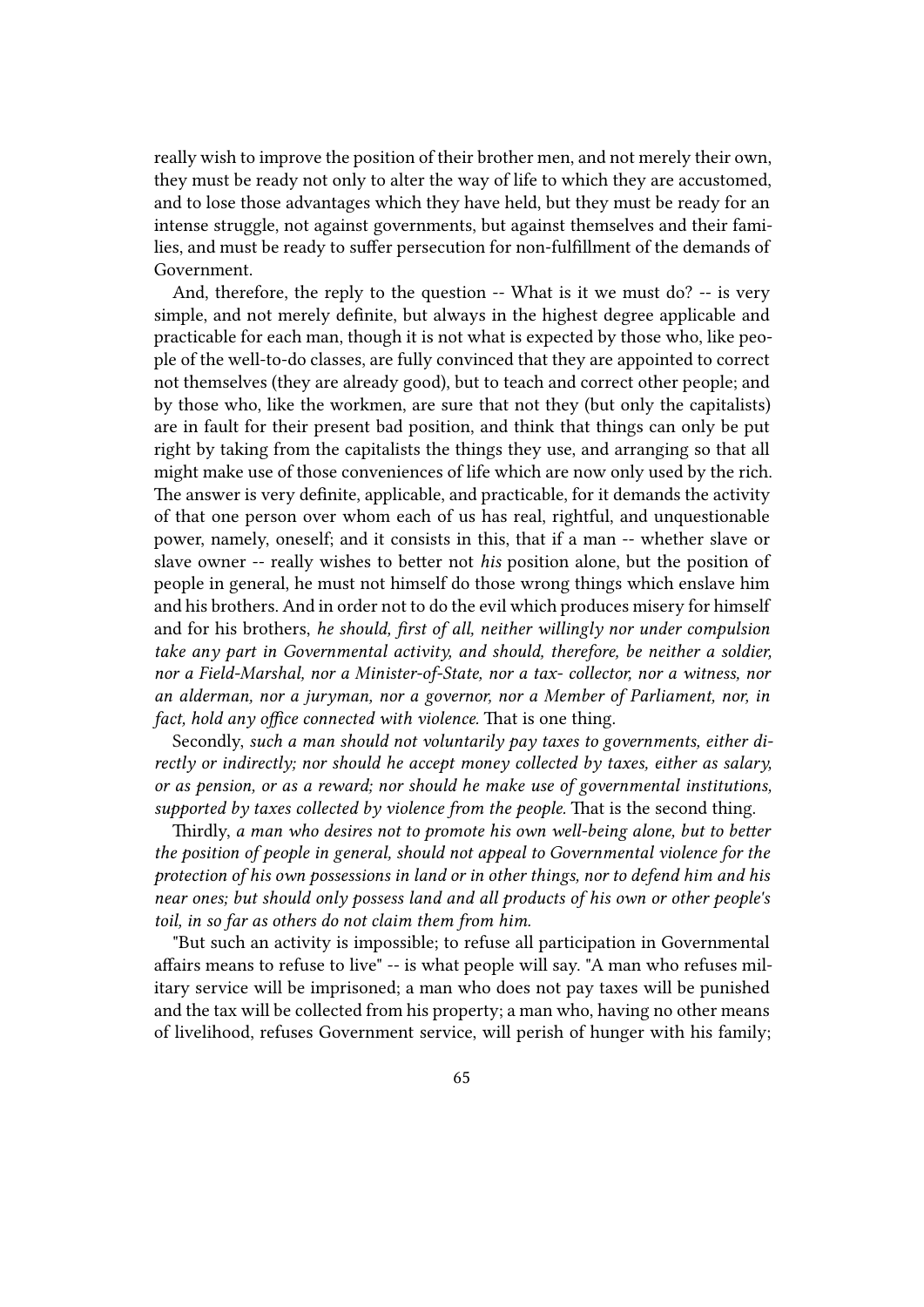the same will befall a man who rejects Governmental protection for his property and his person; not to make use of things that are taxed or of Government institutions, is quite impossible, as the most necessary articles are often taxed; and just in the same way it is impossible to do without Government institutions, such as the post, the roads, etc."

It is quite true that it is difficult for a man of our times to stand aside from all participation in Governmental violence. But the fact that not every one can so arrange his life as not to participate in some degree in Governmental violence does not at all show that it is not possible to free one's self from it more and more. Not every man will have the strength to refuse conscription (though there are and will be such men), but each man can abstain from voluntarily entering the army, the police force, and the judicial or revenue service; and can give the preference to a worse paid private service rather than to a better paid public service. Not every man will have the strength to renounce his landed estates (though there are people who do that), but every man can, understanding the wrongfulness of such property, diminish its extent. Not every man can renounce the possession of capital (there are some who do) or the use of articles defended by violence, but each man can, by diminishing his own requirements, be less and less in need of articles which provoke other people to envy. Not every official can renounce his Government salary (though there are men who prefer hunger to dishonest Governmental employment), but every one can prefer a smaller salary to a larger one for the sake of having duties less bound up with violence; not every one can refuse to make use of Government schools<sup>1</sup> (though there are some who do), but every one can give the preference to private schools, and each can make less and less use of articles that are taxed, and of Government institutions.

Between the existing order, based on brute force, and the ideal of a society based on reasonable agreement confirmed by custom, there are an infinite number of steps, which mankind are ascending, and the approach to the ideal is only accomplished to the extent to which people free themselves from participation in violence, from taking advantage of it, and from being accustomed to it.

We do not know and cannot see, still less, like the pseudo-scientific men, foretell, in what way this gradual weakening of governments and emancipation of people will come about; nor do we know what new forms man's life will take as the gradual emancipation progresses, but we certainly do know that the life of people who, having understood the criminality and harmfulness of the activity of Governments, strive not to make use of them, or to take part in them, will be quite different and more in accord with the law of life and our own consciences than the present life, in which people themselves participating in Governmental violence and taking advantage of it, make a pretence of struggling against it, and try to destroy the old violence by new violence.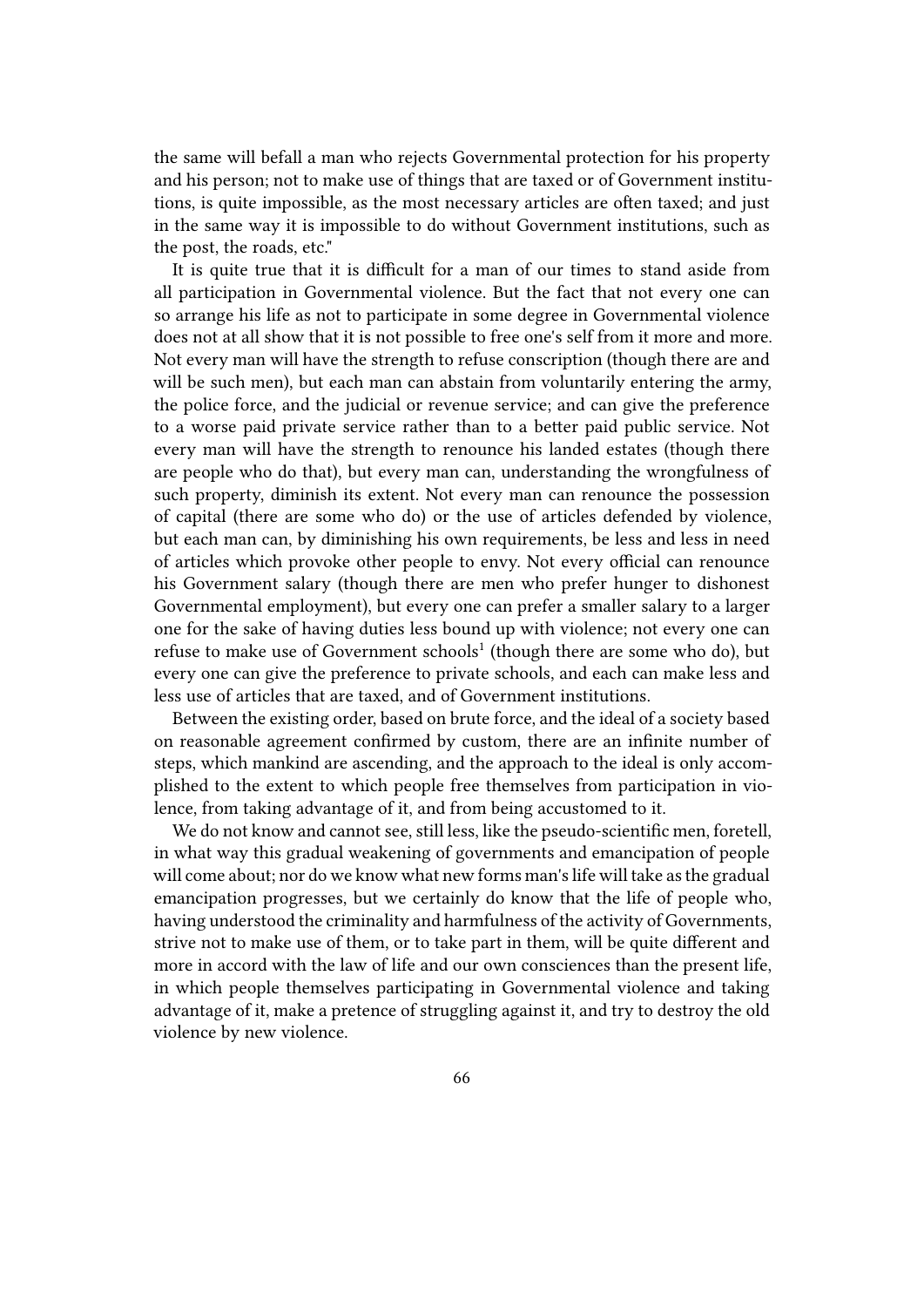The chief thing is that the present arrangement of life is bad; about that all are agreed. The cause of the bad conditions and of the existing slavery lies in the violence used by Governments. There is only one way to abolish Governmental violence: that people should abstain from participating in violence. And, therefore, whether it be difficult or not, to abstain from participating in Governmental violence, and whether the good results of such abstinence will or will not be soon apparent, -- are superfluous questions; because to liberate people from slavery there is only that one way, -- and no other!

To what extent and when voluntary agreement, confirmed by custom, will replace violence in each society and in the whole world will depend on the strength and clearness of people's consciousness and on the number of individuals who make this consciousness their own. Each of us is a separate person, and each can be a participator in the general movement of humanity by his greater or lesser clearness of recognition of the aim before us, or he can be an opponent of progress. Each will have to make his choice: to oppose the will of God, building upon the sands the unstable house of his brief, illusive life, -- or to join in the eternal, deathless movement of true life in accordance with God's will.

But perhaps I am mistaken, and the right conclusions to draw from human history are these, and the human race is not moving toward emancipation from slavery; perhaps it can be proved that violence is a needful factor of progress, and that the state, with its violence, is a necessary form of life, and that it will be worse for people if Governments are abolished and if the defense of our persons and property is abolished.

Let us grant it to be so, and say that all the foregoing reasoning is wrong; but besides the general considerations about the life of humanity, each man has also to face the question of his own life; and notwithstanding any considerations about the general laws of life, a man cannot do what he admits to be not merely harmful, but wrong.

"Very possibly the reasoning showing the state to be a necessary form of the development of the individual, and Governmental violence to be necessary for the good of Society, can all be deduced from history, and are all correct," each honest and sincere man of our times will reply; "but murder is an evil, that I know more certainly than any reasonings; by demanding that I should enter the army or pay for hiring and equipping soldiers, or for buying cannons and building ironclads, you wish to make me an accomplice in murder, and that I cannot and will not be. Neither do I wish, nor can I, make use of money you have collected from hungry people with threats of murder; nor do I wish to make use of land or capital defended by you, because I know that your defense rests on murder.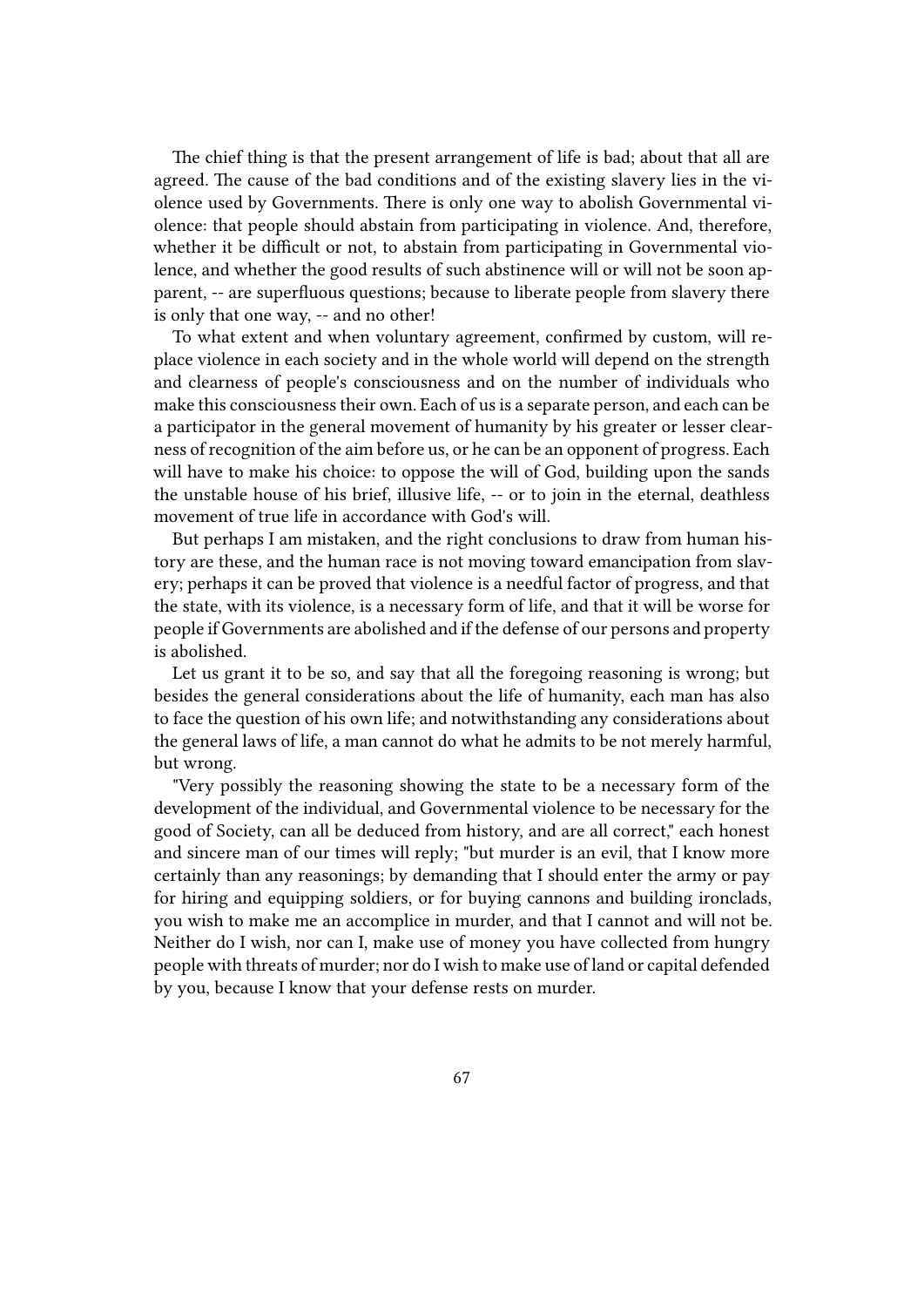"I could do these things when I did not understand all their criminality, but when I have once seen it, I cannot avoid seeing it, and can no longer take part in these things.

"I know that we are all so bound up by violence that it is difficult to avoid it altogether, but I will, nevertheless, do all I can not to take part in it; I will not be an accomplice to it, and will try not to make use of what is obtained and defended by murder.

"I have but one life, and why should I, in this brief life of mine, act contrary to the voice of conscience and become a partner in your abominable deeds? -- I cannot, and I will not.

"And what will come of this? I do not know. Only I think no harm can result from acting as my conscience demands."

So in our time should each honest and sincere man reply to all the arguments about the necessity of governments and of violence, and to every demand or invitation to take part in them.

The conclusion to which general reasoning should bring us, is thus confirmed to each individual, by that supreme and unimpachable judge -- the voice of conscience.

#### Notes

1 With reference to schools, the circumstances are different in Russia to what they are in England. Free England has compulsory education; Russia has not. But in Russia the Government hinders the establishment of private schools, and reduces even the universities to the position of Government institutions, watched by spies. (Trans.).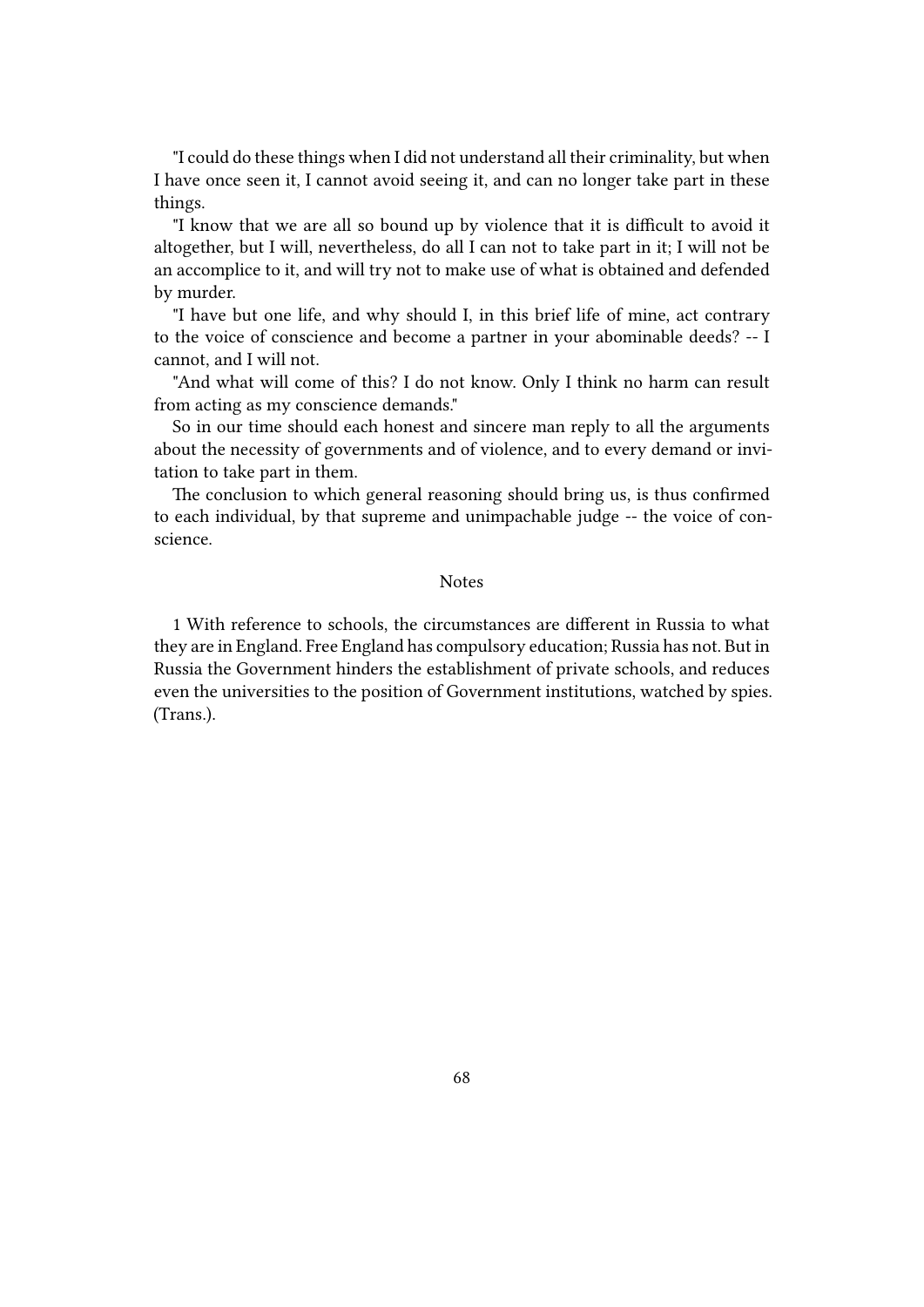### **AN AFTERWORD**

"But this is again the same old sermon: on the one hand, urging the destruction of the present order of things without putting anything in its place; on the other hand, exhorting to non-action, is what many will say on reading what I have written. "Governmental action is bad, so is the action of the landowner and of the man of business; equally bad is the activity of the socialist and of the revolutionary anarchists; that is to say, all real, practical activities are bad, and only some sort of moral, spiritual, indefinite activity which brings everything to utter chaos and inaction is good." Thus I know many serious and sincere people will think and speak!

What seems to people most disturbing in the idea of no violence is that property will not be protected, and that each man will, therefore, be able to take from another what he needs or merely likes, and to go unpunished. To people accustomed to the defense of property and person by violence it seems that without such defense there will be perpetual disorder, a constant struggle of every one against every one else.

I will not repeat what I have said elsewhere to show that the defense of property by violence does not lessen, but increases, this disorder. But allowing that in the absence of defense disorder may occur, what are people to do who have understood the cause of the calamities from which they are suffering?

If we have understood that we are ill from drunkenness, we must continue to drink, hoping to mend matters by drinking moderately, or continue drinking and take medicines that shortsighted doctors give us.

And it is the same with our social sickness. If we have understood that we are ill because some people use violence to others, it is impossible to improve the position of society either by continuing to support the governmental violence that exists, or by introducing a fresh kind of revolutionary or socialist violence. That might have been done as long as the fundamental cause of people's misery was not clearly seen. But as soon as it has become indubitably clear that people suffer from the violence done by some to others, it is already impossible to improve the position by continuing the old violence or by introducing a new kind. As the sick man suffering from alcoholism has but one way to be cured -- by refraining from intoxicants which are the cause of his illness; so there is only one way to free men from the evil arrangement of society, and that is, to refrain from violence, the cause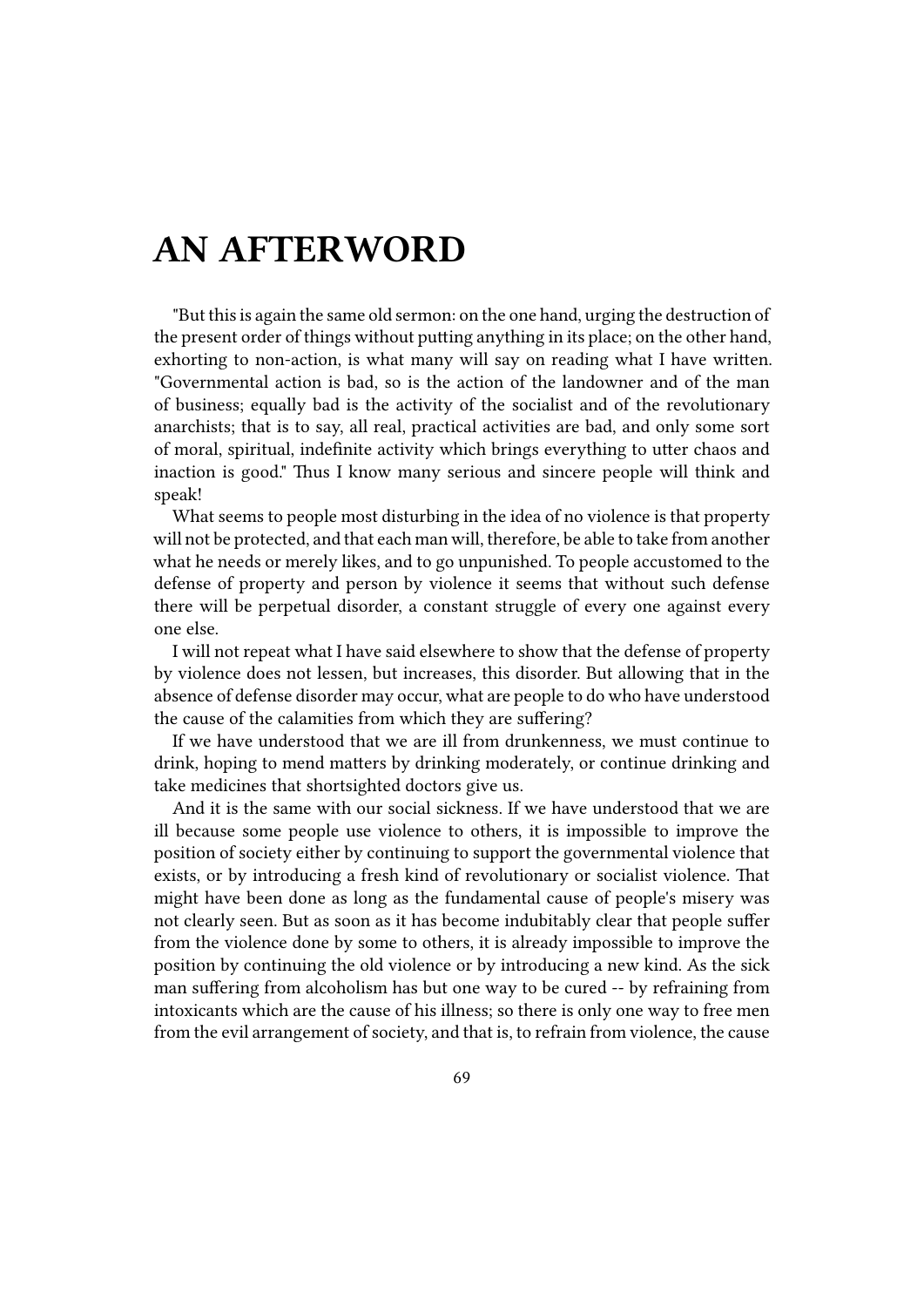of the suffering, from personal violence, from preaching violence, and from in any way justifying violence.

And not only is this the sole means to deliver people from their ills, but we must also adopt it because it coincides with the moral consciousness of each individual man of our times. If a man of our day has once understood that every defense of property or person by violence is obtained only by threatening to murder or by murdering, he can no longer with a quiet conscience make use of that which is obtained by murder or by threats of murder, and still less can he take part in the murders or in threatening to murder. So that what is wanted to free people from their misery is also needed for the satisfaction of the moral consciousness of every individual. And, therefore, for each individual there can be no doubt that both for the general good and to fulfil the law of his life he must take no part in violence, nor justify it, nor make use of it.

#### THE END